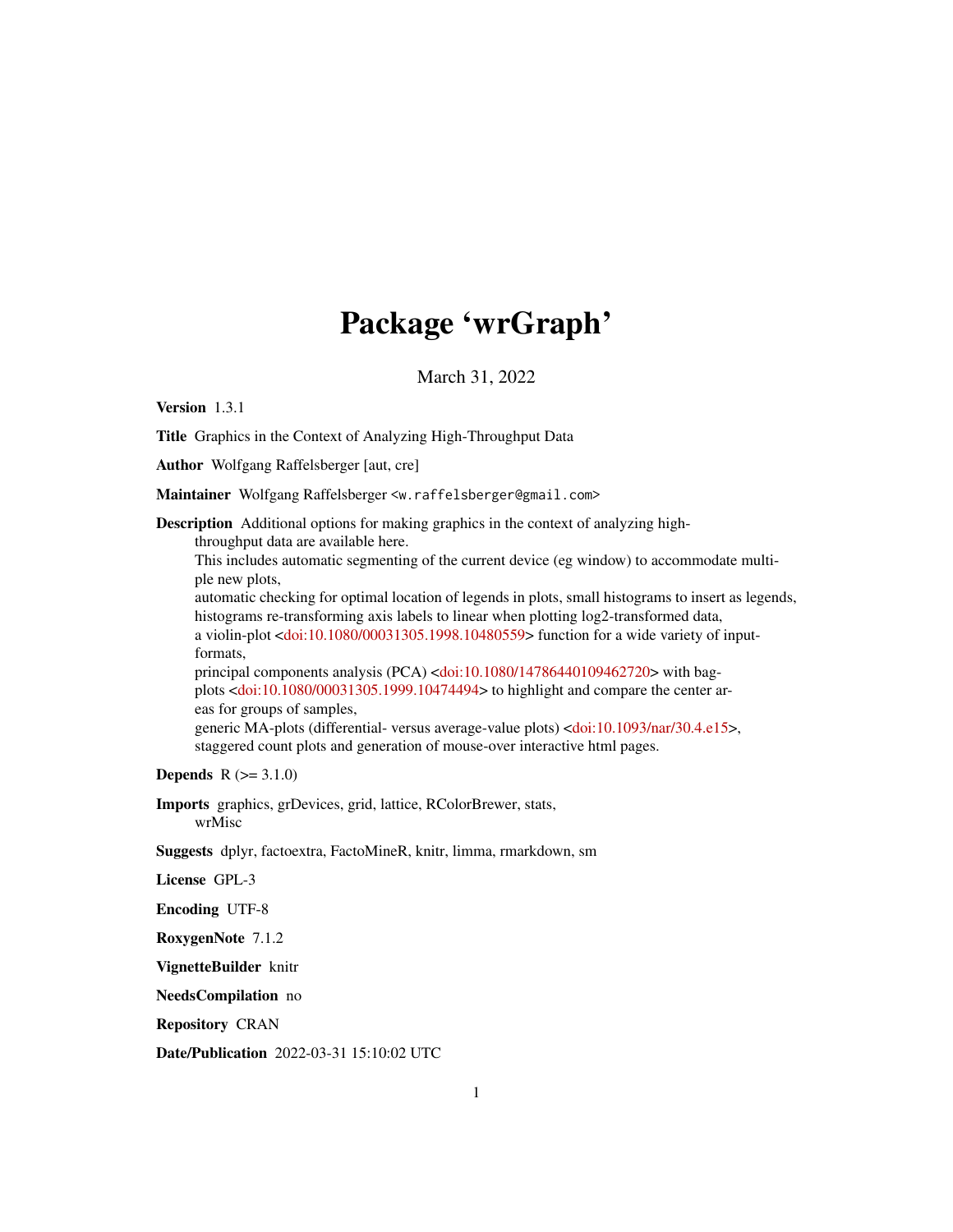# <span id="page-1-0"></span>R topics documented:

|       | -6             |
|-------|----------------|
|       | $\overline{7}$ |
|       |                |
|       |                |
|       |                |
|       |                |
|       |                |
|       |                |
|       |                |
|       |                |
|       |                |
|       |                |
|       |                |
|       |                |
|       |                |
|       |                |
|       |                |
| Index | 40             |
|       |                |

addBagPlot *Add bagplot to existing plot*

# Description

This function adds a bagplot on an existing (scatter-)plot allowing to highlight the central area of the data. Briefly, a bagplot is a bivariate boxplot, see [Bagplot,](https://en.wikipedia.org/wiki/Bagplot) following the basic idea of a boxplot in two dimensions. Of course, multimodal distributions - if not separated first - may likely lead to mis-interpretation, similarly as it is known for interpreting boxplots. If a group of data consists only of 2 data-points, they will be conected using a straight line. It is recommended using transparent colors to highlight the core part of a group (if only 2 points are available, they will be conected using a straight line), in addition, one could use the option to re-plot all (non-outlyer) points (arguments reCol, rePch and reCex must be used).

# Usage

```
addBagPlot(
  x,
  lev1 = 0.5,
  outCoef = 2,
 bagCol = NULL,bagCont = bagCol,bagLwd = 1.5,
 nCore = 4,
```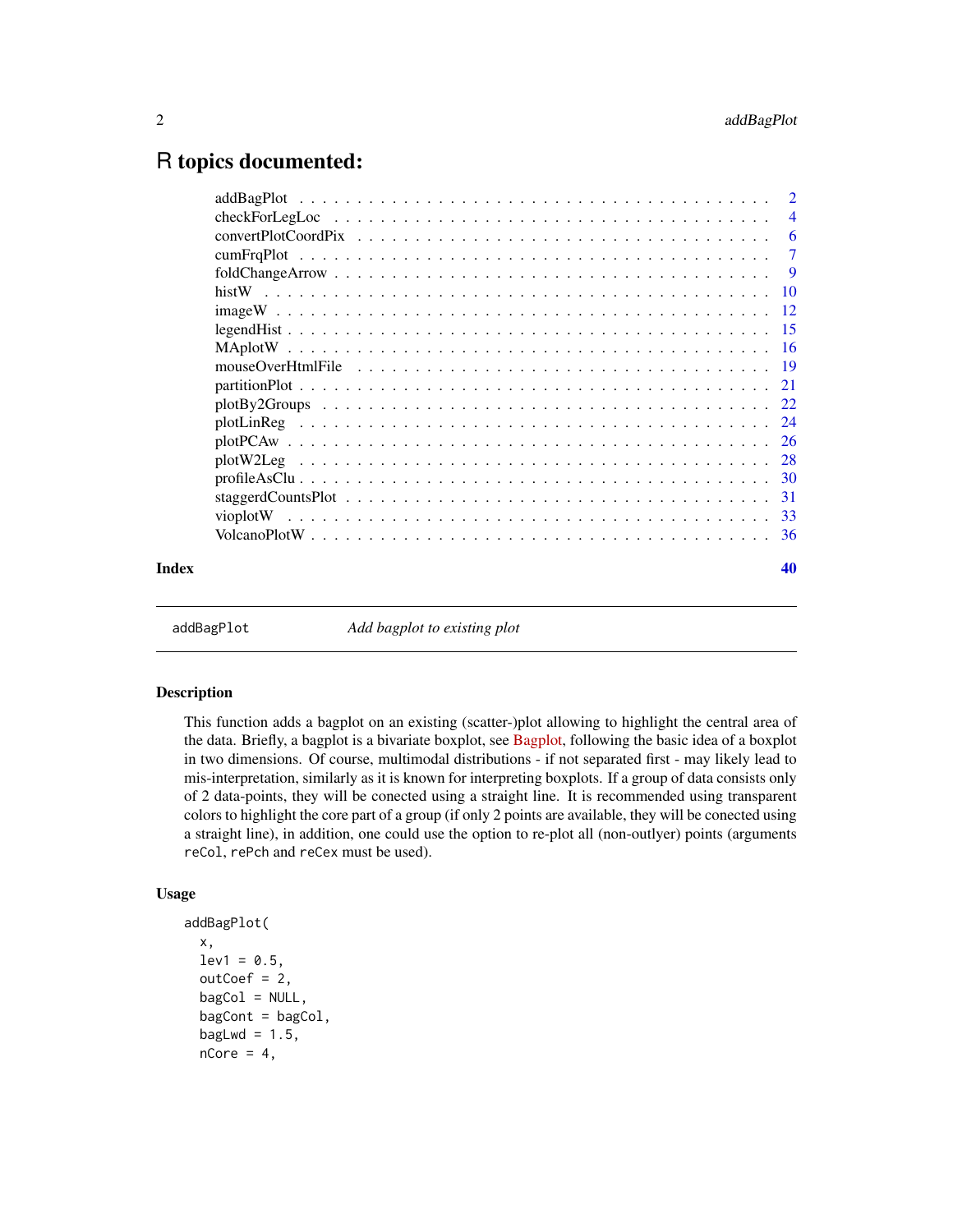# <span id="page-2-0"></span>addBagPlot 3

```
out1Col = 2,
outlPch = NULL,
outlex = 0.6,
reCol = NULL,
rePch = NULL,reCex = NULL,
ctrPch = NULL,
ctrCol = NULL,
ctrCex = NULL,
addSubTi = TRUE,returnOutL = FALSE,
callFrom = NULL,
silent = TRUE
```
# Arguments

)

| X       | (matrix, list or data.frame) main numeric input of data/points to plot                                                                                                                                  |
|---------|---------------------------------------------------------------------------------------------------------------------------------------------------------------------------------------------------------|
| lev1    | (numeric) min content of data for central area (default 0.5 for 50 percent)                                                                                                                             |
| outCoef | (numeric) parameter for defining outliers (equivalent to range in boxplot)                                                                                                                              |
| bagCol  | (character or integer) color for filling center part of bagplot (default light trans-<br>parent grey); Note: It is highly suggested to use transparency, otherwise points<br>underneith will be covered |
| bagCont | (character) color for inner and outer contours of bagplot                                                                                                                                               |
| bagLwd  | (numeric) line width for outer contour, set to NULL for not diaplaying outer con-<br>tour (see also par)                                                                                                |
| nCore   | (integer) decide when center should be determined by median or mean: if num-<br>ber of points reach nCore the median will be used                                                                       |
| outlCol | (character or integer) color for highlighting outlyers (for text and replottig out-<br>lyers points), set to NULL for not highlighting outlyers at all                                                  |
| outlPch | (integer) symbol replotting highlighted outlyers (for text and replottig outlyers<br>points), set to NULL for not replotting outly er-points (see also par)                                             |
| outlCex | (numeric) cex type expansion factor for labels of highlighted outlyers, set to<br>NULL for not printing (row)names of outlyers (see also par)                                                           |
| reCol   | (character or integer) color for replotting (non-outlyer) points, default set to<br>NULL for not replotting                                                                                             |
| rePch   | (integer) symbol for replotting (non-outlyer) points, default set to NULL for not<br>re-plotting (see also par)                                                                                         |
| reCex   | (numeric) cex type expansion factor for lfor replotting (non-outlyer) points, de-<br>fault set to NULL for not replotting                                                                               |
| ctrPch  | (integer) symbol for showing group center (see also par)                                                                                                                                                |
| ctrCol  | (character or integer) color for group center symbol                                                                                                                                                    |
| ctrCex  | (numeric) cex type expansion factor for size of group center (see also par)                                                                                                                             |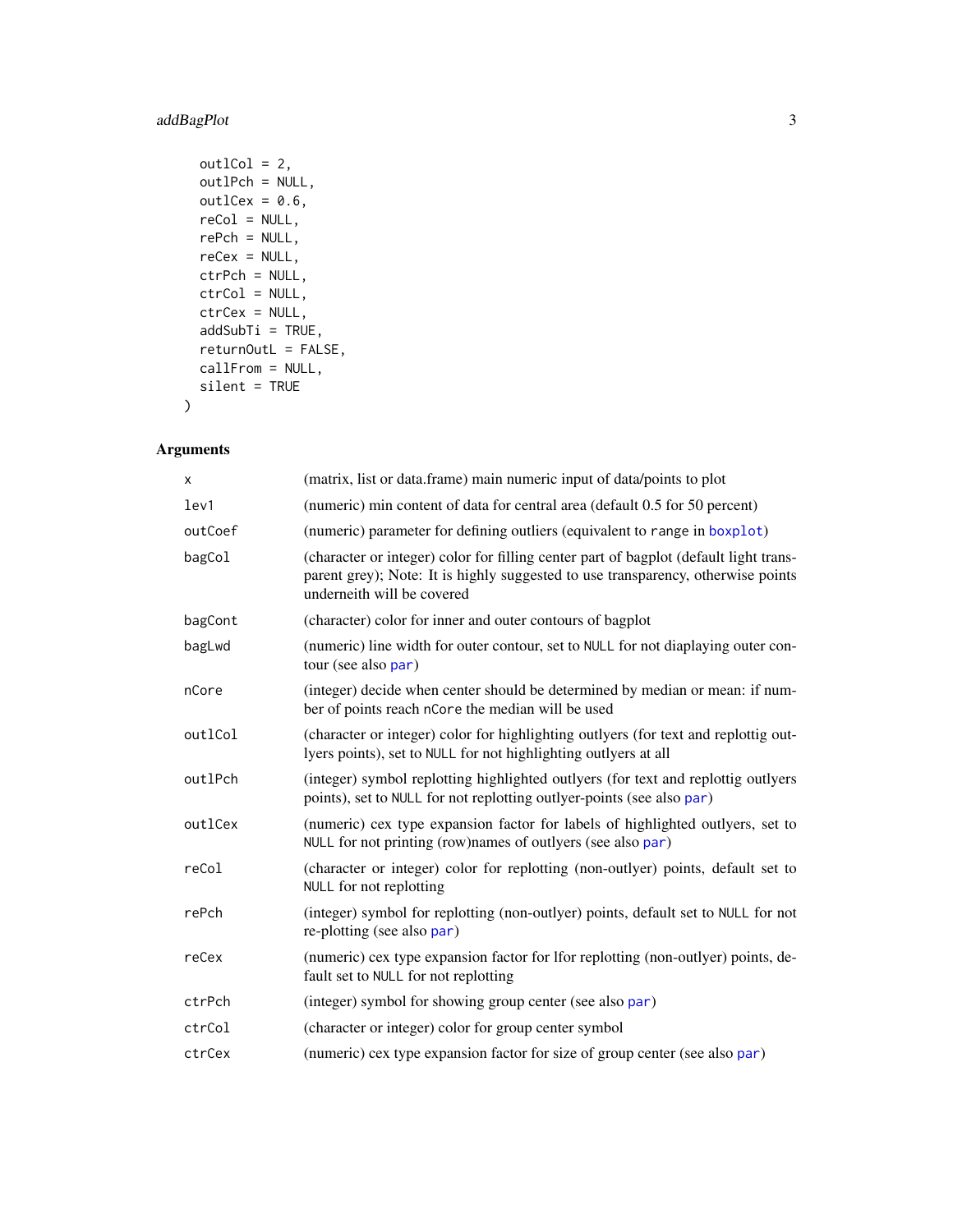<span id="page-3-0"></span>

| addSubTi   | (logical) decide if subtitle (stating that potential outlyers were displayed sepa-<br>ratetly) should be added in plot |
|------------|------------------------------------------------------------------------------------------------------------------------|
| returnOutL | (logical) decide if rownames of (potential) outlyer values should be returned<br>when running the function             |
| callFrom   | (character) allow easier tracking of messages produced                                                                 |
| silent     | (logical) suppress messages                                                                                            |

# Value

plot, optional return of matrix with outlyers

# See Also

[plotPCAw](#page-25-1), [princomp](#page-0-0)

#### Examples

```
set.seed(2020); dat1 <- matrix(round(rnorm(2000),3),ncol=2); rownames(dat1) <- 1:nrow(dat1)
dat1 <- dat1+ 5*matrix(rep(c(0,1,1,0,0,0,1,1),nrow(dat1)/4), byrow=TRUE, ncol=2)
col1 <- rgb(red=c(153,90,203,255), green=c(143,195,211,125), blue=c(204,186,78,115),
 alpha=90, maxColorValue=255)
## suppose we know the repartition into 4 subgroups which we would like to highlight them
grp1 \leftarrow rep(1:4, nrow(data1)/4)plot(dat1, col=grey(0.8), xlab="x", ylab="y", las=1, pch=grp1)
for(i in 1:4) addBagPlot(dat1[which(grp1==i),], bagCol=col1[i])
## slightly improved
library(wrMisc)
col2 <- convColorToTransp(col1, 255)
plot(dat1, col=grey(0.8), xlab="x", ylab="y", las=1, pch=grp1)
for(i in 1:4) addBagPlot(dat1[which(grp1==i),], bagCol=col1[i], outlPch=i,
 outlCol=col2[i], bagLwd=3)
```
checkForLegLoc *Find best place on plot for placing legend*

#### Description

This function tries to find the best location for placing a legend of a bivariate plot, ie scatter-plot. All 4 corners of the data to plot are inspected for the least occupation by data plotted while displaying the content of sampleGrp. Alternatively, by setting the argument showLegend the user-defined legend will be returned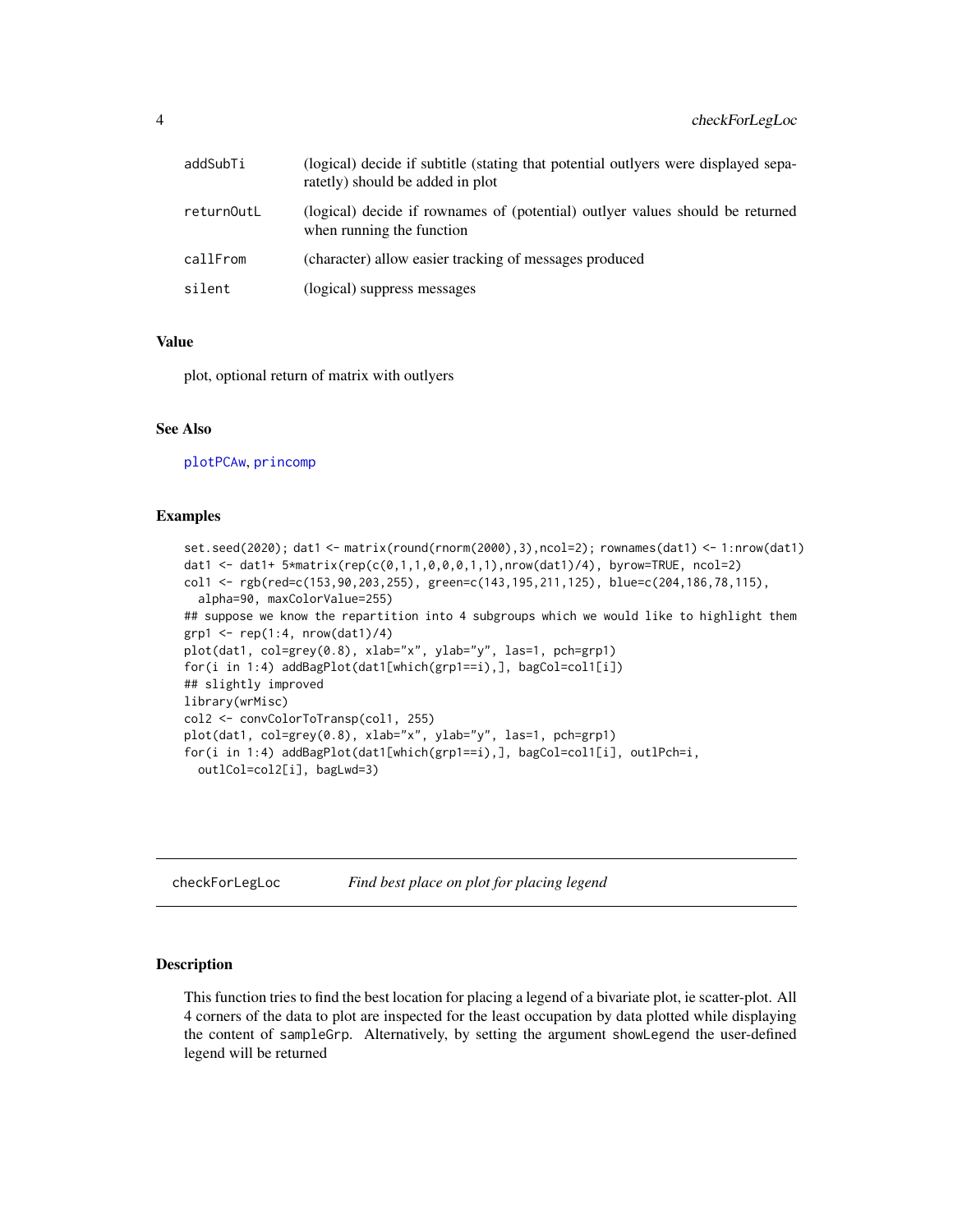# <span id="page-4-0"></span>checkForLegLoc 5

# Usage

```
checkForLegLoc(
 matr,
  sampleGrp = NULL,
  showLegend = TRUE,
  suplSpace = 4,
  testCorner = 1:4,
  silent = TRUE,
  callFrom = NULL
)
```
# Arguments

| matr       | (matrix, list or data.frame) main data of plot                                                                                                                                                        |
|------------|-------------------------------------------------------------------------------------------------------------------------------------------------------------------------------------------------------|
| sampleGrp  | (character or factor) with this option the text to be displayed in the legend may<br>be taken into consideration for its length                                                                       |
| showLegend | (logical or character) decide if matr should be checked for best location; if<br>showLegend contains any of the standard legend-location designations (eg 'topleft')<br>it will be used in the output |
| suplSpace  | (numeric) allows to consider extra room taken in legend by symbol and sur-<br>rounding space, interpreted as a additional characters                                                                  |
| testCorner | (integer) which corners should be considered $(1=left-top, 2=right-top, right-top)$<br>bottom, left-bottom)                                                                                           |
| silent     | (logical) suppress messages                                                                                                                                                                           |
| callFrom   | (character) allow easier tracking of message(s) produced                                                                                                                                              |

# Value

list with \$showL indicating if legend is desired and \$loc for the proposition of the best location, \$nConflicts gives the counts of conflicts

# See Also

[legend](#page-0-0)

# Examples

```
dat1 <- matrix(c(1:5,1,1:5,5), ncol=2)
grp <- c("abc","efghijk")
(legLoc <- checkForLegLoc(dat1, grp))
plot(dat1, cex=3)
legend(legLoc$loc, legend=grp, text.col=2:3, pch=1, cex=0.8)
```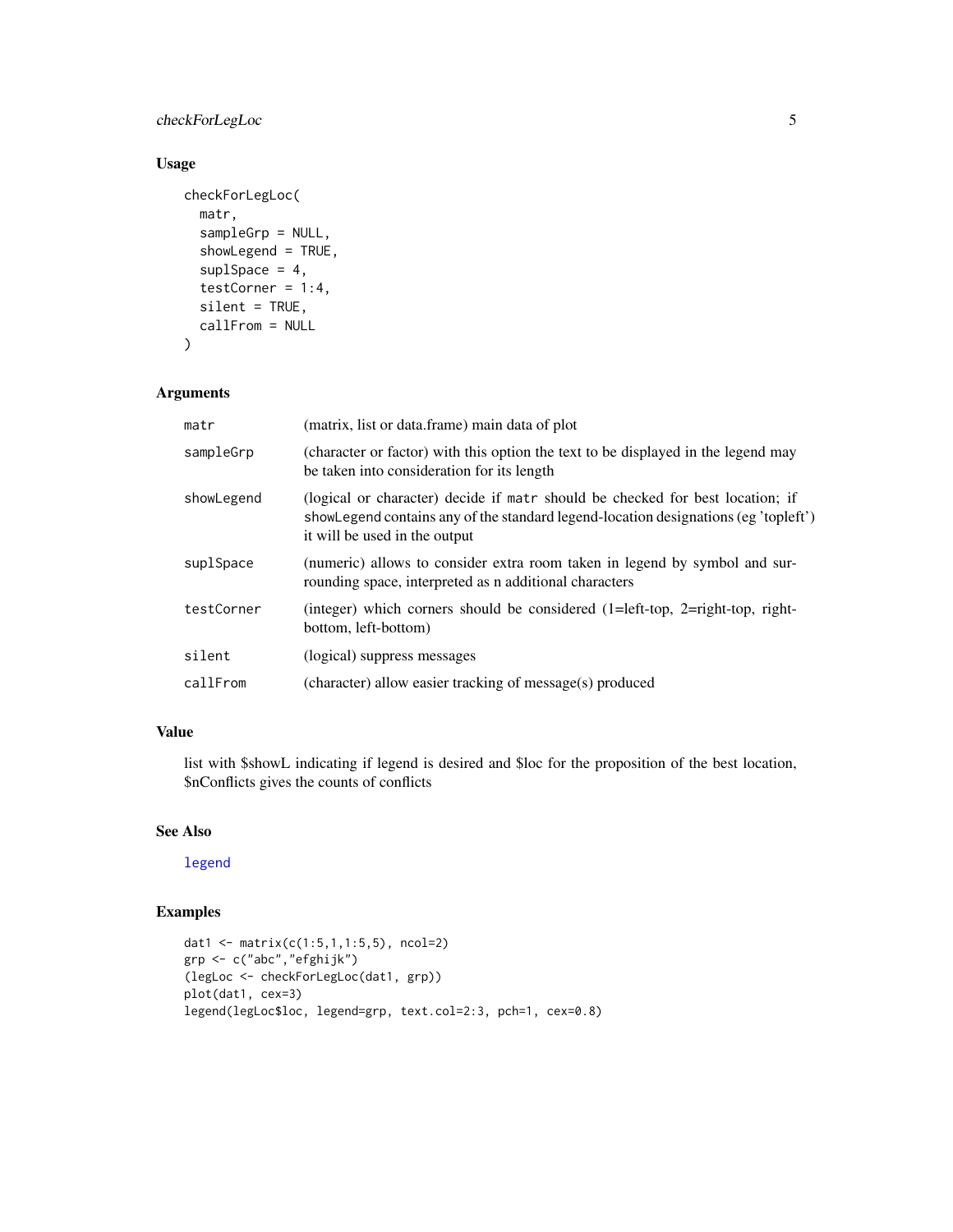<span id="page-5-1"></span><span id="page-5-0"></span>convertPlotCoordPix *Convert points of plot to coordinates in pixels*

# Description

This function allows conversion the plotting positions  $('x'$  and 'y' coordiantes) of points in a given plot into coordiantes in pixels (of the entire plotting region). It was designed to be used as coordinates in an html file for mouse-over interactivity (display of names of points and links). Of course, the size of the plotting region is crucial and may not be changed afterwards (if the plot is not written to file using png etc). In turn the function [mouseOverHtmlFile](#page-18-1) will use the pixel-coordiantes, allowing to annotate given points of a plot for mouse-over interactive html.

# Usage

```
convertPlotCoordPix(
  x,
  y,
  useMar = c(6.2, 4, 4, 2),
  plotDim = c(1400, 800),
  plotRes = 100,
  fromTop = TRUE,
  callFrom = NULL,
  silent = FALSE
)
```
# Arguments

| $\mathsf{x}$ | (numeric) initial plotting coordinates on x-axis, names of vector - if available-<br>will be used as IDs |
|--------------|----------------------------------------------------------------------------------------------------------|
| y            | (numeric) initial plotting coordinates on y-axis                                                         |
| useMar       | (numeric, length=4) margins defined with plot, see also par                                              |
| plotDim      | (integer, length=2) dimension of the plotting device in pixels, see also par                             |
| plotRes      | (integer) resoltion of plotting device, see also par                                                     |
| fromTop      | (logical) toggle if poordinates should start from top                                                    |
| callFrom     | (character) allow easier tracking of message(s) produced                                                 |
| silent       | (logical) suppress messages                                                                              |

## Value

matrix with x- and y-coordinates in pixels

# See Also

[mouseOverHtmlFile](#page-18-1)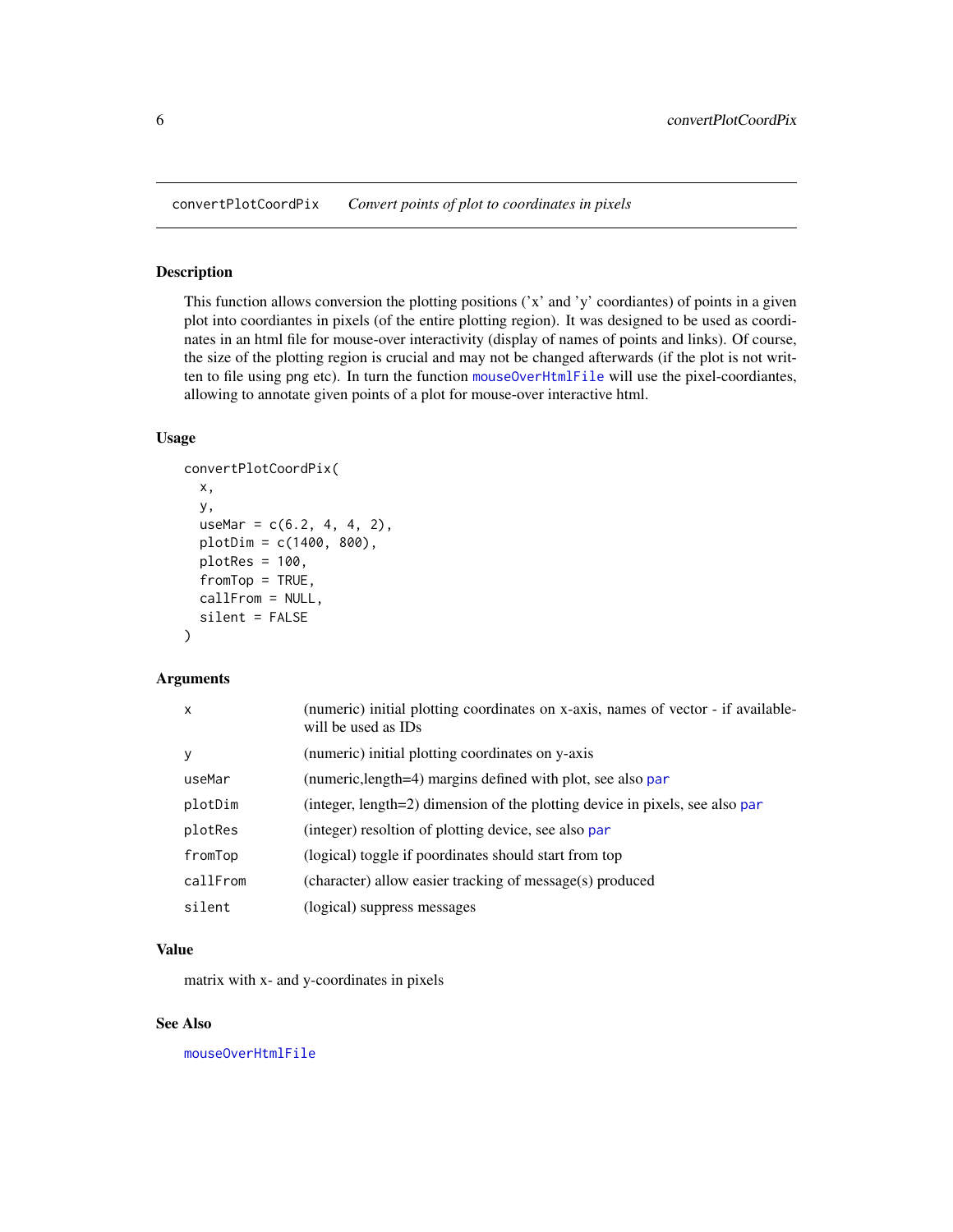#### <span id="page-6-0"></span>cumFrqPlot  $\sim$  7

#### Examples

```
df1 <- data.frame(id=letters[1:10], x=1:10, y=rep(5,10),mou=paste("point",letters[1:10]),
 link=file.path(tempdir(),paste0(LETTERS[1:10],".html")), stringsAsFactors=FALSE)
## Typically one wants to get pixel-coordinates for plots written to file.
## Here we'll use R's tempdir, later you may want to choose other locations
pngFile <- file.path(tempdir(),"test01.png")
png(pngFile, width=800, height=600, res=72)
## here we'll just plot a set of horiontal points at default parameters ...
plot(df1[,2:3], las=1, main="test01")
dev.off()
## Note: Special characters should be converted for proper display in html during mouse-over
library(wrMisc)
df1$mou <- htmlSpecCharConv(df1$mou)
## Let's add the x- and y-coordiates of the points in pixels to the data.frame
df1 <- cbind(df1,convertPlotCoordPix(x=df1[,2], y=df1[,3], plotD=c(800,600),plotRes=72))
head(df1)
## using mouseOverHtmlFile() one could now make an html document with interactive
## display of names and clockable links to the coordinates we determined here ...
```
cumFrqPlot *Cumulative (or sorted) frequency plot (takes columns of 'dat' as separate series)*

#### **Description**

Display data as sorted or cumulative frequency plot. This type of plot represents an alternative to plotting data as histograms. Histograms are very universal and which are very intuitive. However,fine-tuning the bandwith (ie width of the bars) may be very delicate, fine resultion details may often remain hidden. One of the advanges of directly displaying all data-points is that subtile differences may be revealed easier, compared to calssical histograms. Furthermore, the plot prensented her offeres more options to display multiple series of data simultaneaously. Thus, this type of plot may be useful to compare eg results of data normalization. Of course, with very large data-sets (eg > 3000 values) this gain of 'details' will be less important (compared to histograms) and will penalize speed. In such cases the argument thisResol will get useful as it allows to reduce the resultion and introduce binning. Alternatively for very large data-sets one may looking into density-plots or vioplots (eg [vioplotW](#page-32-1)). The argument CVlimit allows optionally excluding extreme values. If numeric ( $\&$  > 2 columns), its value will be used [exclExtrValues](#page-0-0) to identify series with column-median > 'CVlimit'. Of course, exclusion of extreme values should be done with great care, important features of the data may get lost.

# Usage

```
cumFrqPlot(
  dat,
  cumSum = FALSE,
  exclCol = NULL,colNames = NULL,
  displColNa = TRUE,
```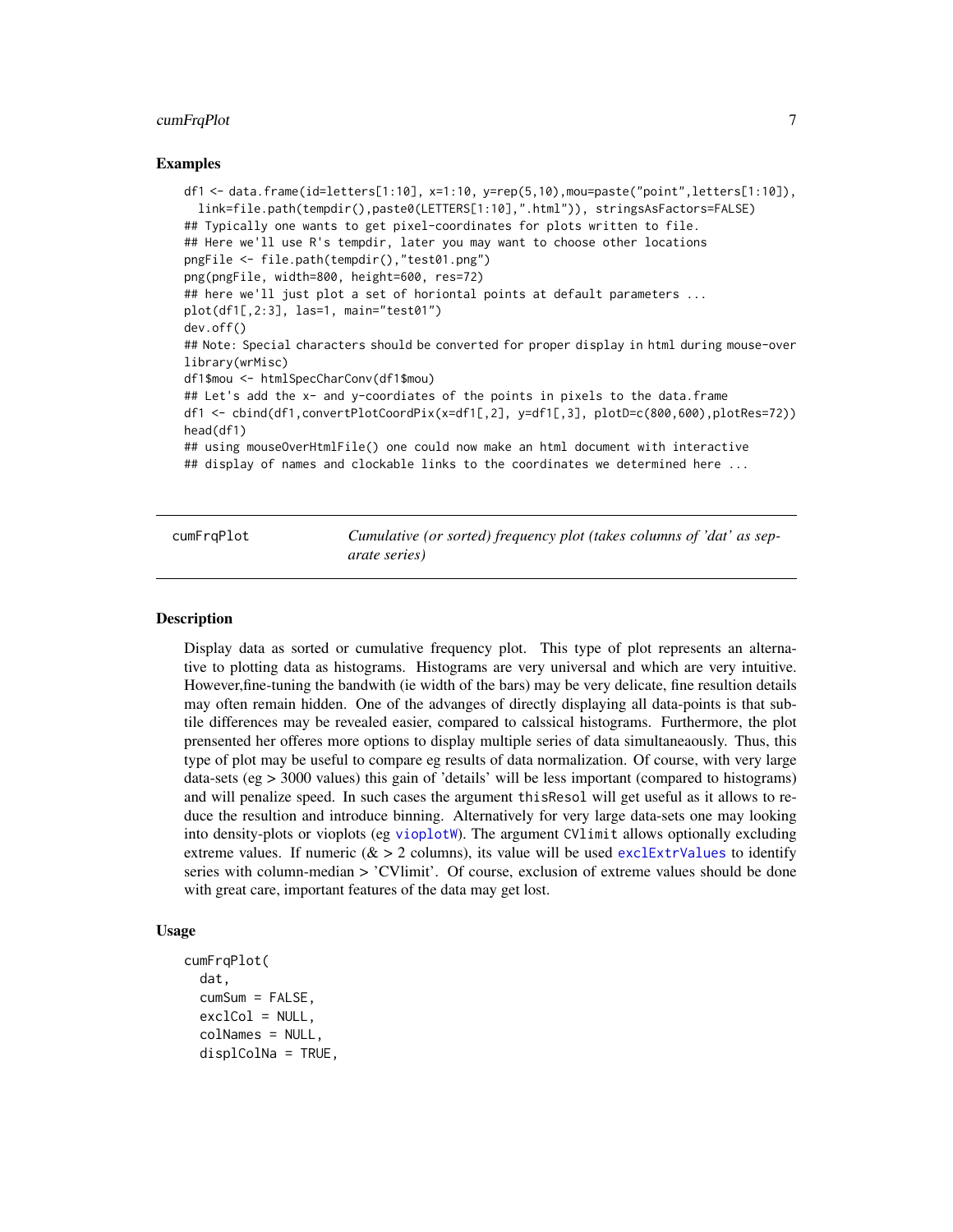```
tit = NULL,xLim = NULL,yLim = NULL,xLab = NULL,
 yLab = NULL,col = NULL,CVlimit = NULL,
 thisResol = NULL,
 supTxtAdj = 0,supTxtYOffs = 0,
 useLog = ",
 silent = FALSE,
 callFrom = NULL
)
```
# Arguments

| dat         | (matrix or data.frame) data to plot/inspect                                                                                                  |
|-------------|----------------------------------------------------------------------------------------------------------------------------------------------|
| cumSum      | (logical) for either plotting cumulates Sums (then this Resol for number of<br>breaks) or (if =FALSE) simply sorted values -> max resolution |
| exclCol     | (integer) columlns to exclude                                                                                                                |
| colNames    | (character) for alternative column/series names in display, as long as displaced Na=TRUE                                                     |
| displColNa  | (logical) display column-names                                                                                                               |
| tit         | (character) custom title                                                                                                                     |
| xLim        | (numeric) custom limit for x-axis (see also par)                                                                                             |
| yLim        | (numeric) custom limit for y-axis (see also par)                                                                                             |
| xLab        | (character) custom x-axis label                                                                                                              |
| yLab        | (character) custom y-axis label                                                                                                              |
| col         | (integer or character) custom colors                                                                                                         |
| CVlimit     | (numeric) for the tag 'outlier column' (uses $exclExtrValues$ ) identify $\&$ mark<br>column with median row-CV > CVlimit                    |
| thisResol   | (integer) resolution res for binning large data-sets                                                                                         |
| supTxtAdj   | (numeric) parameter adj for supplemetal text                                                                                                 |
| supTxtYOffs | (numeric) supplemental offset for text on y axis                                                                                             |
| useLog      | (character) default="", otherwise for setting axis in log-scale "x", "y" or "xy"                                                             |
| silent      | (logical) suppress messages                                                                                                                  |
| callFrom    | (character) allows easier tracking of messages produced                                                                                      |

# Value

This function plots to the current garphical device

# See Also

[layout](#page-0-0), [exclExtrValues](#page-0-0) for decision of potential outliers; [hist](#page-0-0), [vioplotW](#page-32-1)

<span id="page-7-0"></span>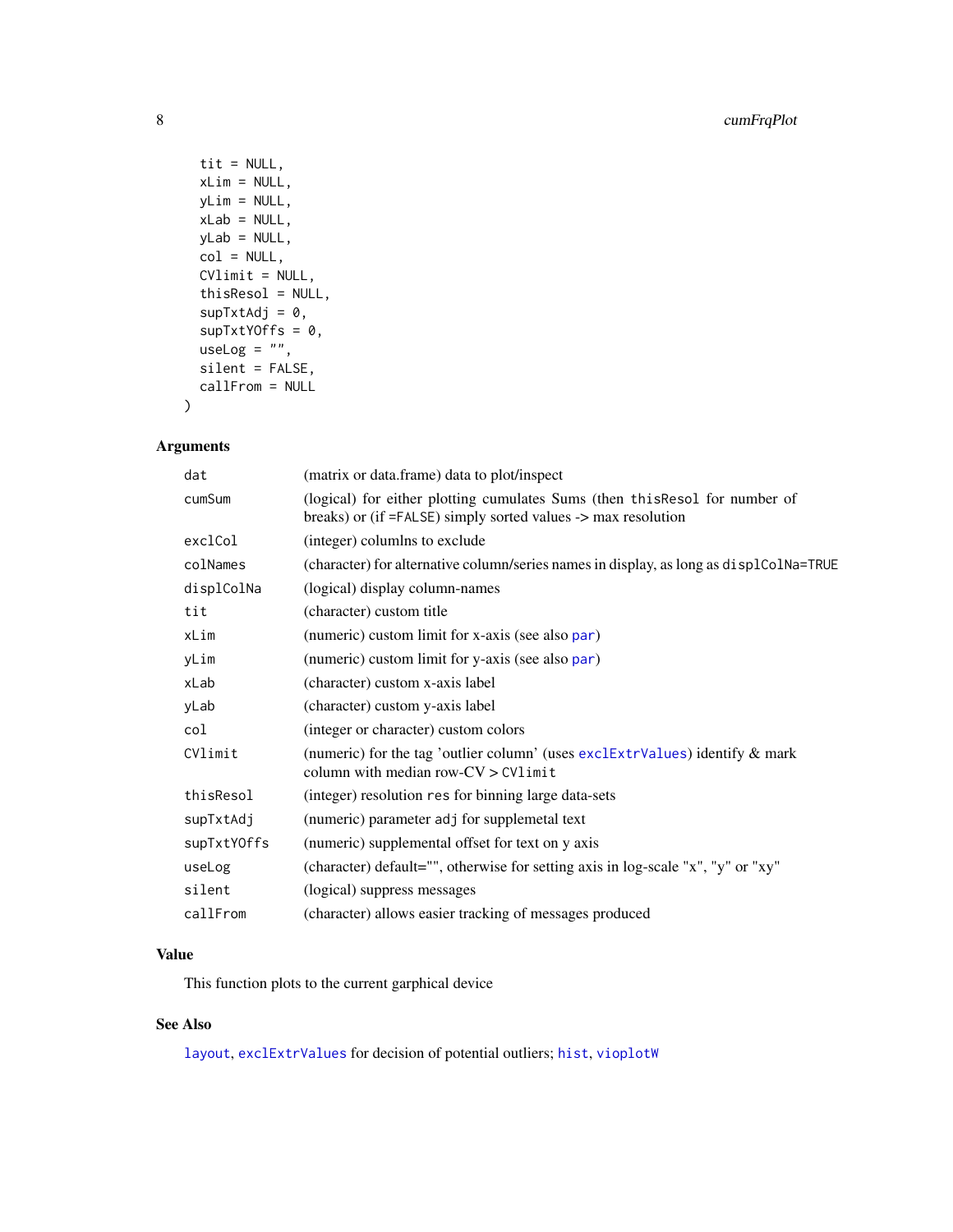# <span id="page-8-0"></span>foldChangeArrow 9

#### Examples

```
set.seed(2017); dat0 <- matrix(rnorm(500), ncol=5, dimnames=list(NULL,1:5))
cumFrqPlot(dat0, tit="Sorted values")
cumFrqPlot(dat0, cumSum=TRUE, tit="Sum of sorted values")
```
foldChangeArrow *Add arrow for expected Fold-Change to VolcanoPlot or MA-plot*

# Description

This function allows adding an arrow indicating a fold-change to MA- or Volcano-plots. When comparing mutiple concentratios of standards in benchmark-tests it may be useful to indicate the expected ratio in a pair-wise comparison. In case of main input as list or MArrayLM-object (as generated from limma), the colum-names of multiple pairwise comparisons can be used for extracting a numeric content (supposed as concentrations in sample-names) which will be used to determine the expected ratio used for plotting. Optionally the ratio used for plotting can be returned as numeric value.

#### Usage

```
foldChangeArrow(
  FC,
  useComp = 1,isLin = TRUE,
  asX = TRUE,col = 2,
  arr = c(0.005, 0.15),
  lwd = NULL,addText = c(line = -0.9, cex = 0.7, txt = "expected", loc = "toright"),returnRatio = FALSE,
  silent = FALSE.callFrom = NULL
)
```

| (numeric, list or MArrayLM-object) main information for drawing arrow: either<br>numeric value for fold-change/log2-ratio of object to search for colnames of<br>statistical testing for extracting numeric part |
|------------------------------------------------------------------------------------------------------------------------------------------------------------------------------------------------------------------|
| (integer) only used in case FC is list or MArrayLM-object an has multiple<br>pairwise-comparisons                                                                                                                |
| (logical) inidicate if FC is log2 or not                                                                                                                                                                         |
| (logical) indicate if arrow should be on x-axis                                                                                                                                                                  |
| (integer or character) custom color                                                                                                                                                                              |
| (numeric, length=2) start- and end-points of arrow (as relative to entire plot)                                                                                                                                  |
|                                                                                                                                                                                                                  |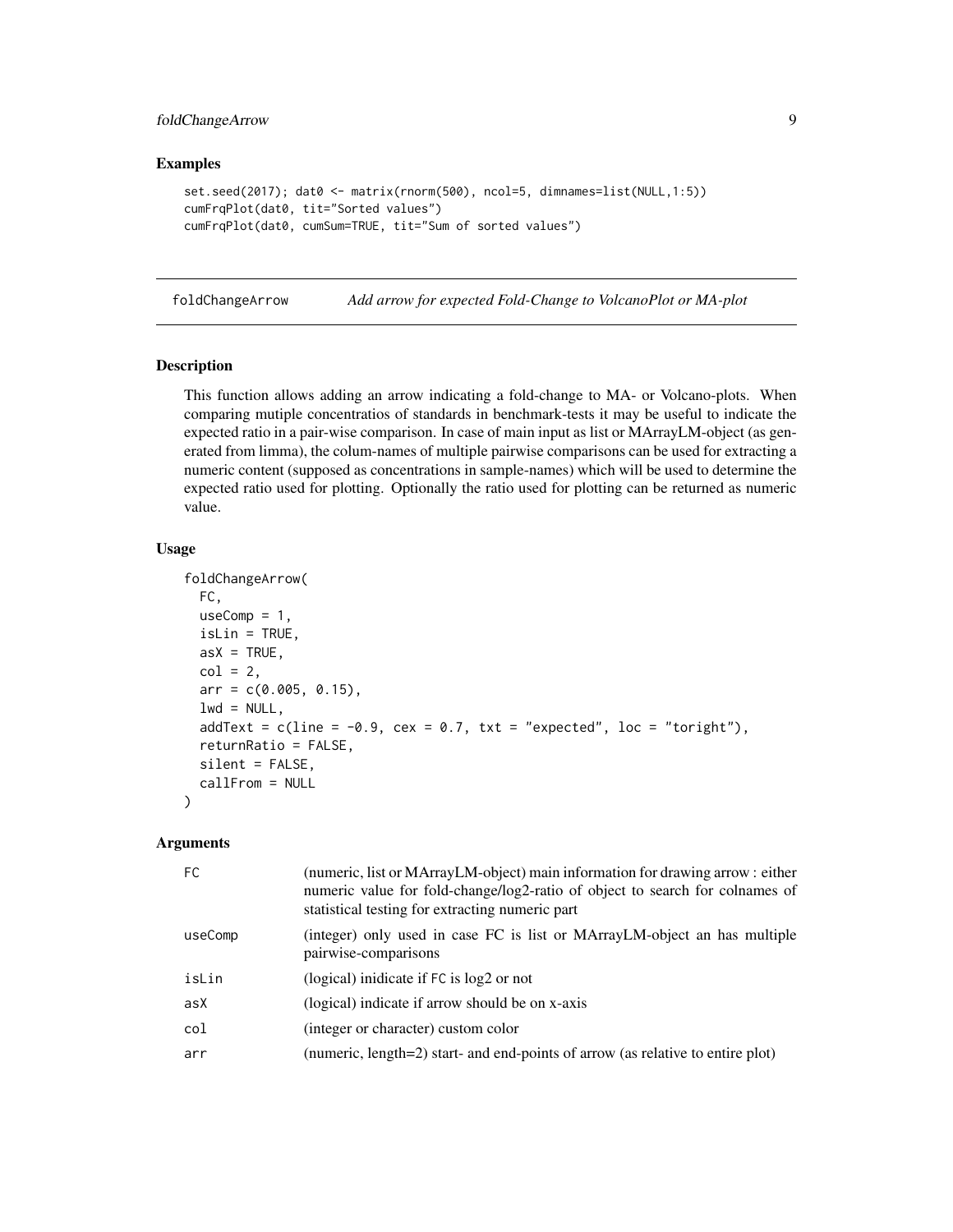<span id="page-9-0"></span>

| lwd         | (numeric) line-width of arrow                                                                                                                                                                                                                       |
|-------------|-----------------------------------------------------------------------------------------------------------------------------------------------------------------------------------------------------------------------------------------------------|
| addText     | (logical or named vector) indicate if text explaining arrow should be displayed,<br>use TRUE for default (on top right of plot), or any combination of 'loc','line','cex','side','adj','col','text'<br>(or 'txt') for customizing specific elements |
| returnRatio | (logical) return ratio                                                                                                                                                                                                                              |
| silent      | (logical) suppress messages                                                                                                                                                                                                                         |
| callFrom    | (character) allow easier tracking of message(s) produced                                                                                                                                                                                            |

# Details

The argument addText also allows specifying a fixed position when using addText=c(loc="bottomleft"), also bottomright, topleft, topright, toleft and toright may be used. In this case the elemts side and adjust will be redefined to accomodate the text in the corner specified.

#### Value

plots arrow only (and explicative text), if returnRatio=TRUE also returns numeric value for extracted ratio

#### See Also

[MAplotW](#page-15-1), [VolcanoPlotW](#page-35-1)

# Examples

plot(rnorm(20,1.5,0.1),1:20) foldChangeArrow(FC=1.5)

histW *Histogram (version by WR)*

#### Description

This function proposes a few special tweaks to the general [hist](#page-0-0) function : In a number of settings data are treated and plotted as log-data. This function allows feeding directly log2-data and displaying the x-axis (re-translated) in linear scale (see argument isLog). The default settings allow making (very) small histograms ('low resolution'), which may be used as a rough overview of bandwidth and distribution of values in dat. Similar to [hist](#page-0-0), by changing the parameters nBars and/or breaks very 'high resolution' histograms can be produced. By default it displays n per set of data (on the top of the figure). Note that the argument for (costom) title main is now called tit.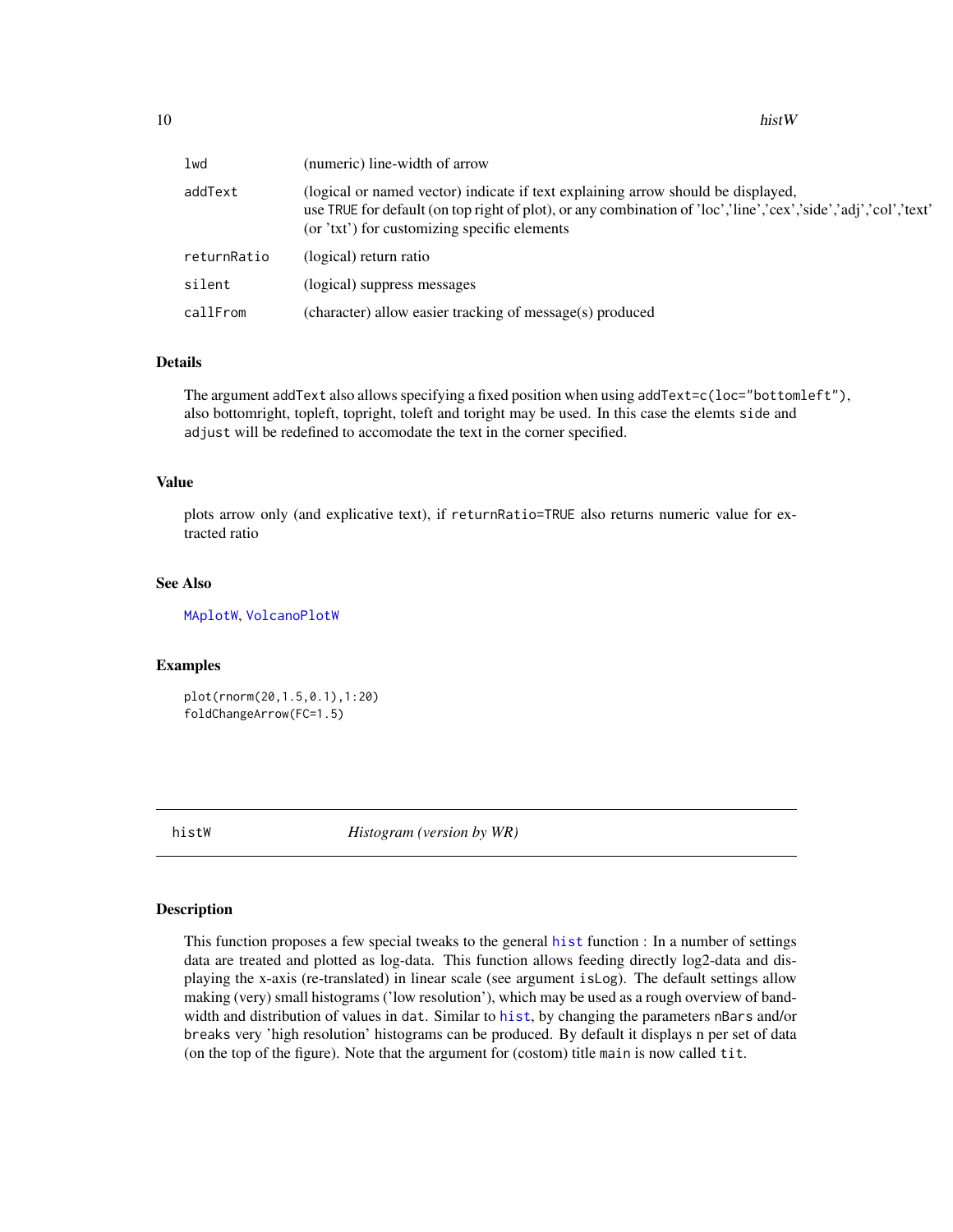<span id="page-10-0"></span>histW and the contract of the contract of the contract of the contract of the contract of the contract of the contract of the contract of the contract of the contract of the contract of the contract of the contract of the

# Usage

```
histW(
  dat,
  fileName = "histW",
  output = "screen",
  nBars = 8,
  breaks = NULL,
  tit = NULL,
  subTi = NULL,xLab = NULL,
  yLab = NULL,
  \text{las} = \text{NULL},
  xcex = 0.7,
  imgxSize = 900,
  useCol = NULL,useBord = NULL,
  isLog = TRUE,cexSubTi = NULL,
  cropHist = TRUE,
  parDefault = TRUE,
  silent = FALSE,
  debug = FALSE,
  callFrom = NULL
)
```

| dat      | (matrix, list or data.frame) data to plot                                                                                     |
|----------|-------------------------------------------------------------------------------------------------------------------------------|
| fileName | (character) name of file for saving graphics                                                                                  |
| output   | (character, length=1) options for output on 'screen' or saving image in various<br>formats (set to 'jpg','png' or 'tif')      |
| nBars    | (integer) number of bars in histogram (default for 'low resolution' plot to give<br>rough overview)                           |
| breaks   | (integer) for (partial) compatibility with hist $()$ : use only for number of breaks<br>(or 'FD'), gets priority over 'nBars' |
| tit      | (character) custom title                                                                                                      |
| subTi    | (character) may be FALSE for NOT displaying, or any text, otherwise range                                                     |
| xLab     | (character) custom x-axes label                                                                                               |
| yLab     | (character) custom y-axes label                                                                                               |
| las      | (integer) optional fixed text orientation of x-axis numbers : use 1 for horizontal<br>and 2 for perpendicular, see also par   |
| xcex     | (numeric) cex-type expansion factor for x-axis numbers, see also par                                                          |
| imgxSize | (integer) width of image when saving to file, see also par                                                                    |
| useCol   | (character or integer) custom colors, see also par                                                                            |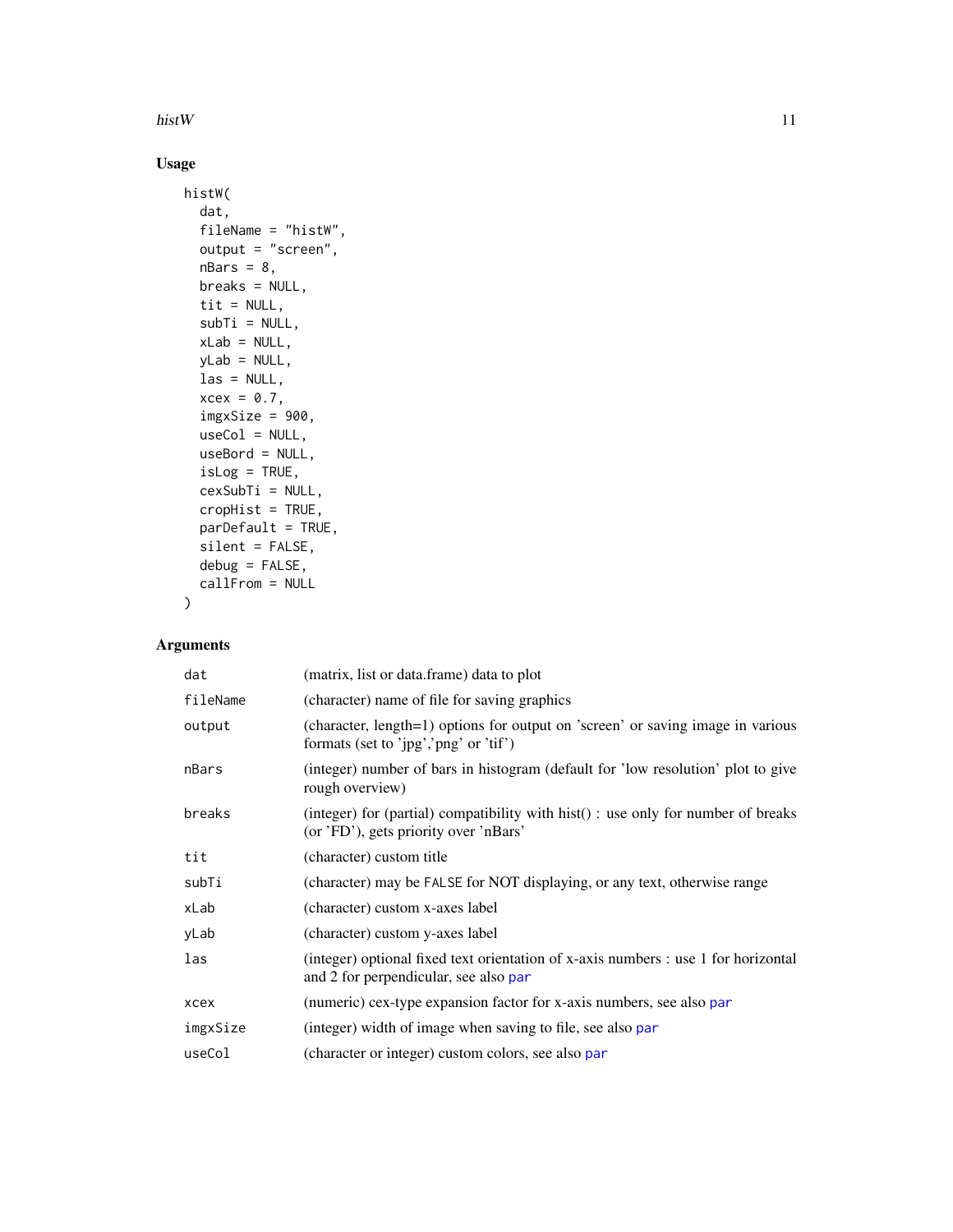<span id="page-11-0"></span>12 imageW imageW imageW imageW imageW imageW imageW imageW

| useBord    | (character) custom histogram elements border color, see also par                                          |
|------------|-----------------------------------------------------------------------------------------------------------|
| isLog      | (logical) for lin scale signal intensity values where repesentation needs log, as-<br>sume $log2$ if TRUE |
| cexSubTi   | (numerical) subtitle size (expansion factor cex), see also par                                            |
| cropHist   | (logical) -not implemented yet- designed for cutting off bars with very low ('in-<br>significant') values |
| parDefault | (logical) to automatic adjusting par(marg=,cex.axis= $0.8$ ), see also par                                |
| silent     | (logical) suppress messages                                                                               |
| debug      | (logical) additional messages for debugging                                                               |
| callFrom   | (character) allow easier tracking of messages produced                                                    |

# Value

This function produces a histogram type graphic (to the ccurrent graphical device)

#### See Also

# [hist](#page-0-0)

#### Examples

```
set.seed(2016); dat1 <- round(c(rnorm(200,6,0.5),rlnorm(300,2,0.5),rnorm(100,17)),2)
dat1 <- dat1[which(dat1 <50 & dat1 > 0.2)]
histW(dat1,br="FD",isLog=FALSE)
histW(log2(dat1),br="FD",isLog=TRUE)
## quick overview of distributions
```
layout(partitionPlot(4)) for(i in 1:4) histW(iris[,i],isLog=FALSE,tit=colnames(iris)[i])

imageW *Display numeric content of matrix as image*

#### Description

To get a quick overview of the distribution of data and, in particular, of local phenomena it is useful to express numeric values as colored boxes. Such an output can also be referred to as heatmap (note that the term 'hatmap' is also frequently associated with graphical display of hierarchcal clustering results). The function [image](#page-0-0) provides the basic support to do so (ie heatmap without rearranging rows and columns by clustering). To do this more conveniently, the function imageW offers additional options for displaying row- and column-names or displaying NA-values as customcolor.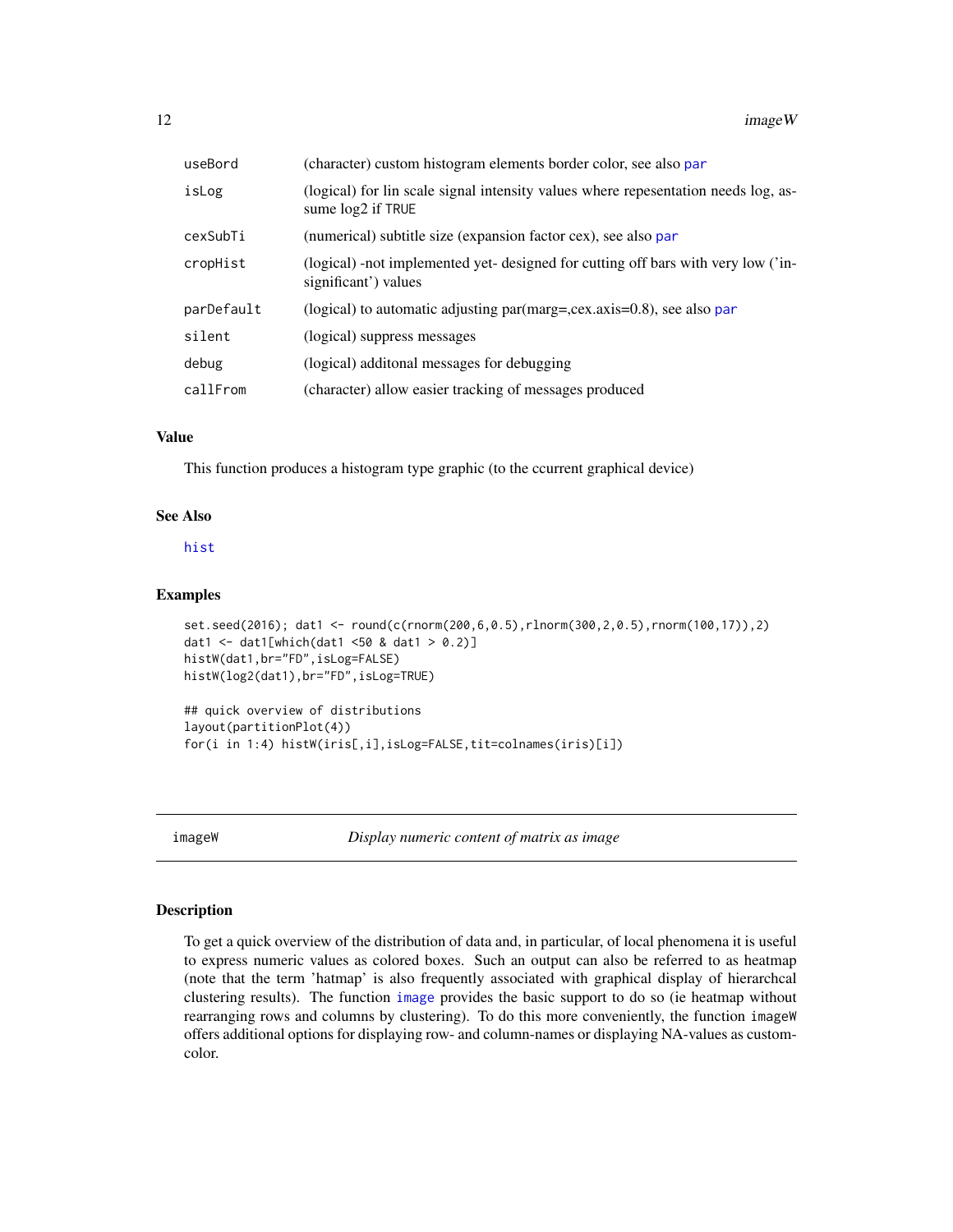## $imageW$  and  $13$

# Usage

```
imageW(
  data,
  latticeVersion = FALSE,
  transp = TRUE,
 NACol = "grey95",rowNa = NULL,
  colNa = NULL,
  tit = NULL,xLab = NA,
 yLab = NA,
 \text{las} = 2,
 col = NULL,nColor = 9,
 balanceCol = TRUE,
  gridCol = "grey75",
 gridLty = 1,
 centColShift = 0,cexDispl = NULL,panel.background.col = "white",
  rotXlab = 0,
  rotYlab = 0,
  cexXlab = 0.7,
  cexAxs = NULL,
  cexYlab = 0.9,
 Xtck = 0,
 Ytck = \theta,
 cexTit = 1.6,
 silent = FALSE,
  debug = FALSE,callFrom = NULL,
  ...
\mathcal{L}
```

| data           | (matrix or data.frame) main input                                                                                                                                                                         |
|----------------|-----------------------------------------------------------------------------------------------------------------------------------------------------------------------------------------------------------|
| latticeVersion | (logical) use lattice for plotting (this will include a color-legend)                                                                                                                                     |
| transp         | (logical) decide if data should get transposed (if TRUE the data will be displayed<br>exacetly same order as when printing the values as table); set to FALSE to get<br>behaviour prior to version 1.3.0. |
| NAcol          | (character or integer) custom color for NA-values, default is light grey                                                                                                                                  |
| rowNa          | (character) optional custom rownames                                                                                                                                                                      |
| colNa          | (character) optional custom colnames                                                                                                                                                                      |
| tit            | (character) custom figure title                                                                                                                                                                           |
| xLab           | (character) optional custom names for x-axis                                                                                                                                                              |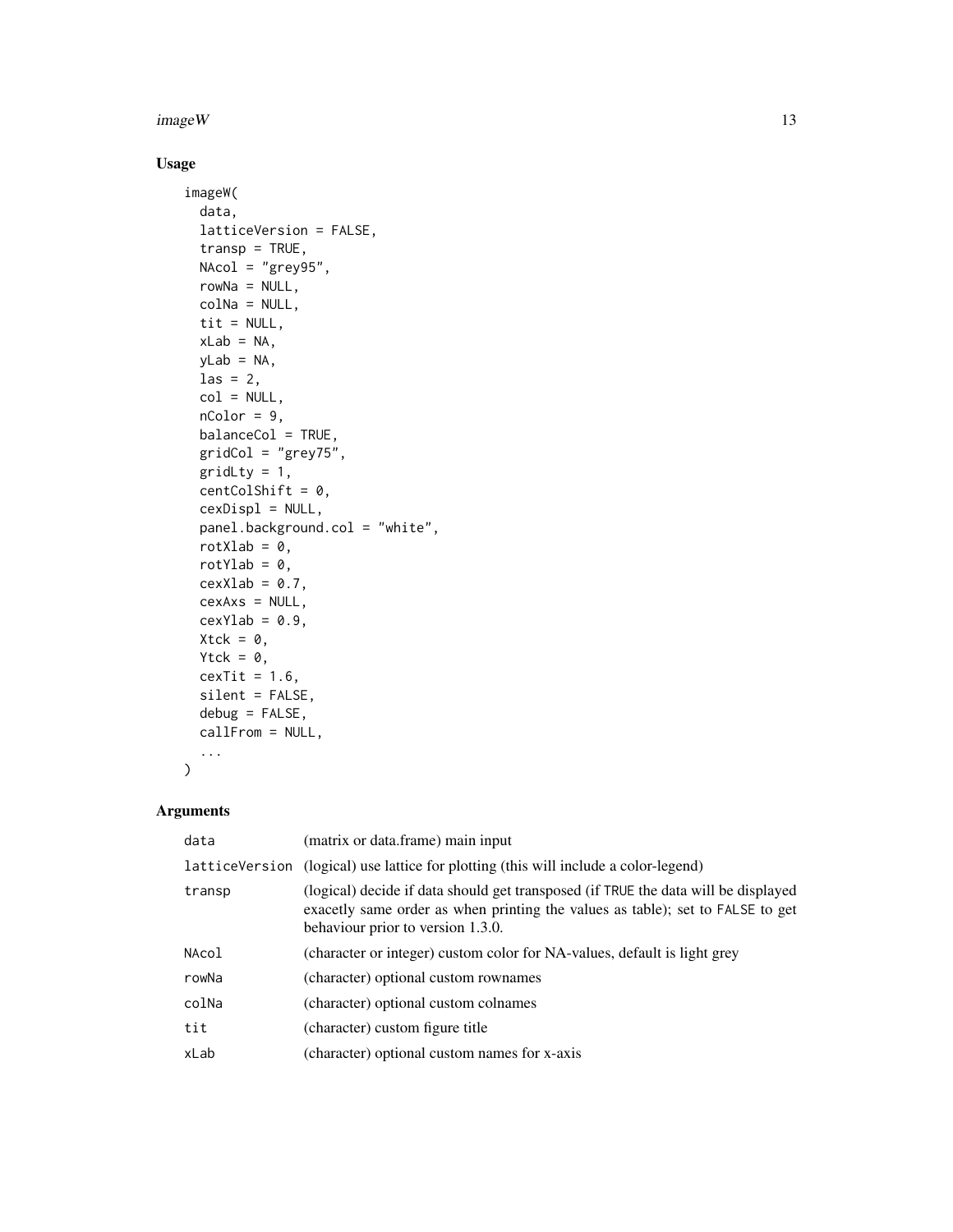<span id="page-13-0"></span>

| yLab                 | (character) optional custom names for y-axis                                                                                                                                                                                                                                                                              |
|----------------------|---------------------------------------------------------------------------------------------------------------------------------------------------------------------------------------------------------------------------------------------------------------------------------------------------------------------------|
| las                  | (numeric) style of axis labels (see also par); in case of latticeVersion=TRUE<br>this argument will override default rotXlab=0 and/or rotYlab=0                                                                                                                                                                           |
| col                  | (character or integer) colors; in lattice version 2 or 3 color-names to define<br>central- and end-points of gradient (starting with color for lowest values, op-<br>tional central color and color for highest values), default is 60 shades 'RdYlBu'<br>RColorBrewer, if 'heat.colors' use heat.colors in min 15 shades |
| nColor               | (integer, only used in lattice version) number of color-blocks in color gradient<br>(made based on central- and end-points from col                                                                                                                                                                                       |
| balanceCol           | (logical, only used in lattice version) if TRUE the color-radient aims to color the<br>value closest to 0 with the center color (from col (default gray)                                                                                                                                                                  |
| gridCol              | (character, only used in lattice version) define color of grid                                                                                                                                                                                                                                                            |
| gridLty              | (integer, only used in lattice version) define line-type of grid (see also lty par)                                                                                                                                                                                                                                       |
| centColShift         | (integer, only used in lattice version) shift central (default grey) color element<br>for negative scale up or down (ie increase or reduce number of color-blocks for<br>negatve values), used for correcting automatic scaling rounding issues to ensure<br>the central elements captures 0                              |
| cexDispl             | (numeric, length=1, only used in lattice version) define cex size for displaying<br>(rounded) values in plot, set to NULL for omitting                                                                                                                                                                                    |
| panel.background.col |                                                                                                                                                                                                                                                                                                                           |
|                      | (character, only used in lattice version)                                                                                                                                                                                                                                                                                 |
| rotXlab              | (numeric, 0 - 360, lattice version only) control rotation of x-axis labels                                                                                                                                                                                                                                                |
| rotYlab              | (numeric, 0 - 360, lattice version only) control rotation of y-axis labels                                                                                                                                                                                                                                                |
| cexXlab              | (numeric) cex-like expansion factor for x-axis labels (see also par)                                                                                                                                                                                                                                                      |
| cexAxs               | (numeric) cex-like expansion factor for x- and y-axis text/labels (see also par)                                                                                                                                                                                                                                          |
| cexYlab              | (numeric) cex-like expansion factor for y-axis labels (see also par)                                                                                                                                                                                                                                                      |
| Xtck                 | (numeric or logical) expansion factor for length of tick-marks on x-axis (de-<br>fault=0 for no tick-marks)                                                                                                                                                                                                               |
| Ytck                 | (numeric or logical) expansion factor for length of tick-marks on y-axis                                                                                                                                                                                                                                                  |
| cexTit               | (numeric) cex-like expansion factor for title (see also par)                                                                                                                                                                                                                                                              |
| silent               | (logical) suppress messages                                                                                                                                                                                                                                                                                               |
| debug                | (logical) additional messages for debugging                                                                                                                                                                                                                                                                               |
| callFrom             | (character) allow easier tracking of messages produced                                                                                                                                                                                                                                                                    |
| $\cdots$             | (only used in lattice version) additional arguments/parameters passed to levelplot                                                                                                                                                                                                                                        |

# Details

If the main input data is numeric vector (an not matrix or data.frame) the values will be displayed as multiple columns and single row. This function allows two modes of operation : 1) plotting using standard R -graphics or 2) using the framework of grid- and lattice-graphics. (since version 1.2.6). The latter version has comes integrate with a legend for the color-scale, allows adding gridlines rotation of axis-labels and removing tick-marks. Please note that sometimes the center-color segment may not end up directly with the center-color, in thi case you may adjust using the argument centColShift=-1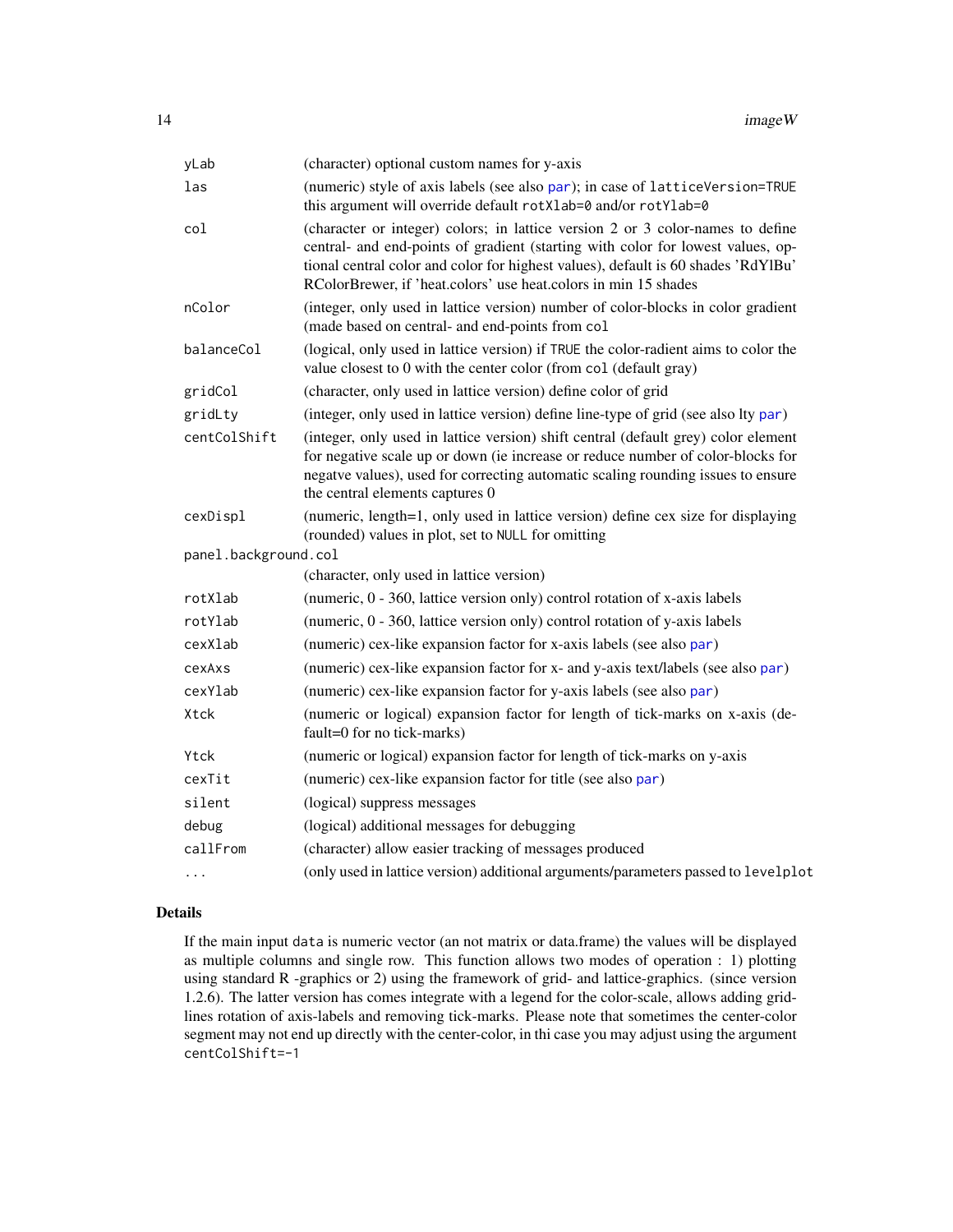# <span id="page-14-0"></span>legendHist 15

# Value

This function plots in image (to the current graphical device) as image does

#### See Also

[image](#page-0-0), for the lattice version [levelplot](#page-0-0), heatmaps including hierarchical clustering [heatmap](#page-0-0) or heatmap.2 from package [gplots](https://CRAN.R-project.org/package=gplots)

# Examples

```
imageW(as.matrix(iris[1:40,1:4]), transp=FALSE, tit="Iris (head)")
imageW(as.matrix(iris[1:20,1:4]), latticeVersion=TRUE, col=c("blue","red"),
 rotXlab=45, yLab="Observation no", tit="Iris (head)")
```
legendHist *Add histogram to existing plot*

# Description

Add histogram at pleace of legend using colors from 'colorRamp'.

# Usage

```
legendHist(
 x,
 colRamp = NULL,
 location = "bottomright",
 legTit = NULL,cex = 0.7,
  srt = 67,
 offs = NULL,border = TRUE,silent = FALSE,
  callFrom = NULL
)
```

| $\mathsf{x}$ | (numeric) main input/component of plot                                                                                                      |
|--------------|---------------------------------------------------------------------------------------------------------------------------------------------|
| colRamp      | (character or integer) set of colors, default is rainbow-like                                                                               |
| location     | (character) for location of histogram inside existing plot (may be 'br','bl','tl','tr','bottomright',<br>'bottomleft','topleft','topright') |
| legTit       | (character, length=1) optional title for histogram-insert                                                                                   |
| cex          | (numeric) expansion factor (see also par)                                                                                                   |
| srt          | (numeric) angle for histogram text labels (90 will give vertical label) (see also<br>par)                                                   |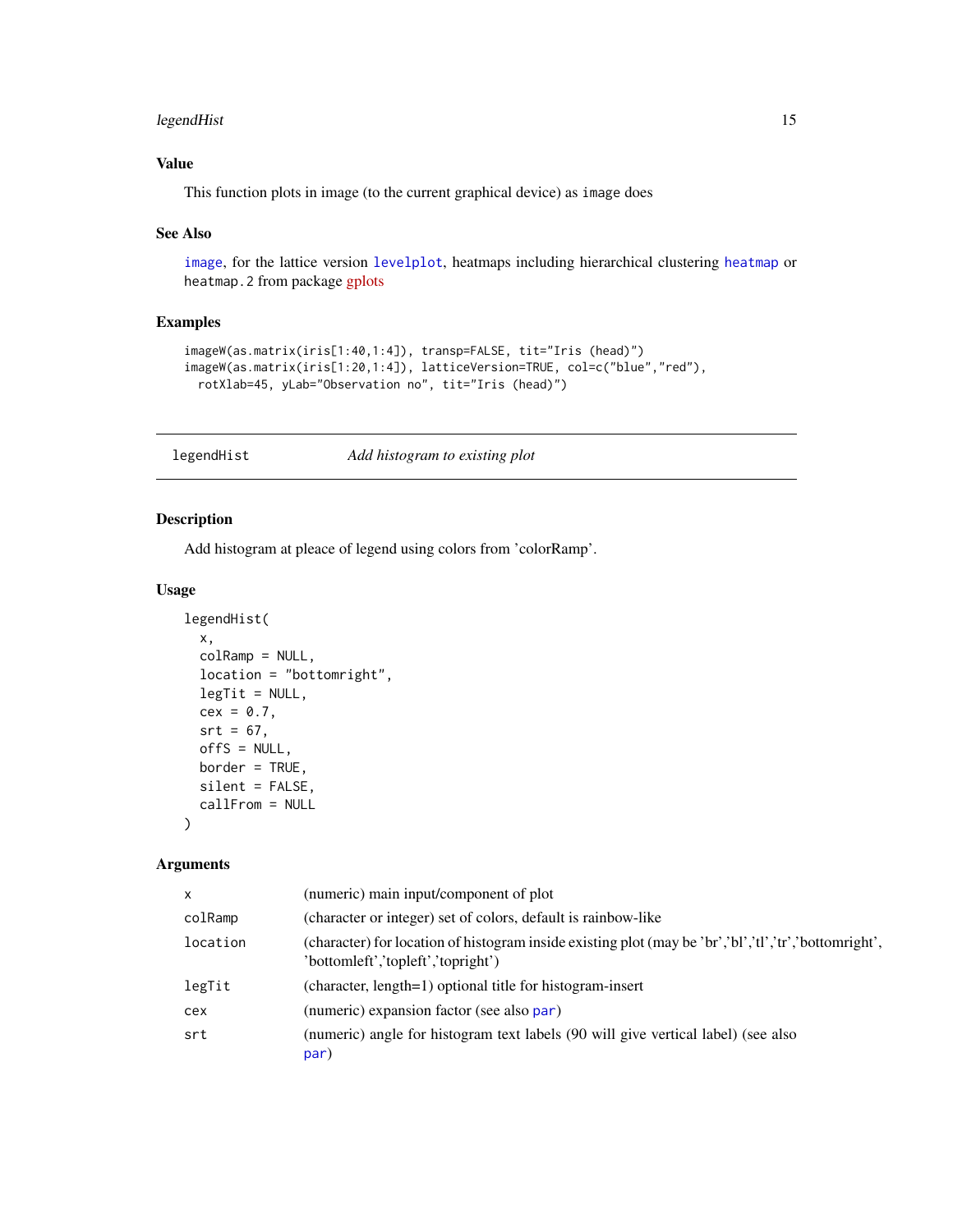<span id="page-15-0"></span>

| offS     | (NULL or numeric, length=5) fine-tuning of where histogram-insert will be placed         |
|----------|------------------------------------------------------------------------------------------|
|          | and how elements therein are ditributed (default $c(xOff=0.2, yOff=0.25, leftOffS=0.05,$ |
|          | upperBarEnd=1.05,txtOff=0.02), 1st and 2nd determine proportio of insert rela-           |
|          | tive to entire plotting region, 3rd defines space left on bottom for text, 4th if bars   |
|          | hit ceiling of insert or proportion to leave, 5th for shifting text towards top when     |
|          | turned other than 90 degrees)                                                            |
| border   | (logical) decide of draw gray rectangle or not around legend                             |
| silent   | (logical) suppress messages                                                              |
| callFrom | (character) allow easier tracking of message(s) produced                                 |

# Value

figure

#### Examples

dat <- rnorm(90); plot(dat) legendHist(dat, col=1:5)

<span id="page-15-1"></span>MAplotW *MA-plot (differential intensity versus average intensity)*

#### Description

This type of plot for display of relative changes versus (mean) absolute abundance is very common in high-throughput biology, see [MA-plot.](https://en.wikipedia.org/wiki/MA_plot) Basically one compares two independent series of measures (ie gene transcript or protein abundance values) of 2 samples/data-sets or the means of 2 groups of replicates. And the log-fold-change ('Minus'=M) is plotted againts the absolute mean value ('Average'=A). Furthermore, output from statistical testing by [moderTest2grp](#page-0-0) or [moderTestXgrp](#page-0-0) can be directly read to produce MA plots for diagnostic purpose. Please note, that plotting a very high number of points in transparency (eg >10000) may take several seconds.

#### Usage

```
MAplotW(
  Mvalue,
  Avalue = NULL,
  useComp = 1,filtFin = NULL,
  ProjNa = NULL,
  FCthrs = NULL,
  subTxt = NULL,grayIncrem = TRUE,
  col = NULL,pch = 16,
  compNa = NULL,
  batchFig = FALSE,
```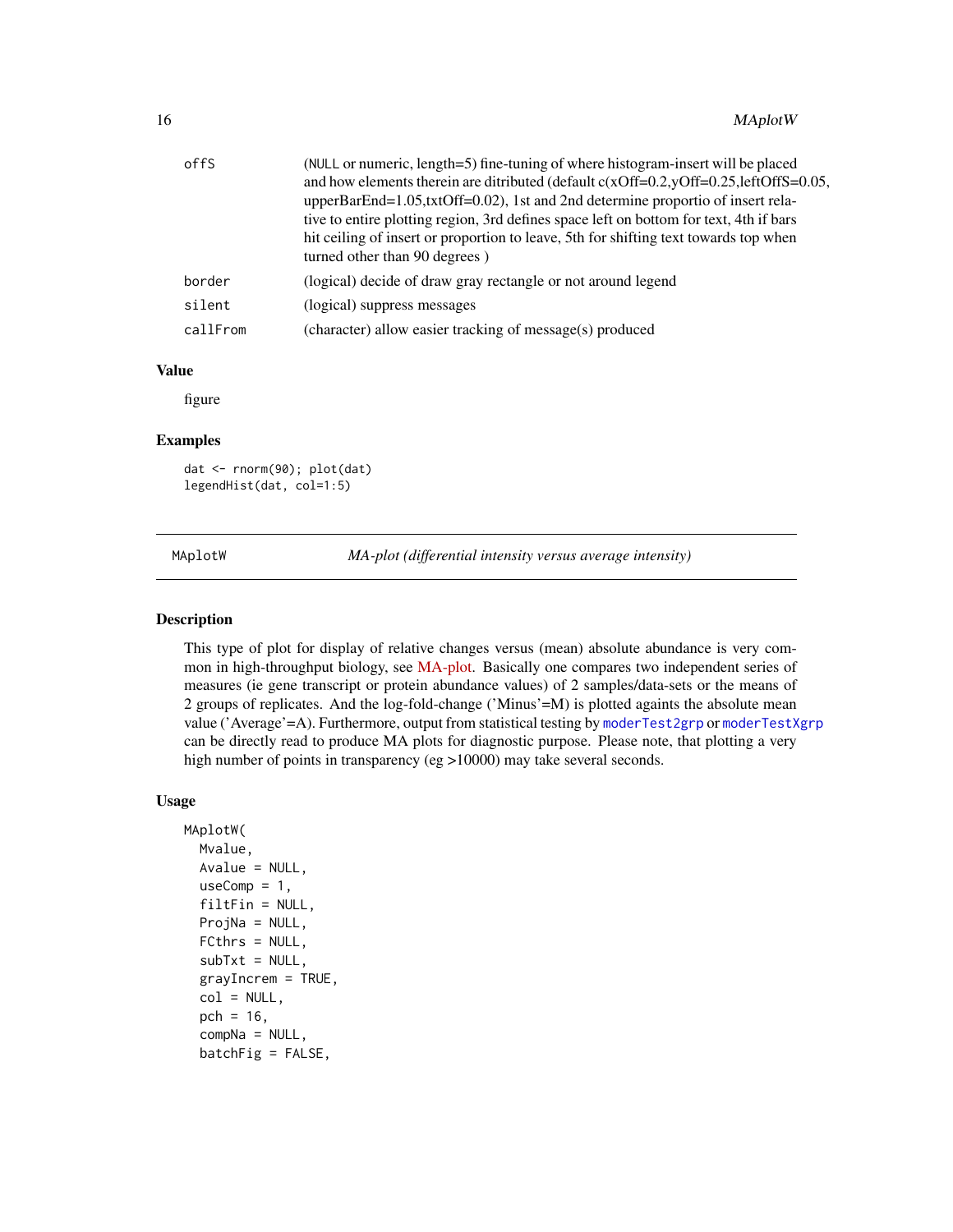# <span id="page-16-0"></span>MAplotW 17

```
cexMa = 1.8,
 cexLa = 1.1,limM = NULL,limA = NULL,
 annotColumn = c("SpecType", "GeneName", "EntryName", "Accession", "Species",
    "Contam"),
 annColor = NULL,
 cexPt = NULL,cexSub = NULL,
 cexTxLab = 0.7,
 namesNBest = NULL,
 NbestCol = 1,NaSpecTypeAsContam = TRUE,
 useMar = c(6.2, 4, 4, 2),returnData = FALSE,
 callFrom = NULL,
 silent = FALSE,
 debug = FALSE
\mathcal{L}
```

| Mvalue     | (numeric, list or MArrayLM-object) main data to plot; if numeric, the content<br>will be used as M-values (and A-values must be provided separateley); if list or<br>MArrayLM-object, it must conatin list-elements named Mvalue and means to<br>extract all information needed for plotting                  |
|------------|---------------------------------------------------------------------------------------------------------------------------------------------------------------------------------------------------------------------------------------------------------------------------------------------------------------|
| Avalue     | (numeric, list or data.frame) if NULL it is assumed that M-values can be extracted<br>form argument Avalue                                                                                                                                                                                                    |
| useComp    | (integer) choice of one of multiple comparisons present in Mvalue (if generated<br>using moderTestXgrp())                                                                                                                                                                                                     |
| filtFin    | (matrix or logical) The data may get filtered before plotting: If FALSE no filtering<br>will get applied; if matrix of TRUE/FALSE it will be used as optional custom filter,<br>otherwise (if Mvalue if an MArrayLM-object eg from limma) a default filtering<br>based on the filtFin element will be applied |
| ProjNa     | (character) custom title                                                                                                                                                                                                                                                                                      |
| FCthrs     | (numeric) Fold-Change threshold (display as line) give as Fold-change and NOT<br>log2(FC)                                                                                                                                                                                                                     |
| subTxt     | (character) custom sub-title                                                                                                                                                                                                                                                                                  |
| grayIncrem | (logical) if TRUE, display overlay of points (not exceeding threshold) as increased<br>shades of gray                                                                                                                                                                                                         |
| col        | (character) custom color(s) for points of plot (see also $par$ )                                                                                                                                                                                                                                              |
| pch        | (integer) type of symbol(s) to plot (default=16) (see also $par$ )                                                                                                                                                                                                                                            |
| compNa     | depreciated, please use useComp instead                                                                                                                                                                                                                                                                       |
| batchFig   | (logical) if TRUE figure title and axes legends will be kept shorter for display on<br>fewer splace                                                                                                                                                                                                           |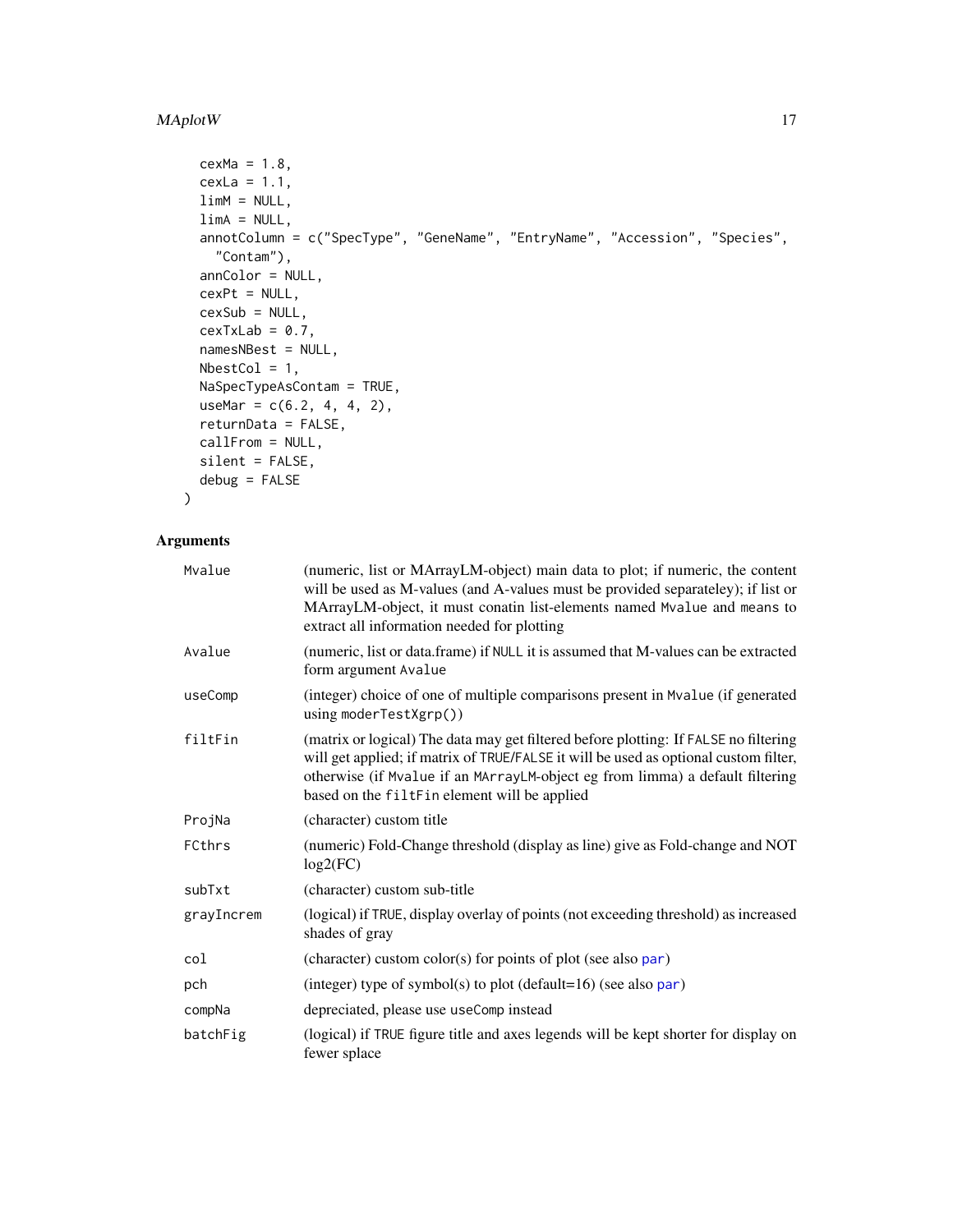<span id="page-17-0"></span>

| cexMa              | (numeric) font-size of title, as expansion factor (see also cex in par)                                                                                                                                                                                                                                                                    |
|--------------------|--------------------------------------------------------------------------------------------------------------------------------------------------------------------------------------------------------------------------------------------------------------------------------------------------------------------------------------------|
| cexLa              | (numeric) size of axis-labels, as expansion factor (see also cex in par)                                                                                                                                                                                                                                                                   |
| limM               | (numeric, length=2) range of axis M-values                                                                                                                                                                                                                                                                                                 |
| limA               | (numeric, length=2) range of axis A-values                                                                                                                                                                                                                                                                                                 |
| annotColumn        | (character) column names of annotation to be extracted (only if Mvalue is MArrayLM-<br>object containing matrix \$annot). The first entry (typically 'SpecType') is used<br>for different symbols in figure, the second (typically 'GeneName') is used as<br>prefered text for annotating the best points (if namesNBest allows to do so.) |
| annColor           | (character or integer) colors for specific groups of annotation (only if Mvalue is<br>MArrayLM-object containing matrix \$annot)                                                                                                                                                                                                           |
| cexPt              | (numeric) size of points, as expansion factor (see also cex in par)                                                                                                                                                                                                                                                                        |
| cexSub             | (numeric) size of subtitle, as expansion factor (see also cex in par)                                                                                                                                                                                                                                                                      |
| cexTxLab           | (numeric) size of text-labels for points, as expansion factor (see also cex in par)                                                                                                                                                                                                                                                        |
| namesNBest         | (integer or character, length=1) number of best points to add names in figure;<br>if 'passThr' all points passing FC-filter will be selected; if the initial object<br>Mvalue contains a list-element called 'annot' the second of the column specified<br>in argument annotColumn will be used as text                                    |
| NbestCol           | (character or integer) colors for text-labels of best points                                                                                                                                                                                                                                                                               |
| NaSpecTypeAsContam |                                                                                                                                                                                                                                                                                                                                            |
|                    | (logical) consider lines/proteins with NA in Mvalue\$annot[,"SpecType"] as con-<br>taminants (if a 'SpecType' for contaminants already exits)                                                                                                                                                                                              |
| useMar             | (numeric, length=4) custom margings (see also par)                                                                                                                                                                                                                                                                                         |
| returnData         | (logical) optional returning data.frame with (ID, Mvalue, Avalue, FDRvalue,<br>passFilt)                                                                                                                                                                                                                                                   |
| callFrom           | (character) allow easier tracking of messages produced                                                                                                                                                                                                                                                                                     |
| silent             | (logical) suppress messages                                                                                                                                                                                                                                                                                                                |
| debug              | (logical) additional messages for debugging                                                                                                                                                                                                                                                                                                |

# Value

This function plots an MA-plot (to the current graphical device); if returnData=TRUE, a data.frame with (\$ID, \$Mvalue, \$Avalue, \$FDRvalue, \$passFilt) gets returned

#### See Also

(for PCA) [plotPCAw](#page-25-1)

# Examples

```
library(wrMisc)
set.seed(2005); mat <- matrix(round(runif(600),2), ncol=6)
rownames(mat) <- c(rep(letters[1:25],each=3), letters[2:26])
MAplotW(mat[,2] -mat[,1], A=rowMeans(mat))
## assume 2 groups with 3 samples each
matMeans <- rowGrpMeans(mat, gr=gl(2,3,labels=LETTERS[3:4]))
```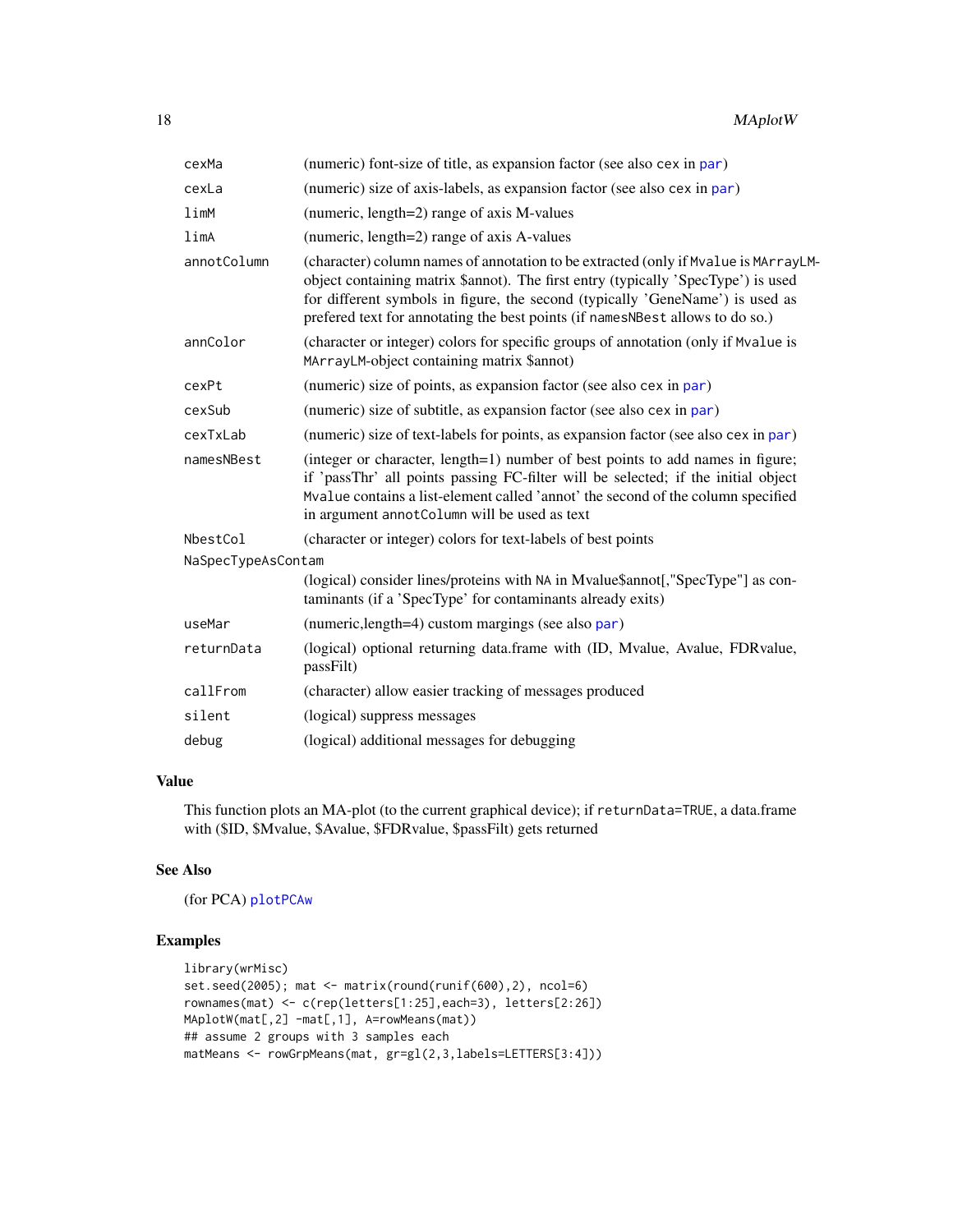#### <span id="page-18-0"></span>mouseOverHtmlFile 19

```
MAplotW(M=matMeans[,2] -matMeans[,1], A=matMeans)
## assume 2 groups with 3 samples each and run moderated t-test (from package 'limma')
tRes <- moderTest2grp(mat, gl(2,3))
MAplotW(tRes$Mval, tRes$Amean)
MAplotW(M=tRes$Mval, A=tRes$means, FCth=1.3)
MAplotW(tRes)
MAplotW(tRes, limM=c(-2,2), FCth=1.3)
```
<span id="page-18-1"></span>mouseOverHtmlFile *Create mouse-over interactive html-pages (with links)*

#### Description

This function allows generating html pages with interactive mouse-over to display information for the points of the plot and www-links when clicking based on embedded png file. Basically, an html page will be generated which contains a call to display to an image file specified in pngFileNa and in the body below pixel-coordinated will be given for disply of information at mouse-over and embedded links.

#### Usage

```
mouseOverHtmlFile(
  myCoor,
  pngFileNa,
 HtmFileNa = NULL,
  mouseOverTxt = NULL,
  displSi = c(800, 600),
  colNa = NULL,tit = ",
  myHtmTit = ",
  myComment = NULL,
  textAtStart = NULL,
  textAtEnd = NULL,
  pxDiam = 5,
  addLinks = NULL,
  linkExt = NULL,htmlExt = "html",callFrom = NULL,
  silent = FALSE
```

```
)
```
# Arguments

myCoor (matrix or data.frame) with initial x&y coordinates of points for plot; with IDs (1st column !!) & coordinates (2nd & 3rd col), data for mouse-over & link (4th & 5th); NOTE : if 'colNa' NOT given, colnames of 'myCoor' will be inspected & filtered (columns of non-conform names may get lost) !!! Associated with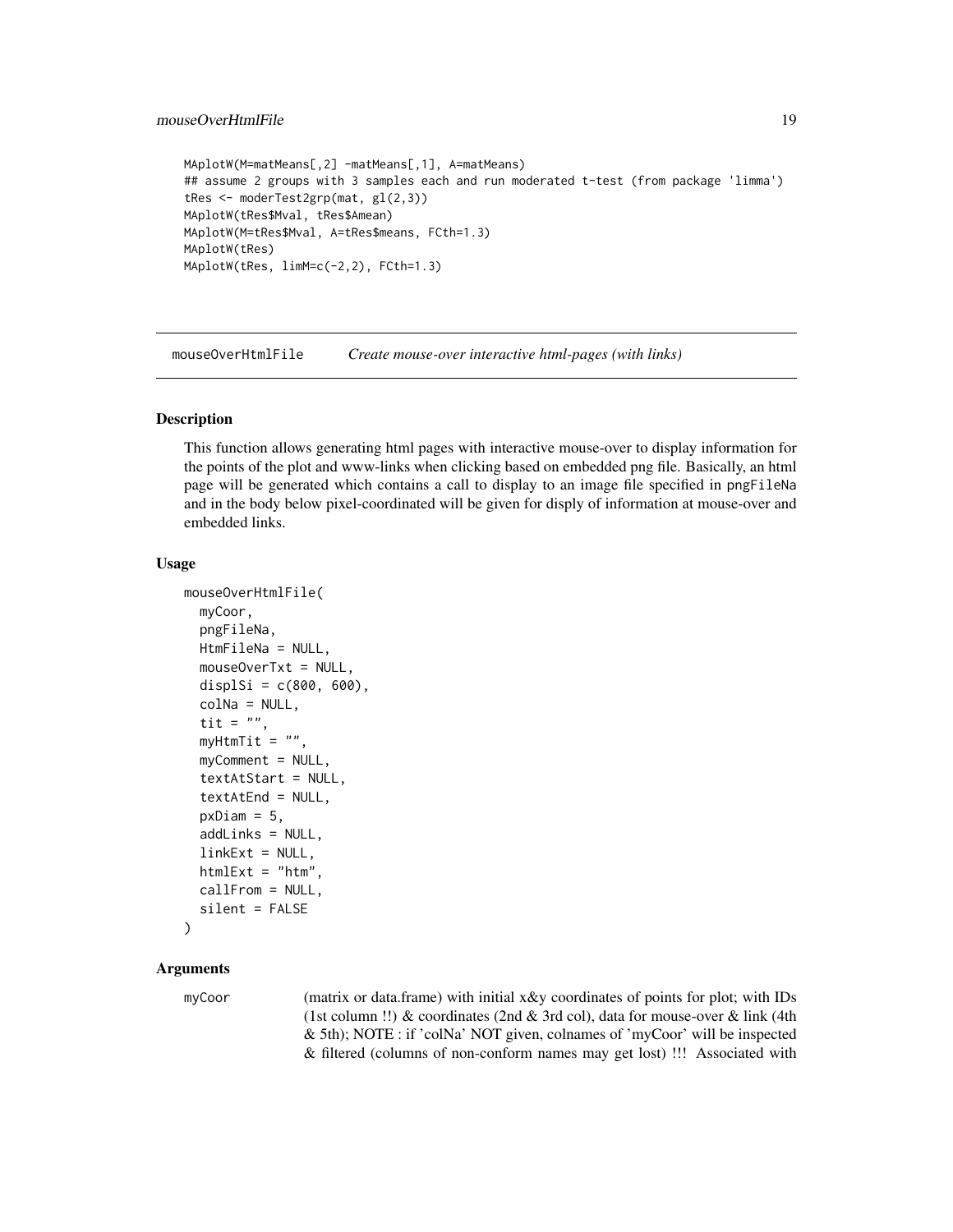<span id="page-19-0"></span>

|              | (already existing) figure file 'pngFileNa' and make html page where points may<br>be indicated by mouse-over                                                                                                                                                                                                                               |
|--------------|--------------------------------------------------------------------------------------------------------------------------------------------------------------------------------------------------------------------------------------------------------------------------------------------------------------------------------------------|
| pngFileNa    | (character, length=1) filename for complementary png figure (must already ex-<br>ist)                                                                                                                                                                                                                                                      |
| HtmFileNa    | (character, length=1) filename for html file produced                                                                                                                                                                                                                                                                                      |
| mouse0verTxt | (character, length=1) text for interactive mouse-over in html, if NULL, will use<br>col specified by 1st 'colNa' or (if NULL) rownames of 'myCoor'                                                                                                                                                                                         |
| displSi      | (integer, length=2) size of image ('pngFileNa') at display in html (width, height),<br>see also par                                                                                                                                                                                                                                        |
| colNa        | (character) if not NULL min length of 3 to custom specify the column-names to be<br>used : 1st for mouse-over and 2nd+3rd for coordinates associated (and optional<br>4th for links)                                                                                                                                                       |
| tit          | (character) title to be displayed on top of figure                                                                                                                                                                                                                                                                                         |
| myHtmTit     | (character) title of Html page; 'htmlExt'  checking and correcting filename-<br>extension (only main Html page)                                                                                                                                                                                                                            |
| myComment    | (character) modify comment embedded in html-document                                                                                                                                                                                                                                                                                       |
| textAtStart  | (character) text in html before figure                                                                                                                                                                                                                                                                                                     |
| textAtEnd    | (character) text in html after figure                                                                                                                                                                                                                                                                                                      |
| pxDiam       | (integer, length=1) diameter for mouse-over tip to appear (single val or vector),<br>simpler version/solution than with 'Tooltip' package                                                                                                                                                                                                  |
| addLinks     | (character) for clickable links, either 1) vector of links or 2) single character-<br>chain to be used for pasting to rownames (eg https://www.uniprot.org/uniprot/)<br>or 3) TRUE to check presence of 4th name specified in 'colNa' to be useed as<br>columname from 'myCoor' dominates over eventual presence of 4th name in<br>'colNa' |
| linkExt      | (character) if specified : links will get specified ending, define as NULL or "" for<br>taking 'addLinks' asIs                                                                                                                                                                                                                             |
| htmlExt      | (character, length=1) extension used when making html files                                                                                                                                                                                                                                                                                |
| callFrom     | (character) allow easier tracking of message(s) produced                                                                                                                                                                                                                                                                                   |
| silent       | (logical) suppress messages                                                                                                                                                                                                                                                                                                                |

## Details

Basically theer are two options for defining the path to the image embedded : 1) Absolute path : I turn you can moove the html to different locations, as long as it still can see the png-file the image can be displayed. However, this may not be any more the case when the html file is sent to another person. If the png-file is accessible as url, it should be easily visible. 2) Relative path : The simplest case would be to give only the file-name with no path at all, thus the png-file is supposed to be in the same directory as the html-file. This option is very 'transportable'. Basically the same applies to the clickable links which may be provided. In high-throughput biology one typically points here to data-bases accessible over the internet where urls to specific pages. With UniProt such links can easily be constructed when using protein identifiers as rownames.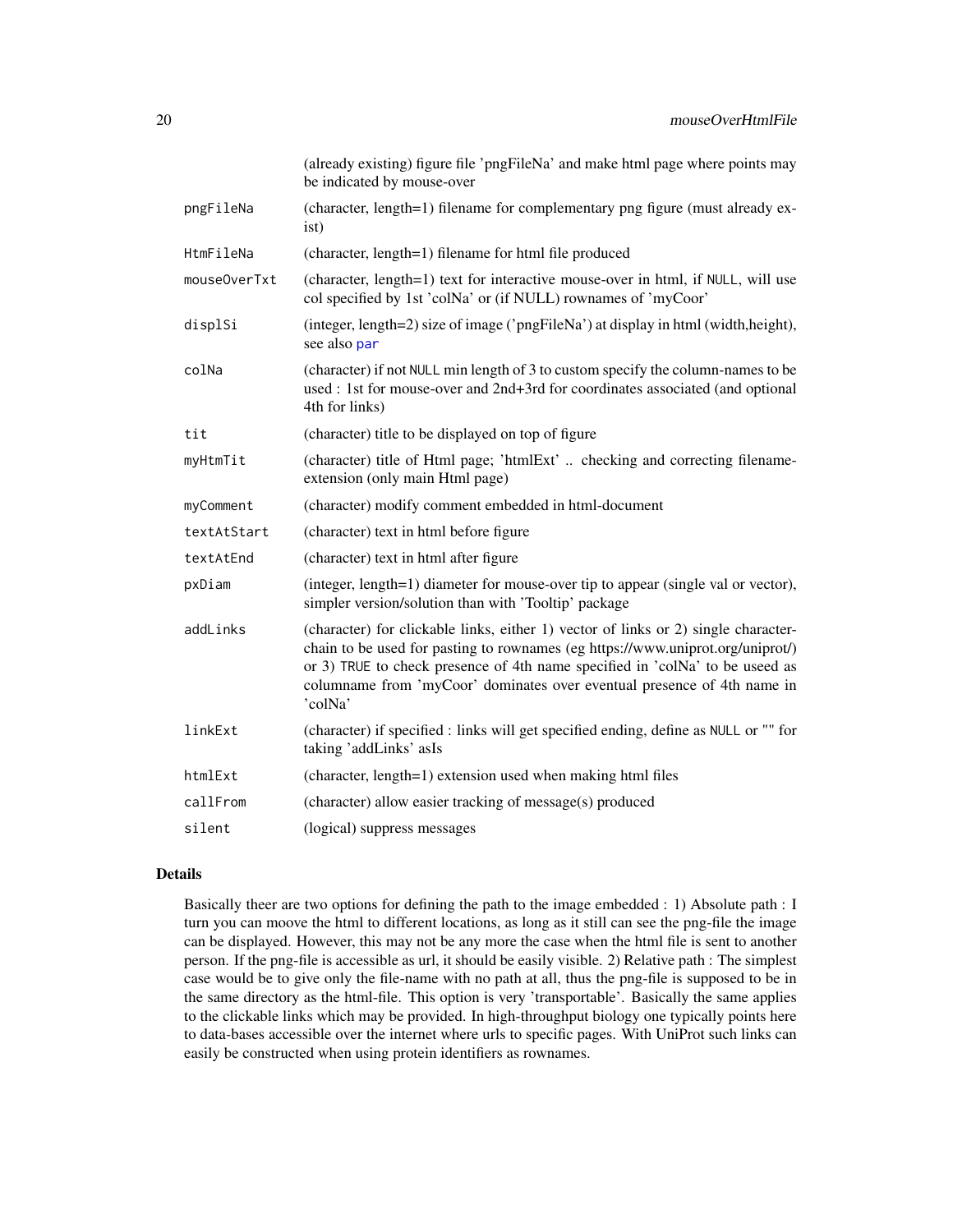#### <span id="page-20-0"></span>partitionPlot 21

#### Value

plot

#### See Also

[convertPlotCoordPix](#page-5-1); use [htmlSpecCharConv](#page-0-0) to convert special characters for proper html display

#### Examples

```
## Note, this example writes files to R's tempdir,
## Otherwise, if you simply work in the current directory without spcifying paths you'll
## get an html with relatove paths, which simply needs the png file in the same path
df1 <- data.frame(id=letters[1:10], x=1:10, y=rep(5,10), mou=paste("point",letters[1:10]),
 link=file.path(tempdir(),paste0(LETTERS[1:10],".html")), stringsAsFactors=FALSE)
## here we'll use R's tempdir, later you may want to choose other locations
pngFile <- file.path(tempdir(),"test01.png")
png(pngFile,width=800, height=600,res=72)
## here we'll just plot a set of horiontal points ...
plot(df1[,2:3],las=1,main="test01")
dev.off()
## Note : Special characters should be converted for display in html pages during mouse-over
library(wrMisc)
df1$mou <- htmlSpecCharConv(df1$mou)
## Let's add the x- and y-coordiates of the points in pixels to the data.frame
df1 <- cbind(df1,convertPlotCoordPix(x=df1[,2],y=df1[,3],plotD=c(800,600),plotRes=72))
head(df1)
## Now make the html-page allowing to display mouse-over to the png made before
htmFile <- file.path(tempdir(),"test01.html")
mouseOverHtmlFile(df1,pngFile,HtmFileNa=htmFile,pxDiam=15,
 textAtStart="Points in the figure are interactive to mouse-over ...",
 textAtEnd="and/or may contain links")
## We still need to make some toy links
for(i in 1:nrow(df1)) cat(paste0("point no ",i," : ",df1[i,1]," x=",df1[i,2]," y=",
 df1[i,3]), file=df1$link[i])
## Now we are ready to open the html file using any browser
## Not run:
browseURL(htmFile)
## End(Not run)
```
partitionPlot *Make matrix for layout to partition plotting area*

#### **Description**

This function proposes a matrix for use with [layout](#page-0-0) to arrange given number of plots to be placed on a page/plotting area. In certain instances the proposed layout may accomodate slightly more plots, eg nFig=5 can not be arranged in 2 or 3 columns without an empty last spot. Portrait (vertival)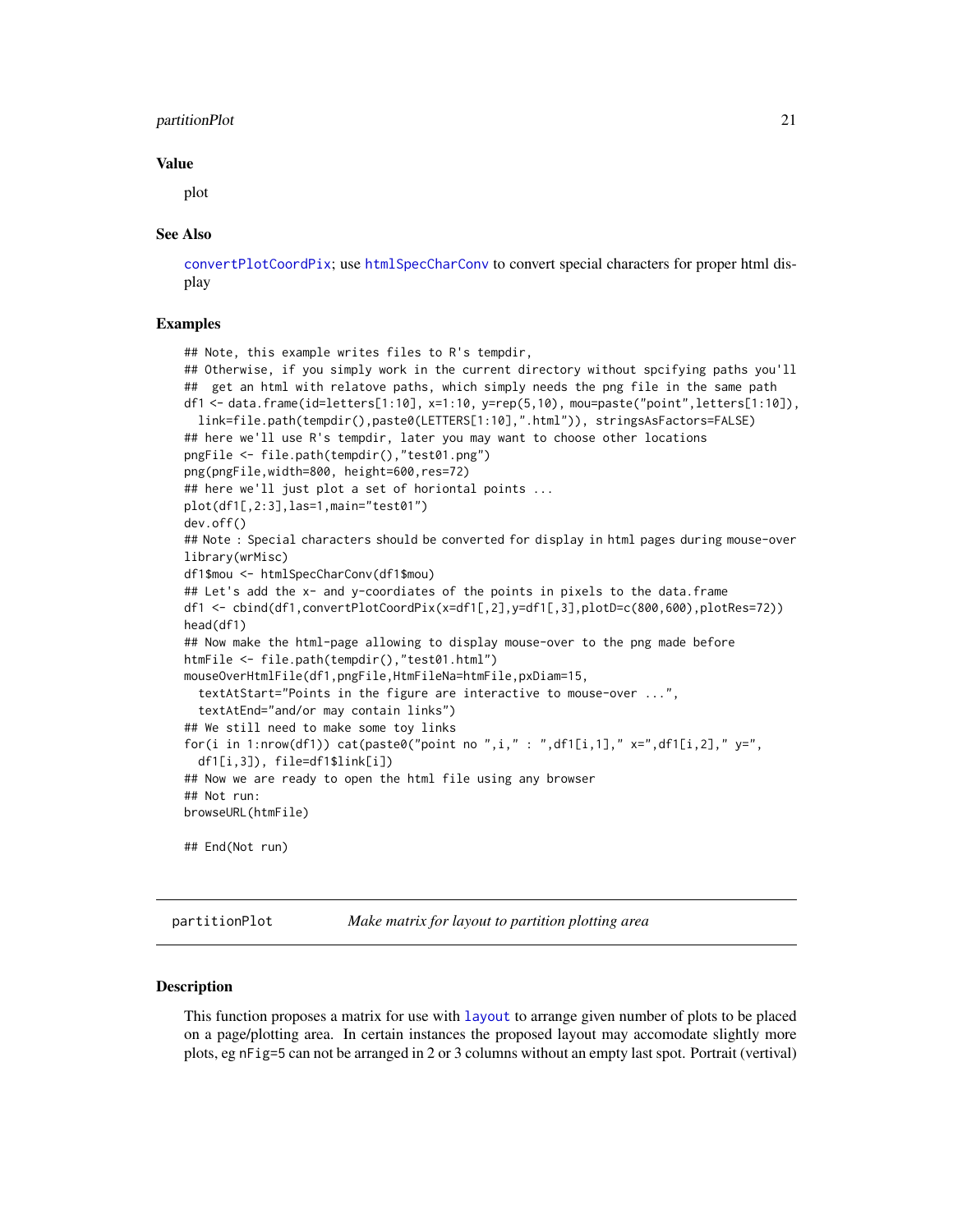<span id="page-21-0"></span>or lanscape (horizontal) layout proportions can be chosen. The user can also impose a given number of columns.

#### Usage

```
partitionPlot(
  nFig,
  returnMatr = TRUE,
  horiz = TRUE,
  figNcol = NULL,
  byrow = TRUE,
  callFrom = NULL
\mathcal{L}
```
# Arguments

| nFig       | (integer) number of figures to be arrages on single plotting surface (ie window<br>or plotting device)   |
|------------|----------------------------------------------------------------------------------------------------------|
| returnMatr | (logical) will return matrix ready for use by layout; returns vector with nRow<br>and $nCol$ if $=FALSE$ |
| horiz      | (logical) will priviledge horizontal layout if TRUE                                                      |
| figNcol    | (integer) optional number of columns                                                                     |
| byrow      | (logical) toggle if output is in order of rows or columns (equivament to matrix                          |
| callFrom   | (character) allows easier tracking of messages produced                                                  |

# Value

matrix for use with layout or (if returnMatr=FALSE numeric vector with number of segements in x- an y-axis)

# See Also

[layout](#page-0-0)

# Examples

partitionPlot(5); partitionPlot(14,horiz=TRUE)

plotBy2Groups *Separate and plot data by 2 groups*

# Description

Plot series of data as membership of 2 different grouping vectors (eg by grp=patient and grp2=agegroup).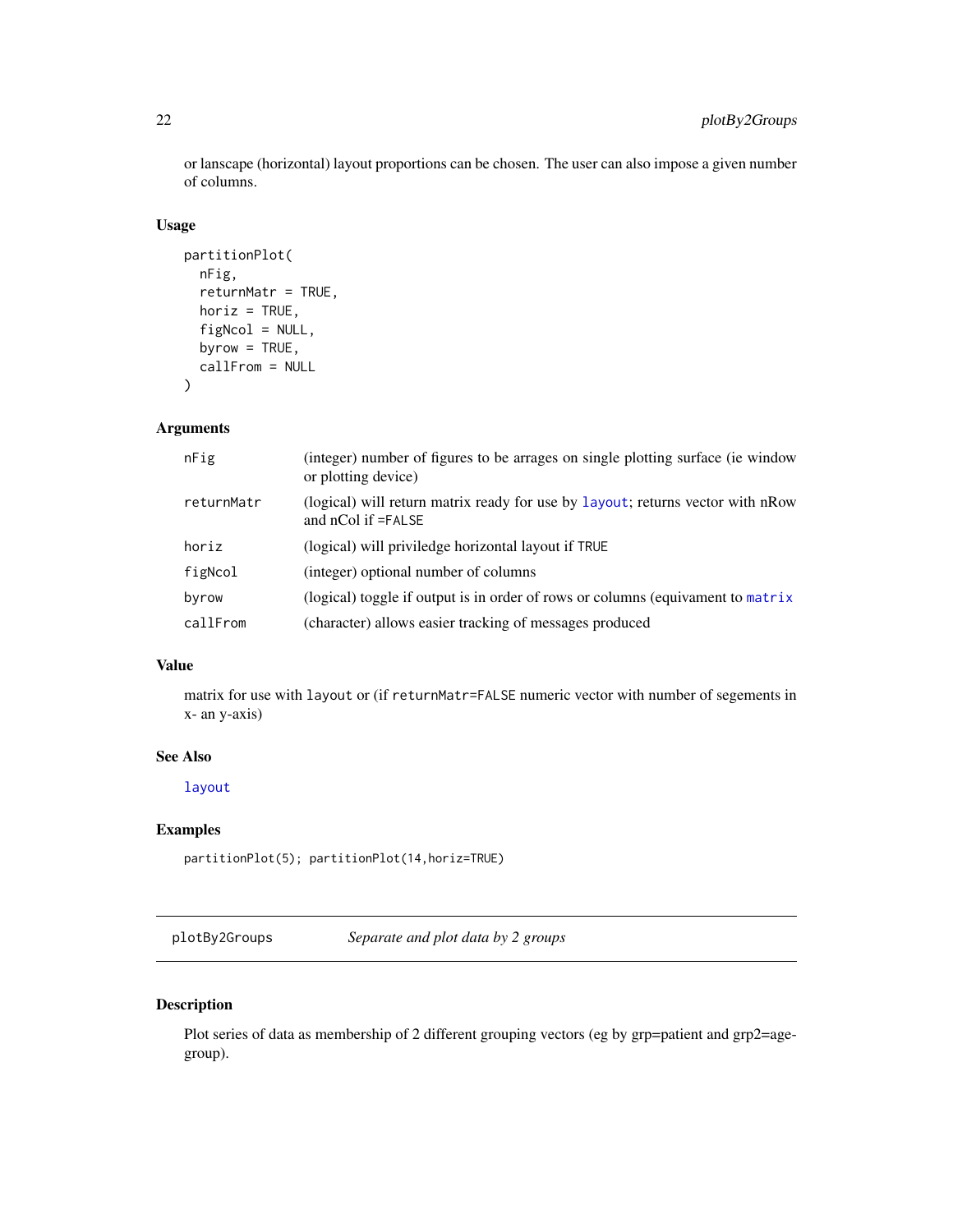# <span id="page-22-0"></span>plotBy2Groups 23

# Usage

```
plotBy2Groups(
 dat,
 grp,
 grp2 = NULL,col = NULL,pch = NULL,
 tit = NULL,
 cex = 2,
 1wd = 0.5,
 lty = 2,yLab = NULL,
 cexLab = NULL,sepLines = FALSE,
  silent = FALSE,
 callFrom = NULL
)
```
# Arguments

| dat      | (numeric) main data (may contain NA)                                                                                                                  |
|----------|-------------------------------------------------------------------------------------------------------------------------------------------------------|
| grp      | (character or factor) grouping of columns of 'dat', eg replicate association                                                                          |
| grp2     | (character or factor) aadditional/secondary grouping of columns of 'dat'                                                                              |
| col      | (character or integer) use custom colors, see also par                                                                                                |
| pch      | (integer) symbol to mark group-center (see also par)                                                                                                  |
| tit      | (character) custom title                                                                                                                              |
| cex      | (numeric) expansion factor for text (see also par)                                                                                                    |
| lwd      | (integer) line-width (see also par)                                                                                                                   |
| lty      | (integer) line-type (see also par)                                                                                                                    |
| yLab     | (character) custom y-axis label                                                                                                                       |
| cexLab   | (numeric) expansion factor for labels: 1st value for main groups (grp, eg geno-<br>types), 2nd for detailed text (grp2, eg animal IDs) (see also par) |
| sepLines | (logical) optional drawing of horizontal lines aiming to separate groups (in anal-<br>ogy to support vectors)                                         |
| silent   | (logical) suppress messages                                                                                                                           |
| callFrom | (character) allow easier tracking of message(s) produced                                                                                              |

# Value

list with \$annot, \$abund for initial/raw abundance values and \$quant with final normalized quantitations, or returns data.frame with annot and quant if separateAnnot=FALSE

# See Also

[read.table](#page-0-0), [normalizeThis](#page-0-0))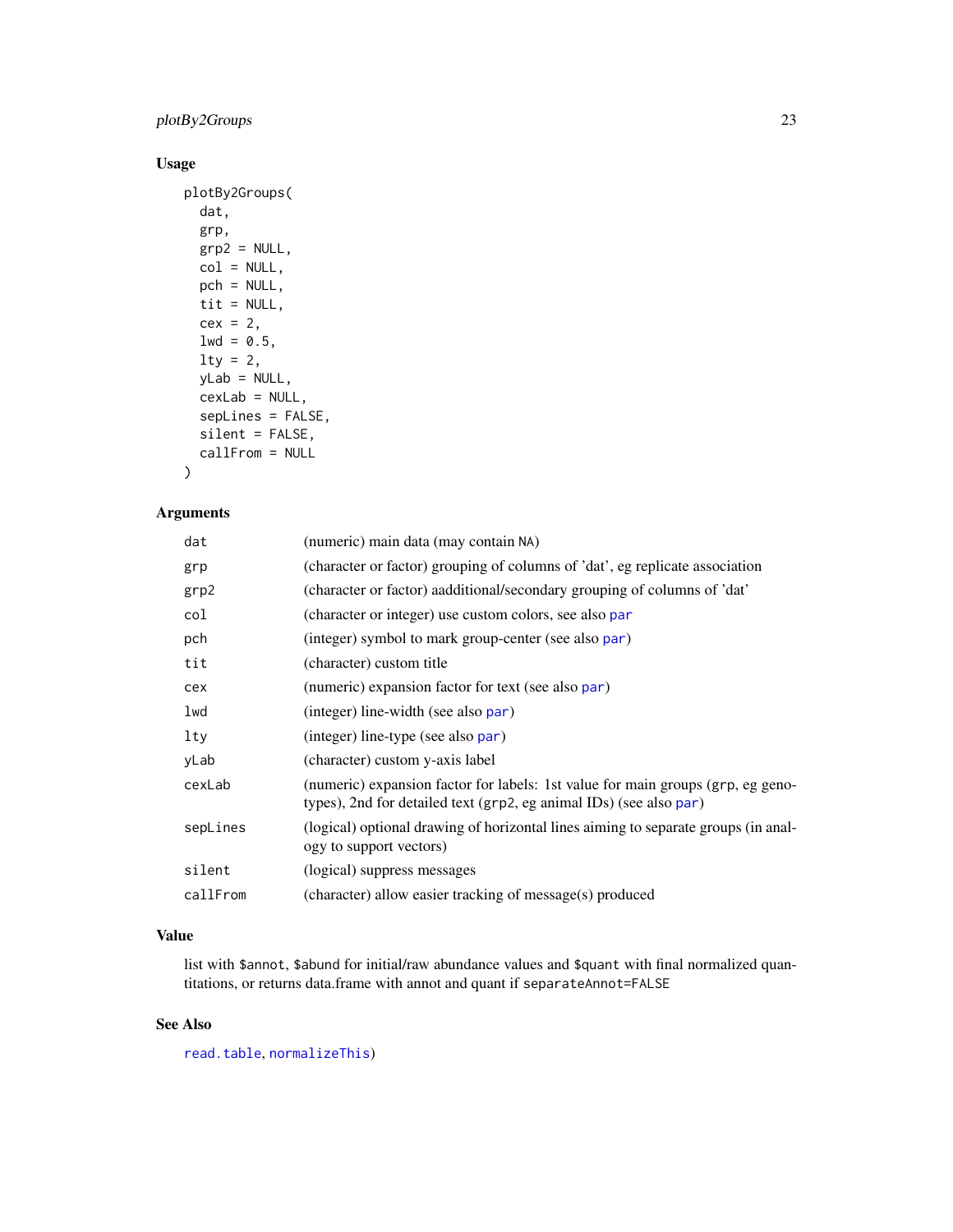# Examples

```
set.seed(2020); rand1 <- round(runif(12),2) +rep(1:3,each=4)
plotBy2Groups(rand1,gl(2,6,labels=LETTERS[5:6]),gl(4,3,labels=letters[1:4]))
```
plotLinReg *Plot linear regression and confidence interval of regression*

# Description

This function provides help to display a series of bivariate points given in 'dat' (multiple data formats possible), to model a linear regression and plot the results. Furthermore, a confidence interval to the regression may be added to the plot, regression parameters get be displayed.

#### Usage

```
plotLinReg(
  dat,
  indepVarLst = NULL,
  dependVar = NULL,
  cusTxt = NULL,regrLty = 1,
  regrLwd = 1,
  regrCol = 1,
  confInt = 0.95,
  confCol = NULL,
  xLab = NULL,yLab = NULL,
  xLim = NULL,
 yLim = NULL,
  tit = NULL,nSignif = 3,col = 1,
 pch = 1,
  silent = FALSE,
  callFrom = NULL
```
# )

| dat         | (numeric, data.frame or list) main data to plot/inspect. If numeric 'dat' will be<br>used as dependent variable (y-data) together with numeric 'indepVarLst' (inde-<br>pendent variable); if list, then list-elments indepVarLst and dependVar will be<br>used; if matrix, the the 1st and 2nd column will be used |
|-------------|--------------------------------------------------------------------------------------------------------------------------------------------------------------------------------------------------------------------------------------------------------------------------------------------------------------------|
| indepVarLst | (character) if 'dat' is list, this designes the list element with the explanatory or<br>independent variable (ie the variable used for explaining, typically x-data)                                                                                                                                               |

<span id="page-23-0"></span>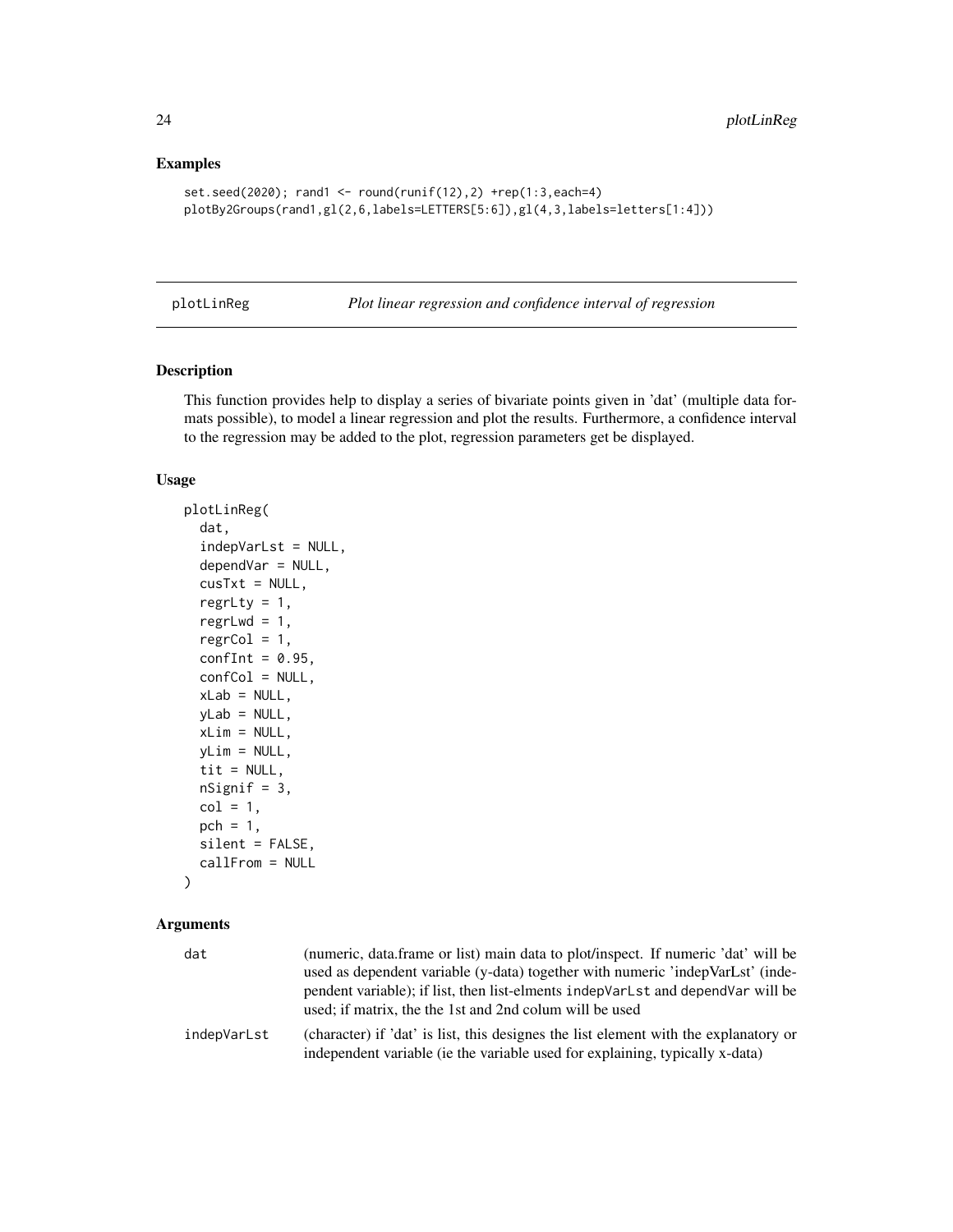# <span id="page-24-0"></span>plotLinReg 25

| dependVar | (character) if 'dat' is list, this designes the list element with dependent variable<br>(ie the variable to be explained, typically y-data) to test |
|-----------|-----------------------------------------------------------------------------------------------------------------------------------------------------|
| cusTxt    | (character) optional custom text to display in subtitle (instead of p-value to H0:<br>slope.regression=0)                                           |
| regrLty   | (integer) line type for regression                                                                                                                  |
| regrLwd   | (integer) line width for regression                                                                                                                 |
| regrCol   | (integer) color of regression-line                                                                                                                  |
| confInt   | (numeric, between 0 and 1) the probabiity alpha for the regression interval, if<br>NULL no confidence intervall will be plotted/calculated          |
| confCol   | (character) (background) color for confidence-interval                                                                                              |
| xLab      | (character) optional custom x-label                                                                                                                 |
| yLab      | (character) optional custom y-label                                                                                                                 |
| xLim      | (numeric) custom limit for x-axis (see also par)                                                                                                    |
| yLim      | (numeric) custom limit for y-axis (see also par)                                                                                                    |
| tit       | (character) optional title                                                                                                                          |
| nSignif   | (integer) number of significant digits for regression parameters in subtitle of plot                                                                |
| col       | (integer or character) custom color for points (choose NULL for not plotting the<br>actual data)                                                    |
| pch       | (integer or character) type of symbol for points (see also par)                                                                                     |
| silent    | (logical) suppress messages                                                                                                                         |
| callFrom  | (character) allows easier tracking of messages produced                                                                                             |

# Value

This functions simply plots (to the current graphical devce); an invisible list containing \$data, \$lin-Regr, \$confInterval (if calculated) may be returned, too

# See Also

[exclExtrValues](#page-0-0) for decision of potential outliers; [hist](#page-0-0), [vioplotW](#page-32-1)

### Examples

```
set.seed(2020); dat1 <- rep(1:6,each=2) +runif(12,0,1)
plotLinReg(dat1, gl(6,2))
# extract elements out of list :
li2 <- list(aa=gl(5,2), bb=dat1[1:10])
plotLinReg(li2, indepVarLst="aa", dependVar="bb")
```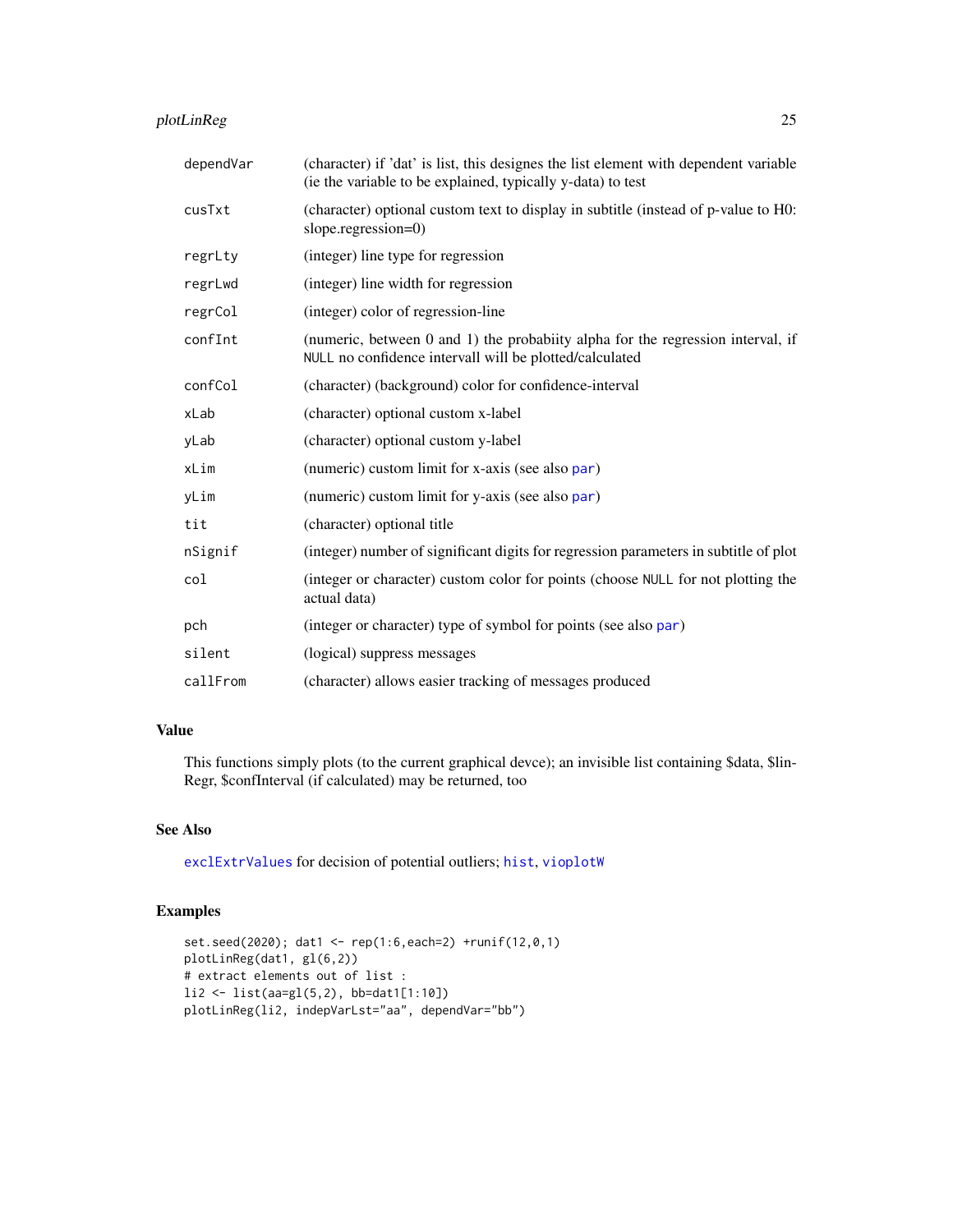# Description

This function allows to plot [principal components analysis \(PCA\),](https://en.wikipedia.org/wiki/Principal_component_analysis) with options to show center and potential outliers for each of the groups (columns of data). The main points of this implementation consist in offering bagplots to highlight groups of columns/samples and support to (object-oriented) output from [limma](https://bioconductor.org/packages/release/bioc/html/limma.html) and [wrProteo.](https://CRAN.R-project.org/package=wrProteo)

#### Usage

```
plotPCAw(
  dat,
  sampleGrp,
  tit = NULL,useSymb = c(21:25, 9:12, 3:4),
  center = TRUE,
  scale. = TRUE,
  colBase = NULL,
  useSymb2 = NULL,
  displBagPl = TRUE,
  getOutL = FALSE,
  cexTxt = 1,
  cexSub = 0.6,
  showLegend = TRUE,
  nGrpForMedian = 6,
 pointLabelPar = NULL,
  rowTyName = "genes",
  rotatePC = NULL,
  supIFig = TRUE,callFrom = NULL,
  silent = FALSE,
  debug = FALSE
)
```

| dat       | (matrix, data.frame, MArrayLM-object or list) data to plot. Note: NA-values can-<br>not be processed - all lines with non-finite data (eg NA) will be omitted ! In case<br>of MArrayLM-object or list dat must conatain list-element named 'datImp', 'dat'<br>or 'data'. |
|-----------|--------------------------------------------------------------------------------------------------------------------------------------------------------------------------------------------------------------------------------------------------------------------------|
| sampleGrp | (character or factor) should be factor describing groups of replicates, NAs are<br>not supported                                                                                                                                                                         |
| tit       | (character) custom title                                                                                                                                                                                                                                                 |
| useSymb   | (integer) symbols to use (see also par)                                                                                                                                                                                                                                  |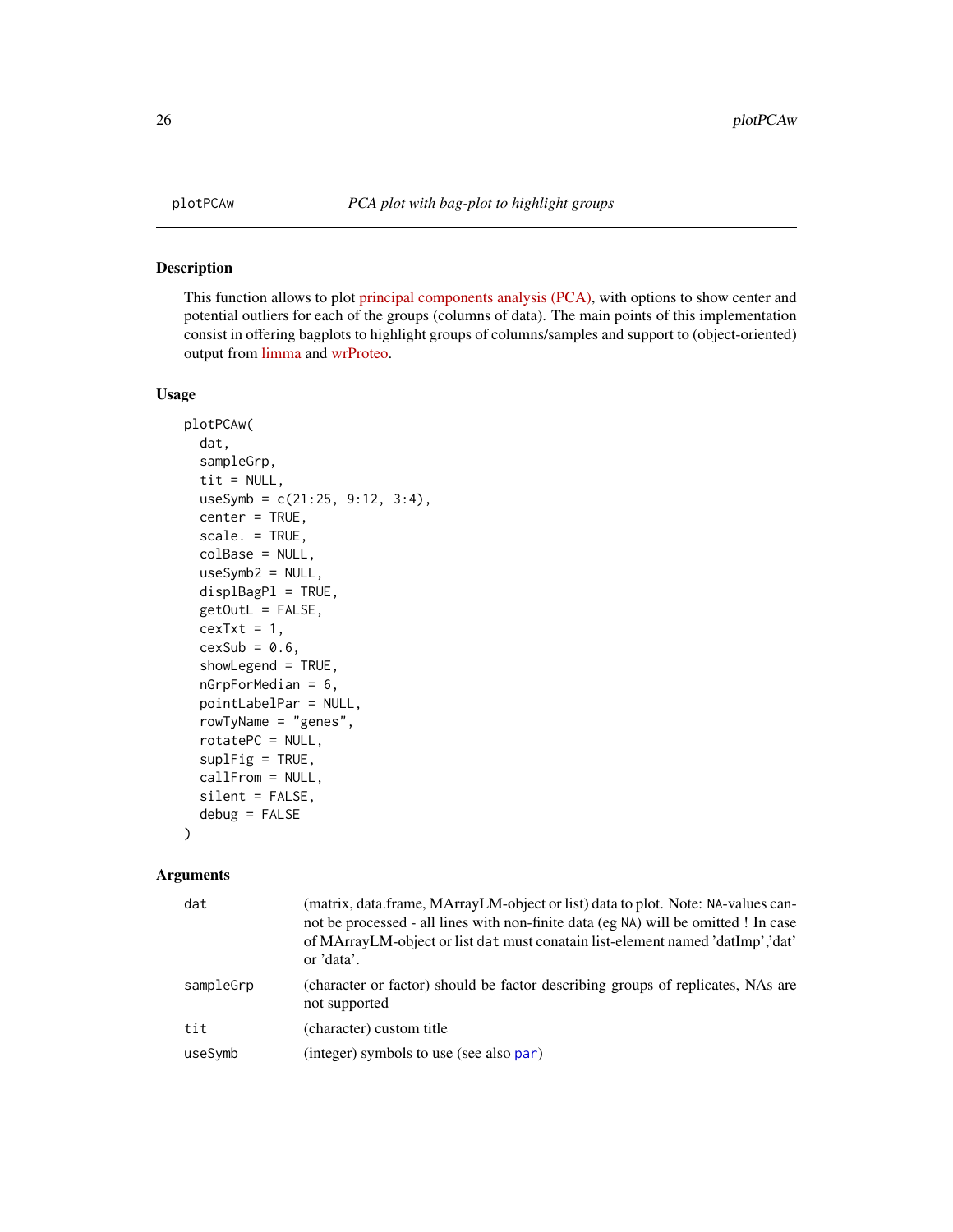<span id="page-26-0"></span>

| plotPCAw | רר |
|----------|----|
|          |    |

| center        | (logical or numeric) decide if variables should be shifted to be zero centered,<br>argument passed to prcomp                                                                                                                          |
|---------------|---------------------------------------------------------------------------------------------------------------------------------------------------------------------------------------------------------------------------------------|
| scale.        | (logical or numeric) decide if scaling to obtain unit variance, argument passed<br>to promp Alternatively, a vector of length equal the number of columns of x<br>can be supplied. The value is passed to scale.                      |
| colBase       | (character or integer) use custom colors                                                                                                                                                                                              |
| useSymb2      | (integer) symbol to mark group-center (no mark of group-center if default NULL)<br>(equivalent to pch, see also par)                                                                                                                  |
| displBagPl    | (logical) if TRUE, show bagPlot (group-center) if $>3$ points per group otherwise<br>the average-confidence-interval                                                                                                                  |
| getOutL       | (logical) return outlyer samples/values                                                                                                                                                                                               |
| cexTxt        | (integer) expansion factor for text (see also par)                                                                                                                                                                                    |
| cexSub        | (integer) expansion factor for subtitle line text (see also par)                                                                                                                                                                      |
| showLegend    | (logical or character) toggle to display legend, if character it designes the loca-<br>tion within the plot to display the legend ('bottomleft','topright', etc)                                                                      |
| nGrpForMedian | (integer) decide if group center should be displayed via its average or median<br>value: If group has less than 'nGrpForMedian' values, the average will be used,<br>otherwise the median; if NULL no group centers will be displayed |
| pointLabelPar | (character) define formatting for optional labels next to points in main figure (ie<br>PC1 vs PC2); may be TRUE or list containing elments 'textLabel','textCol','textCex',<br>'textOffSet','textAdj' for fine-tuning                 |
| rowTyName     | (character) for subtitle : specify nature of rows (genes, proteins, probesets,)                                                                                                                                                       |
| rotatePC      | (integer) optional rotation (by -1) for figure of the principal components speci-<br>fied by index                                                                                                                                    |
| suplFig       | (logical) to include plots vs 3rd principal component (PC) and Screeplot                                                                                                                                                              |
| callFrom      | (character) allow easier tracking of message(s) produced                                                                                                                                                                              |
| silent        | (logical) suppress messages                                                                                                                                                                                                           |
| debug         | (logical) display additional messages for debugging                                                                                                                                                                                   |

# Details

One of the motivations for this implementation comes from integrating the idea of bag-plots to better visualize different groups of points (if they can be organized so beforehand as distinct groups) : The main body of data is shown as 'bag-plots' (a bivariate boxplot, see [Bagplot\)](https://en.wikipedia.org/wiki/Bagplot) with different transparent colors to highlight the core part of different groups (if they contain more than 2 values per group). Furthermore, group centers are shown as average or median (see 'nGrpForMedian') with stars & index-number (if <25 groups). Layout is automatically set to 2 or 4 subplots (if plotting more than 2 principal components makes sense).

The other motivation for this implementation came from plotting PCA based on MArrayLM-objects (or lists) created by [limma](https://bioconductor.org/packages/release/bioc/html/limma.html) and [wrProteo](https://CRAN.R-project.org/package=wrProteo) in a convenient way.

Note : This function uses for calulating PCA [prcomp](#page-0-0) with default center=TRUE and scale.=FALSE, (different to princomp() which standardizes by default).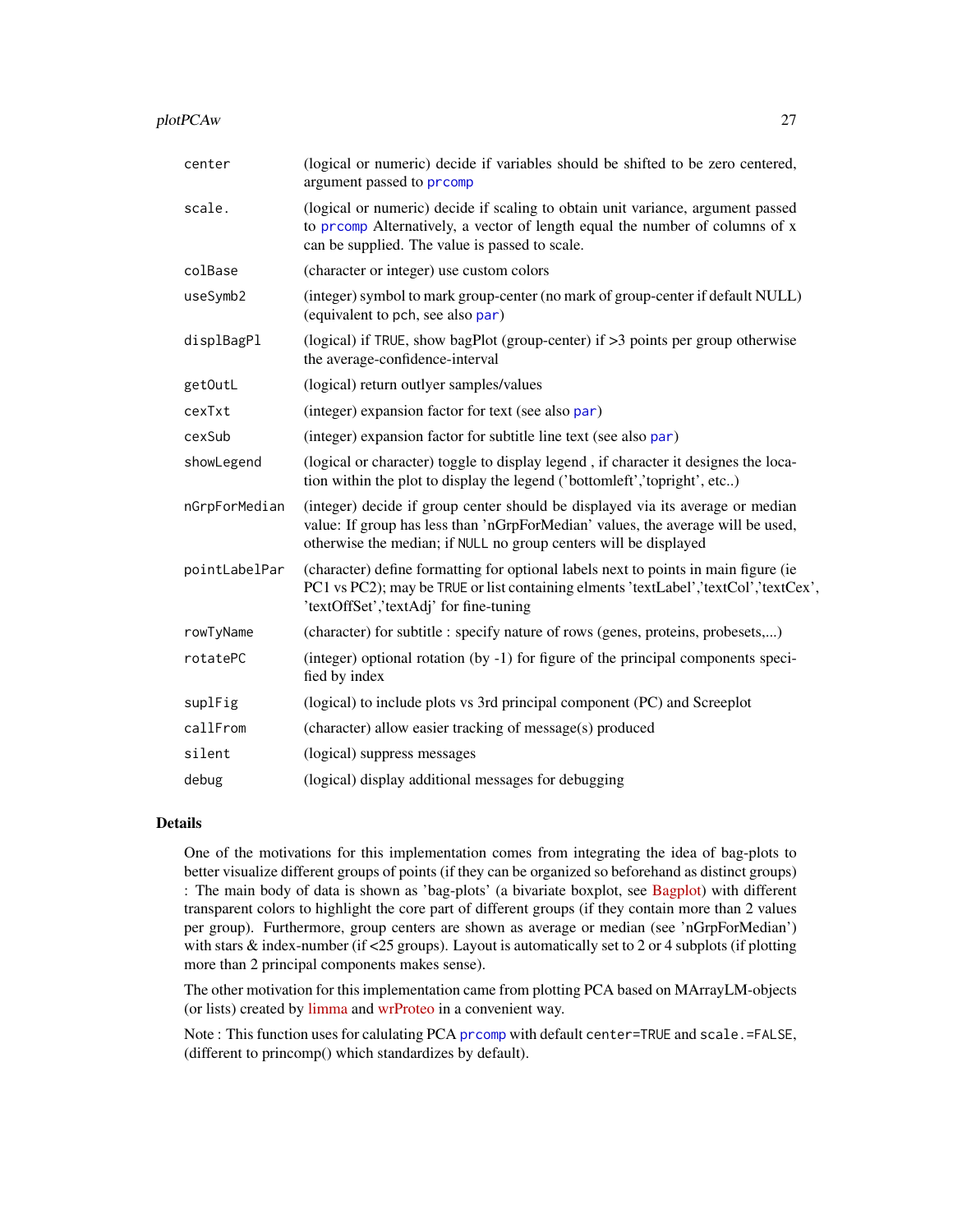Note: NA-values cannot (by definition) be processed by PCA - all lines with any non-finite values/content (eg NA) will be omitted !

Note : Package RColorBrewer may be used if available.

a very wide spectrum of possibiities, in particular for combined numeric and categorical data.

# Value

plot and optional matrix of outlyer-data

# See Also

[prcomp](#page-0-0) (used here for the PCA underneith) , [princomp](#page-0-0), see the package [FactoMineR](https://CRAN.R-project.org/package=FactoMineR) for multiple plotting options or ways of combining categorical and numeric data

# Examples

```
set.seed(2019); dat1 <- matrix(round(c(rnorm(1000), runif(1000,-0.9,0.9)),2),
 ncol=20, byrow=TRUE) + matrix(rep(rep(1:5,6:2), each=100), ncol=20)
biplot(prcomp(dat1)) # traditional plot
(grp = factor(rep(LETTERS[5:1],6:2)))
plotPCAw(dat1, grp)
```

| plotW2Leg | x-y plot with 2 legends |
|-----------|-------------------------|
|           |                         |

#### Description

This is a modified version of plot for 2-dimensional data, allowing to choose symbols and colors of points according to two additional columns of dat.

#### Usage

```
plotW2Leg(
  dat,
  useCol = c("logp", "slope", "medAbund", "startFr"),
  tit = NULL,subTi = NULL,subCex = 0.9,
  pch = 21:25,
  xlim = NULL,ylim = NULL,
  xlab = NULL,
 ylab = NULL,
  ablines = NULL,
  legendloc = "topright",
  txtLegend = NULL,
  histLoc = "bottomleft",
```
<span id="page-27-0"></span>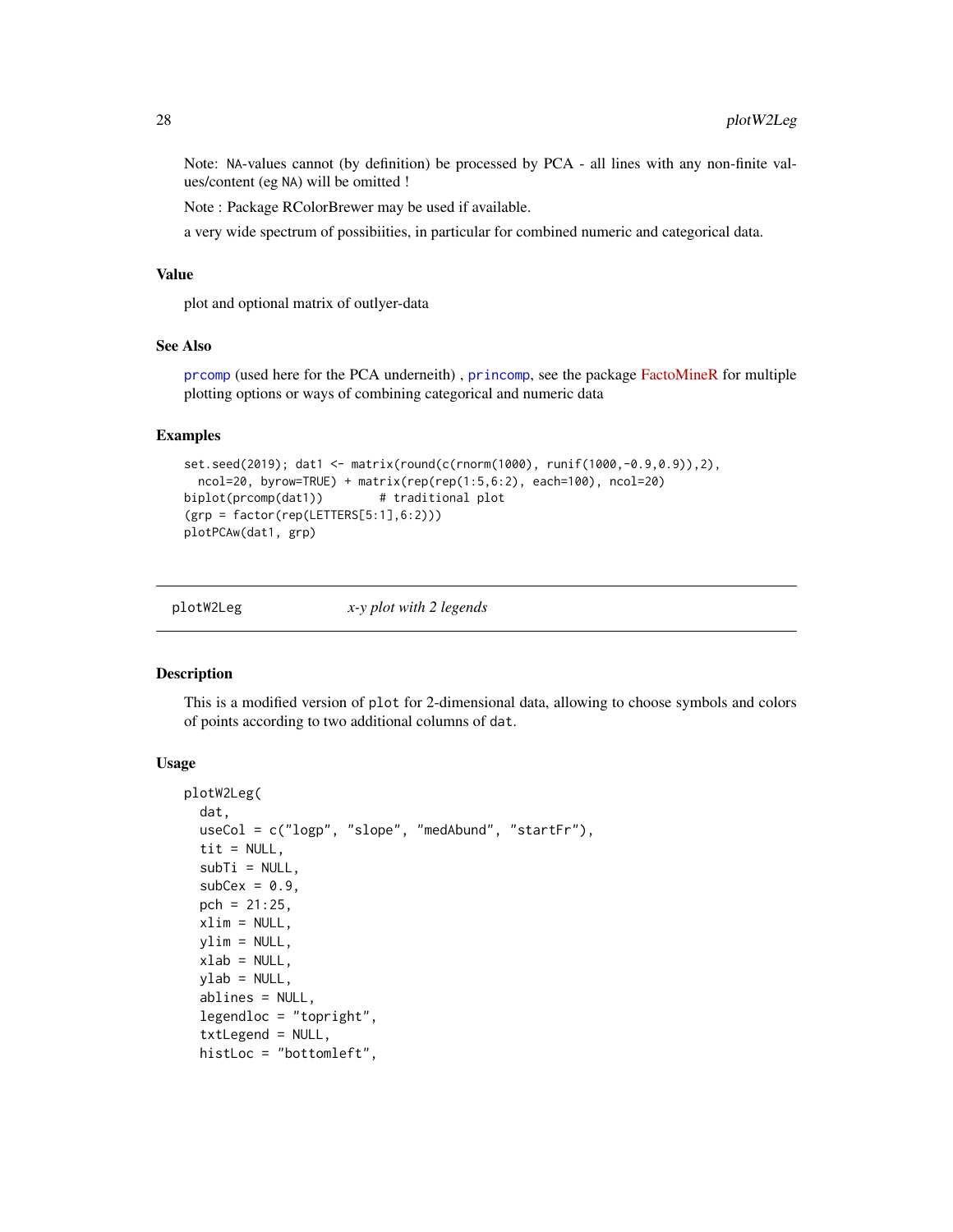# <span id="page-28-0"></span>plotW2Leg 29

```
legHiTi = NULL,silent = TRUE,
  callFrom = NULL
\mathcal{L}
```
# Arguments

| dat       | (matrix or data.frame) main input                                                                   |
|-----------|-----------------------------------------------------------------------------------------------------|
| useCol    | (character or integer) columns form dat: The 1st and 2nd column are used as x-<br>and y-axis        |
| tit       | (character) optional custom title                                                                   |
| subTi     | (character) optional custom subtitle                                                                |
| subCex    | (numeric) cex-like expansion factor for subtitle (see also par)                                     |
| pch       | (integer) symbols to use for plotting (see also par), will be associated to 4th<br>column of useCol |
| xlim      | (numeric, $length=2$ ) x- axis limits (see also par)                                                |
| ylim      | (numeric, length=2) y- axis limits (see also par)                                                   |
| xlab      | (character) custom x-axis label                                                                     |
| ylab      | (character) custom x-axis label                                                                     |
| ablines   | (list) optional horzontal and/or vertical gray dashed guide-lines                                   |
| legendloc | (character) location of legend (of symbols)                                                         |
| txtLegend | (character) optional label for legend (of symbols)                                                  |
| histLoc   | (character) location of histomgram-legend (of 3rd column of useCol)                                 |
| legHiTi   | (character) optional title for histomgram-legend                                                    |
| silent    | (logical) suppress messages                                                                         |
| callFrom  | (character) allow easier tracking of message(s) produced                                            |

#### Value

graphical output only

# See Also

(standard plots) plot from the package base

# Examples

```
x1 \le - \text{cbind}(x = c(2, 1:7), y = 8:1 + \text{runif}(8), \text{grade} = \text{rep}(1:4, 2))plotW2Leg(x1,useCol=c("x","y","y","grade"))
```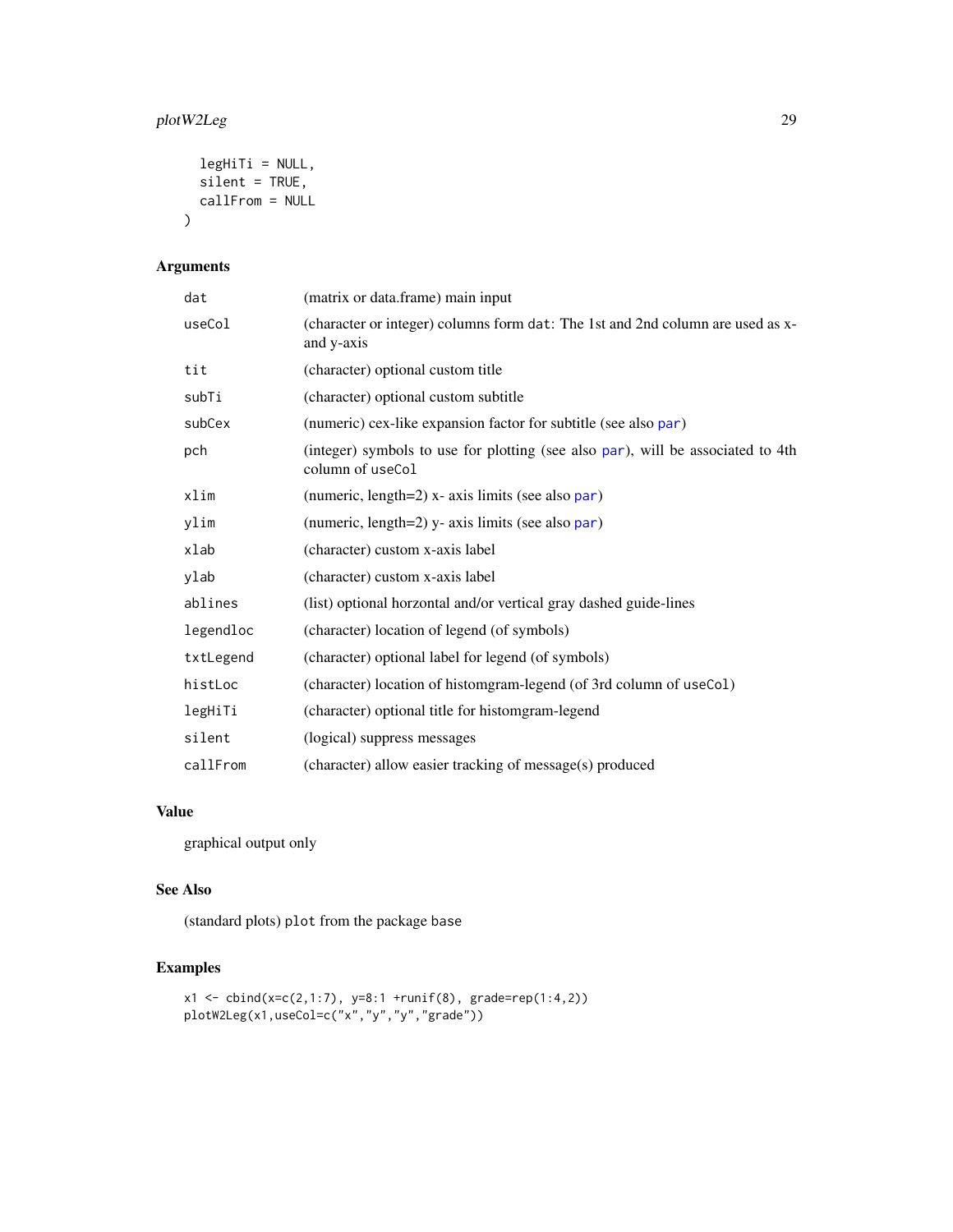<span id="page-29-0"></span>

# Description

This function was made for visualuzing the result of clustering of a numeric vector or clustering along multiple columns of a matrix. The data will be plotted like a reglar scatter-plot, but some extra space is added to separate clusters and dashed lines highlight cluster-borders. If no mean/representative value is spacified, a geometric mean will be calculated along all columns of dat. In case dat has multiple columns, a legend and a representative (default geometric mean) dashed grey line will be displayed.

#### Usage

```
profileAsClu(
  dat,
  clu,
  meanD = NULL,tit = NULL,col = NULL,pch = NULL,
  xlab = NULL,
  ylab = NULL,
  meCol = "grey",
  mely = 1,melwd = 1,
  legLoc = "bottomleft",
  silent = TRUE,
  callFrom = NULL
)
```

| (matrix or data.frame) main input with data to plot as points                                                                                                                  |
|--------------------------------------------------------------------------------------------------------------------------------------------------------------------------------|
| (numeric or character) clustering results; if length=1 and character this term will<br>be understood as colum-name with cluster-numbers from dat                               |
| (numeric) mean/representative of multiple series for display as lines; if length=1<br>and character this term will be understood as columname with cluster-numbers<br>from dat |
| (character) optional custom title                                                                                                                                              |
| (character) custom colors                                                                                                                                                      |
| (integer) custom plotting symbols (see also par)                                                                                                                               |
| (character) custom x-axis label                                                                                                                                                |
| (character) custom y-axis label                                                                                                                                                |
| (character) color for (dashed) line of mean/representative values                                                                                                              |
|                                                                                                                                                                                |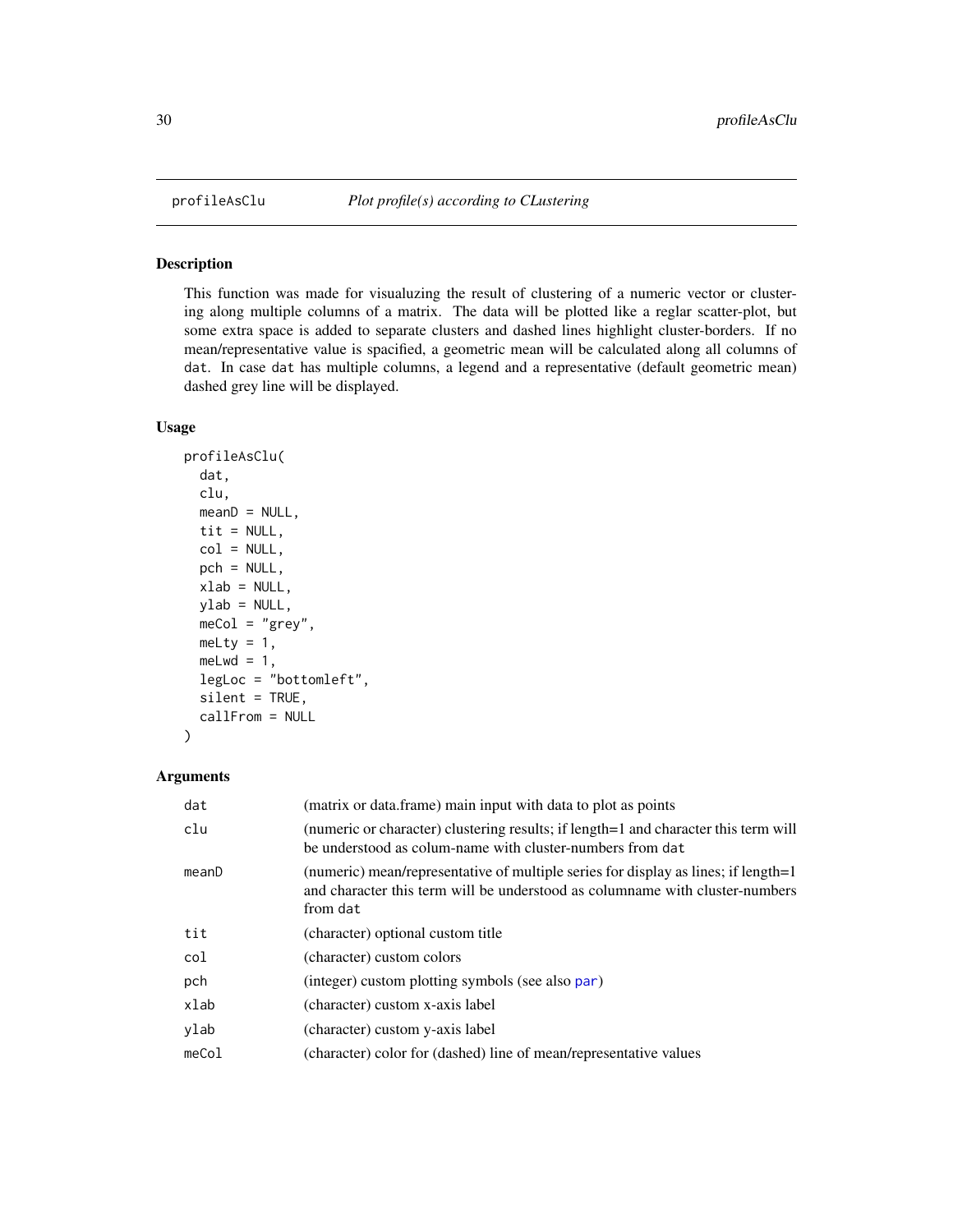<span id="page-30-0"></span>

| meLty    | (integer) line-type line of mean/representative values (see also 1ty in par)   |
|----------|--------------------------------------------------------------------------------|
| meLwd    | (numeric) line-width line of mean/representative values (see also 1 wd in par) |
| legLoc   | (character) legend location                                                    |
| silent   | (logical) suppress (less important) messages                                   |
| callFrom | (character) allow easier tracking of message(s) produced                       |

#### Value

plot only

#### Examples

```
set.seed(2020); dat1 <- runif(12)/2 + rep(6:8, each=4)
dat1Cl <- stats::kmeans(dat1, 3)$cluster
dat1Cl <- 5- dat1Cl \# bring cluster-numbers in ascending form
dat1Cl[which(dat1Cl >3)] <- 1 # bring cluster-numbers in ascending form
profileAsClu(dat1, clu=dat1Cl)
```
staggerdCountsPlot *Staggered Chart for Ploting Counts to Multiple Leveles of the Threshold used*

#### Description

The basic idea of this plot is to show how counts data change while shifting a threshold-criterium. At each given threshold the counts are plotted like a staggered bar-chart (or staggered histogram) but without vertical lines to illustrated the almost continuous change from preceedig or following threshold-value. Initially this plot was designed for showing the absolute count-data used when constructing roc-curves (eg using the function summarizeForROC of package [wrProteo](https://CRAN.R-project.org/package=wrProteo)). The main input should furnish the panel of threshold as one column and the coresponding counts data as min 2 columns. The threshold coumns gets specified using the argument threColumn, the counts-data may either be specified using argument countsCol or be searched using [grep](#page-0-0) using column-names containing the text given in argument varCountNa with may be combined with a fixed preceeding part given as argument fixedCountPat.

# Usage

```
staggerdCountsPlot(
  roc,
  threColumn = 1,
  countsCol = NULL,
  fixedCountPat = "n.pos.",
  varCountNa = NULL,
  sortAscending = TRUE,
  vertLine = NULL,
  col = NULL,
```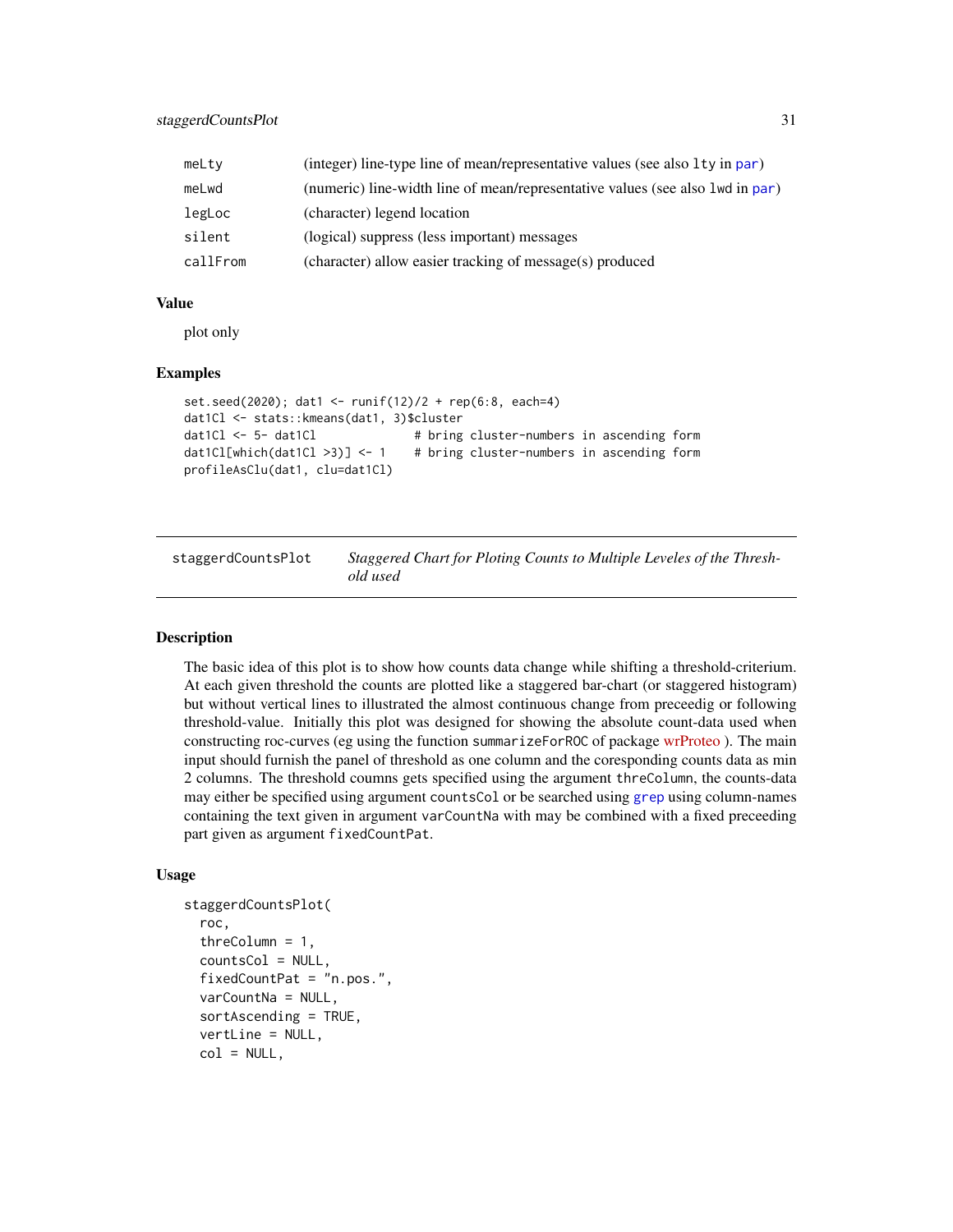```
tit = NULL,
 logScale = FALSE,
 \text{las.alph} = 2,
 displMaxSpec = TRUE,
  silent = FALSE,
 callFrom = NULL
)
```
# Arguments

| roc           | (numeric matrix or data.frame) main input: one column with thresholds and<br>multiple columns of assoicated count data                                                                                                                                                                                                                              |
|---------------|-----------------------------------------------------------------------------------------------------------------------------------------------------------------------------------------------------------------------------------------------------------------------------------------------------------------------------------------------------|
| threColumn    | (integer or character) to specify the column with threshold-data, in typica pro-<br>teomics benchmark studies this would be 'alph' (for the statistical test threshold)                                                                                                                                                                             |
| countsCol     | (character of integer, min length=2) choice of column(s) with count-data in 'roc'<br>to be used for display, if not NULL will override alternative search of columns<br>using 'varCountNa' and 'fixedCountPat'                                                                                                                                      |
| fixedCountPat | (character) optional pattern to help identifying counts-data: if not NULL it will be<br>used as fixed part in column names to get pasted to varCountNa. In proteomics<br>benchmark studies this would typically be 'n.pos.'                                                                                                                         |
| varCountNa    | (character) alternative way to select the columns from 'roc': searched using grep<br>using column-names containing the text given in argument varCountNa with<br>may be combined with a fixed preceeding part given as argument fixedCountPat<br>In proteomics benchmark studies this would typically be the species-abbreciations<br>(eg'H';S';E') |
| sortAscending | (logical) decide if data should be sorted ascending or descending                                                                                                                                                                                                                                                                                   |
| vertLine      | (numeric) for optional vertical line, typically used to highlight alpha 0.05                                                                                                                                                                                                                                                                        |
| col           | (character) custom colors, see also par                                                                                                                                                                                                                                                                                                             |
| tit           | (character) cutom title                                                                                                                                                                                                                                                                                                                             |
| logScale      | (logical) display threshid values (x-axis) on log-scale                                                                                                                                                                                                                                                                                             |
| las.alph      | (numeric) orientation of label of alpha-cutoff, see also par                                                                                                                                                                                                                                                                                        |
| displMaxSpec  | (logical) display on right side of figure max count value of contributing group<br>species                                                                                                                                                                                                                                                          |
| silent        | (logical) suppress messages                                                                                                                                                                                                                                                                                                                         |
| callFrom      | (character) allow easier tracking of message(s) produced                                                                                                                                                                                                                                                                                            |

# Details

Investigate count data prepared for plotting ROC curves : cumulative counts plot by species (along different statistical test thresholds). Note : Package [wrProteo](https://CRAN.R-project.org/package=wrProteo) may be used to prepare input (matrix of ROC data).

#### Value

plot only

<span id="page-31-0"></span>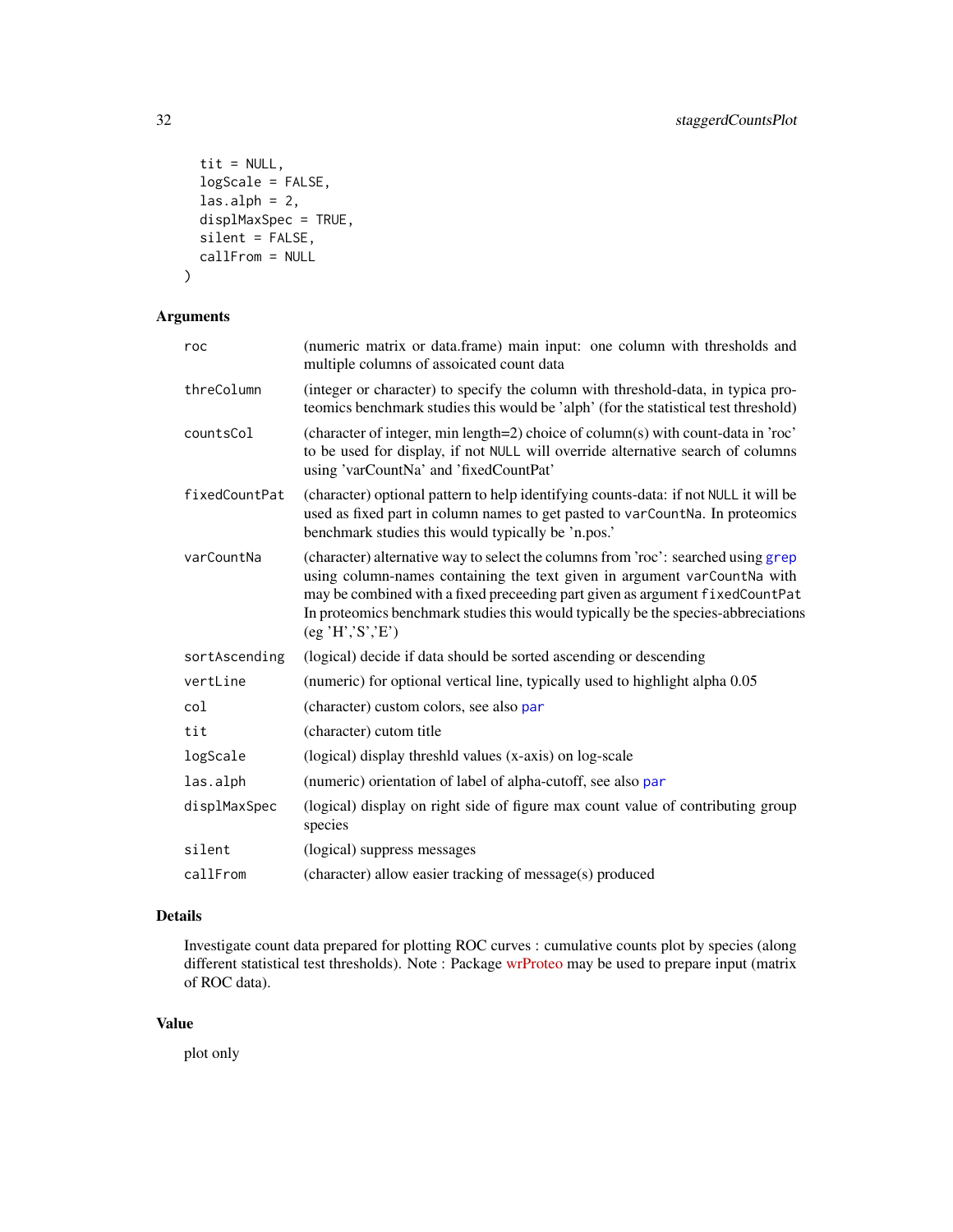#### <span id="page-32-0"></span>vioplot W 33

#### See Also

[ecdf](#page-0-0), for preparing input to ROC: function summarizeForROC in package [wrProteo](https://CRAN.R-project.org/package=wrProteo)

#### Examples

```
set.seed(2019); test1 <- cbind(a=sample.int(n=7,size=50,repl=TRUE),
 b=sample.int(n=11,size=50,repl=TRUE),c=sample.int(n=18,size=50,repl=TRUE))
test1 <- cbind(alph=seq(0,1,length.out=50),a=cumsum(test1[,1]),b=cumsum(test1[,2]),
 c=cumsum(test1[,3]))
staggerdCountsPlot(test1,countsCol=c("a","b","c"))
## example below requires the package wrProteo
```
<span id="page-32-1"></span>

vioplotW *Violin-plots version W*

#### Description

This function allows generating [Violin plots\)](https://en.wikipedia.org/wiki/Violin_plot) using a variety of input formats and offers additional options for colors. Main input may be multiple vectors, a matrix or list of multiple data-elements (entries may be of variable length), individual colors for different sets of data or color-gradients can be specified, and the display of n per set of data was integtated (based on an inspiration from the discussion 'Removing-NAs-from-dataframe-for-use-in-Vioplot' on the forum Nabble). It is also possible to plot pairwise half-violins for easier pairwise-comparisons (using halfViolin="pairwise"). Many arguments are kept similar to [vioplot](https://CRAN.R-project.org/package=vioplot) (here, the package vioplot is not required/used).

#### Usage

```
vioplotW(
  x,
  ...,
  finiteOnly = TRUE,
  halfViolin = FALSE,
 boxCol = "def",hh = NULL,ylim = NULL,
  nameSer = NULL,
  cexNameSer = NULL,
  horizontal = FALSE,col = "rainbow",border = "black",
  xlab = NULL,vlab = NULL,
  cexLab = NULL,cexAxis = NULL,
  lty = 1,pointCol = NULL,
  cexPt = NULL,
```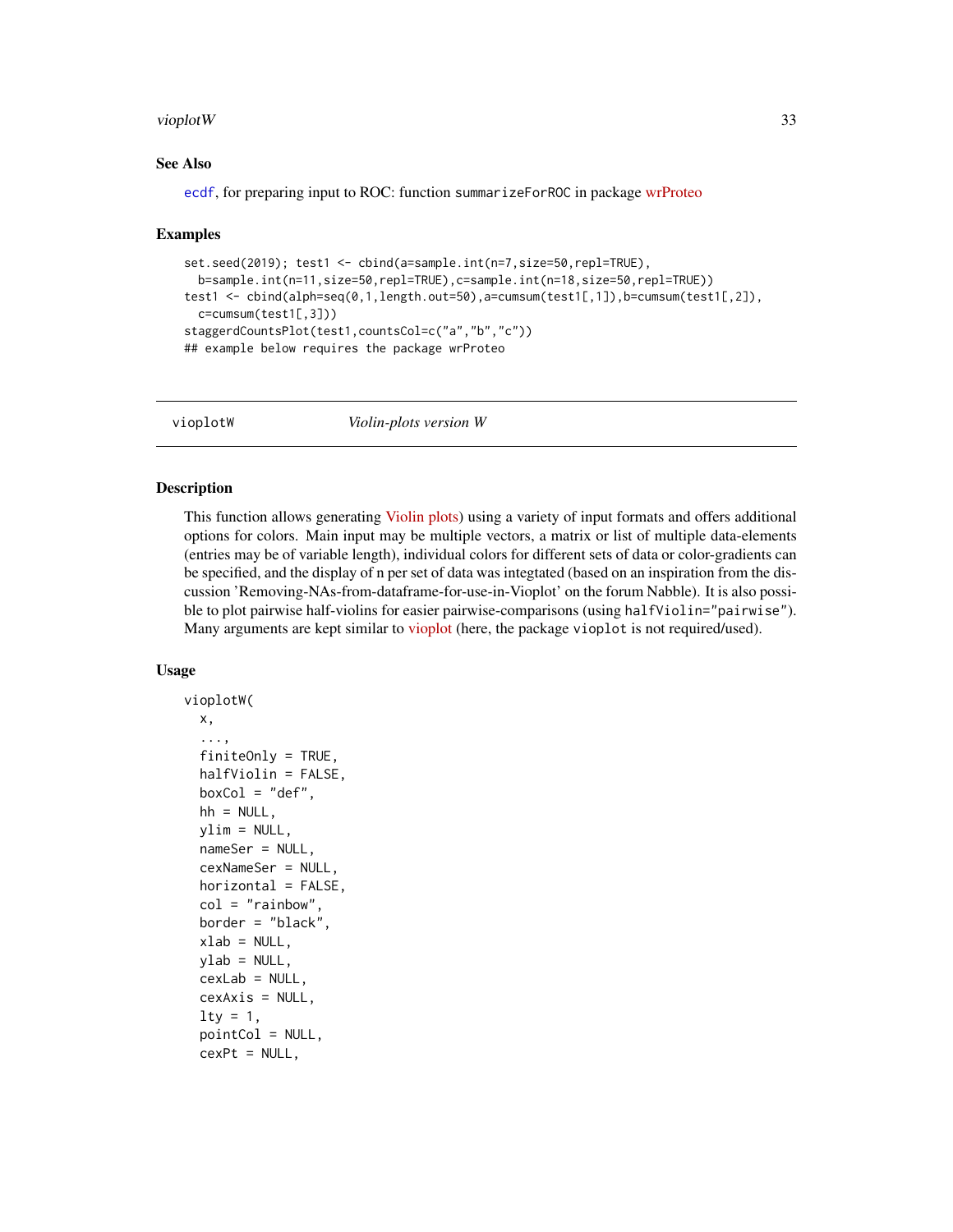#### 34 vioplotW

```
tit = NULL,
  \text{las} = 1,
 1wd = 1,rectCol = "black",at = \theta,
 add = FALSE,wex = NULL,silent = FALSE,
  debug = FALSE,
  callFrom = NULL
\lambda
```

| X          | (matrix, list or data.frame) data to plot, or first series of data                                                                                                                                                 |
|------------|--------------------------------------------------------------------------------------------------------------------------------------------------------------------------------------------------------------------|
|            | (numeric) additional sets of data to plot                                                                                                                                                                          |
| finiteOnly | (logical) eliminate non-finite elements to avoid potential errors (eg when en-<br>countering NA)                                                                                                                   |
| halfViolin | (logical or character) decide with TRUE or FALSE if full or only half of violins<br>should be plotted, if "pairwise" always 2 data-sets will be plotted back-to-back                                               |
| boxCol     | (character) decide if boxplot should be adde inside the violin, use "def" for de-<br>fault transparent grey                                                                                                        |
| hh         | (numeric, length <4) smoothing parameter (standard deviation to kernel func-<br>tion, if omited anormal optimal smoothing parameter is used); equivalent to<br>argument h in package vioplot; see also sm. density |
| ylim       | (NULL or numeric, length=2) custom limit on y-axis, see also par                                                                                                                                                   |
| nameSer    | (character) custom label for data-sets or columns (length must match number of<br>data-sets)                                                                                                                       |
| cexNameSer | (numeric) size of individual data-series labels as cex-expansion factor (see also<br>par)                                                                                                                          |
| horizontal | (logical) orientation of plot                                                                                                                                                                                      |
| col        | (character or integer) custom colors or gradients like 'rainbow', 'grayscale',<br>'heat.colors', 'topo.colors', 'Spectral' or 'Paired', or you may use colors made<br>by the package colorRamps                    |
| border     | (character) custom color for figure border                                                                                                                                                                         |
| xlab       | (character) custom x-axis label                                                                                                                                                                                    |
| ylab       | (character) custom y-axis label                                                                                                                                                                                    |
| cexLab     | (numeric) size of axis labels as cex-expansion factor (see also par)                                                                                                                                               |
| cexAxis    | (numeric) size of numerix axis labels as cex-expansion factor (see also par)                                                                                                                                       |
| lty        | (integer) line-type for linear regression line (see also par)                                                                                                                                                      |
| pointCol   | (character or numeric) display of median: color (defauly white)                                                                                                                                                    |
| cexPt      | (numeric) display of median : size of point as cex-expansion factor (see also<br>par)                                                                                                                              |

<span id="page-33-0"></span>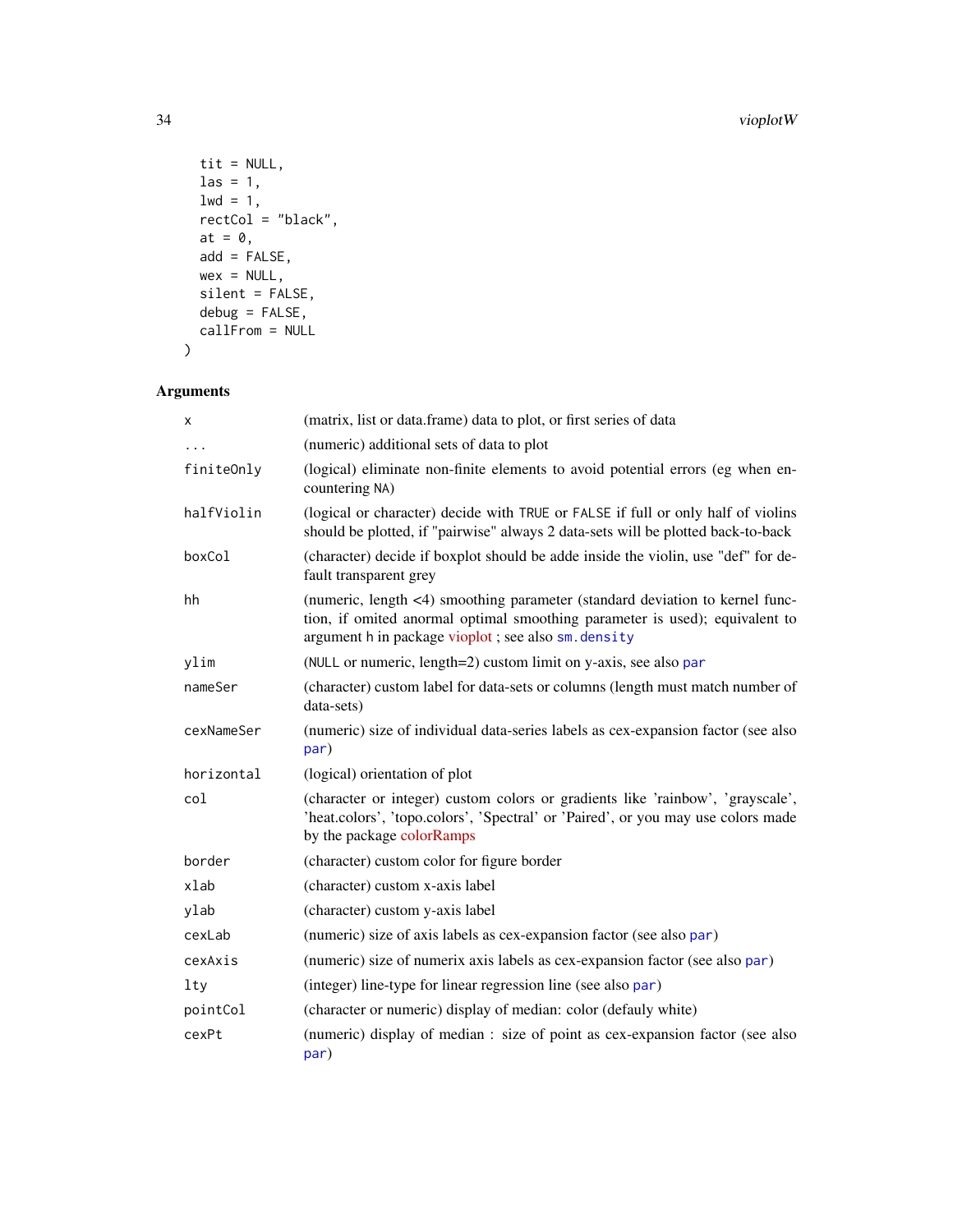#### <span id="page-34-0"></span>vioplot W 35

| tit      | (character) custom title to figure                                                                                                                                               |
|----------|----------------------------------------------------------------------------------------------------------------------------------------------------------------------------------|
| las      | (integer) orientation of axis labels (see also par)                                                                                                                              |
| lwd      | $(integer)$ width of line(s) (see also par)                                                                                                                                      |
| rectCol  | (character) color of rectangle                                                                                                                                                   |
| at       | (numeric) custom locoation of data-series names, ie the points at which tick-<br>marks are to be drawn, will be passed to axis, it's length ust match the number<br>of data-sets |
| add      | (logical) add to existing plot if TRUE                                                                                                                                           |
| wex      | (integer) relative expansion factor of the violin                                                                                                                                |
| silent   | (logical) suppress messages                                                                                                                                                      |
| debug    | (logical) additional messages for debugging                                                                                                                                      |
| callFrom | (character) allow easier tracking of messages produced                                                                                                                           |

#### Details

The (relative) width of the density-profiles ('Violins') may be manually adjusted using the parameter wex which applieds to all profiles drawn. Please note that different n (eg for different columns) will not be shown, so far.

Note : Arguments have to be given with full names, lazy evaluation of arguments will not work properly with this function (since '...' is used to capture additional data-sets). Note : [vioplot](https://CRAN.R-project.org/package=vioplot) offers better options for plotting formulas

#### Value

This function plots a figure (to the current graphical device)

#### See Also

the package [vioplot,](https://CRAN.R-project.org/package=vioplot) [sm](#page-0-0) is used for the density estimation

# Examples

```
set.seed(2013)
dat6 \le matrix(round(rnorm(300) +3, 1), ncol=6,
dimnames=list(paste0("li",1:50), letters[19:24]))
vioplotW(dat6)
## variable number of elements (each n is displayed)
dat6b <- apply(dat6, 2, function(x) x[which(x < 5)])
dat6b[[4]] <- dat6b[[4]][dat6b[[4]] < 4]
vioplotW(dat6b, col="Spectral")
vioplotW(dat6b, col="Spectral" ,halfViolin="pairwise", horizontal=TRUE)
vioplotW(dat6b, col="Spectral", halfViolin="pairwise", horizontal=FALSE)
```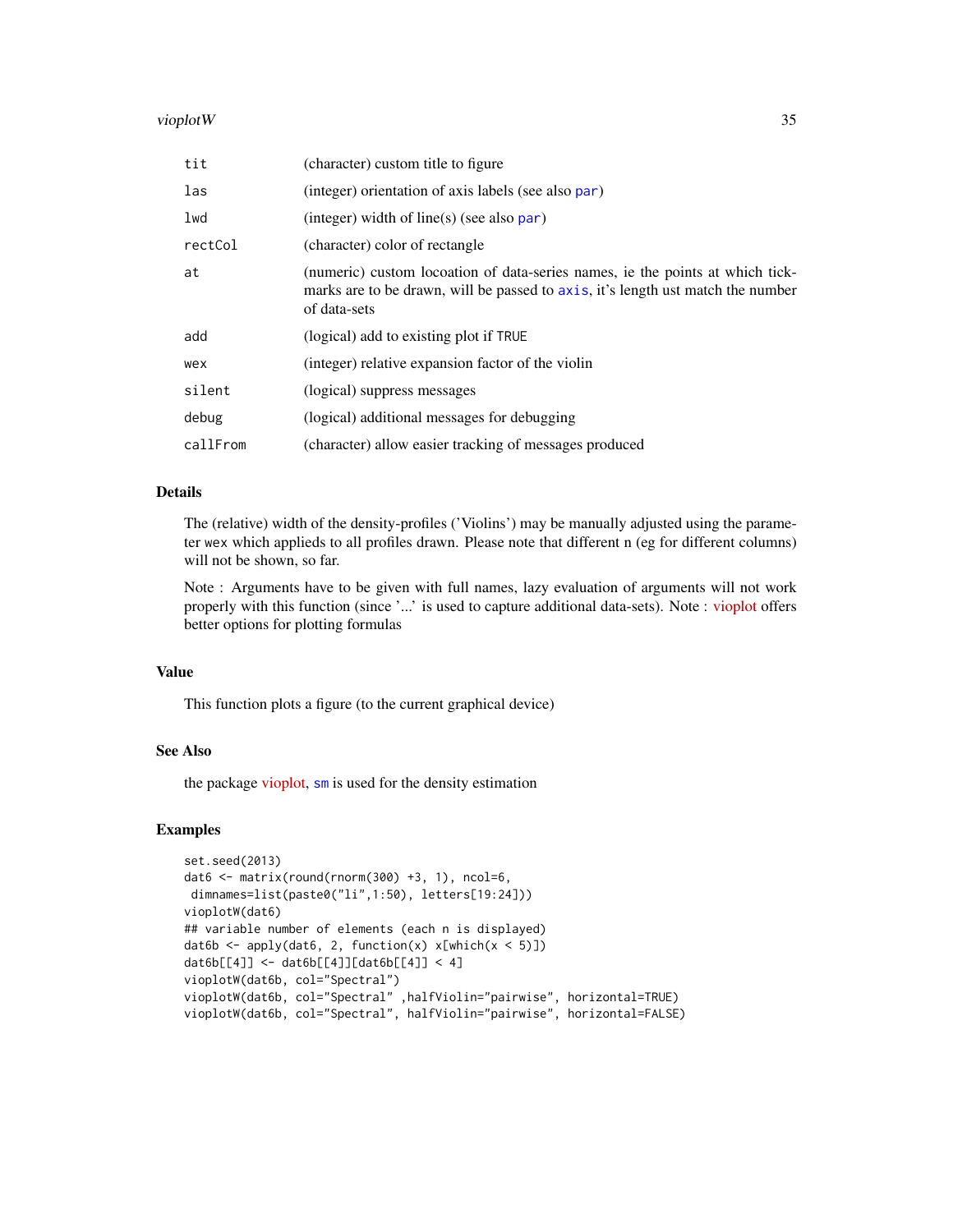#### Description

This type of plot is very common in high-throughput biology, see [Volcano-plot.](https://en.wikipedia.org/wiki/Volcano_plot_(statistics)) Basically, this plot allows comparing the outcome of a statistical test to the relative change (ie log fold-change, M-value).

#### Usage

```
VolcanoPlotW(
 Mvalue,
 pValue = NULL,
 useComp = 1,filtFin = NULL,
 ProjNa = NULL,
  FCthrs = NULL,
  FdrList = NULL,
  FdrThrs = NULL,
  FdrType = NULL,subTxt = NULL,grayIncrem = TRUE,
  col = NULL,pch = 16,
  compNa = NULL,
  batchFig = FALSE,cexMa = 1.8,
  cexLa = 1.1,limM = NULL,limp = NULL,annotColumn = c("SpecType", "GeneName", "EntryName", "Accession", "Species",
    "Contam"),
  annColor = NULL,
  expFCarrow = FALSE,
  cexPt = NULL,cexSub = NULL,cexTxLab = 0.7,
  namesNBest = NULL,
 NbestCol = 1,
  sortLeg = "descend",
  NaSpecTypeAsContam = TRUE,
  useMar = c(6.2, 4, 4, 2),
  returnData = FALSE,
  callFrom = NULL,
  silent = FALSE,
  debug = FALSE
```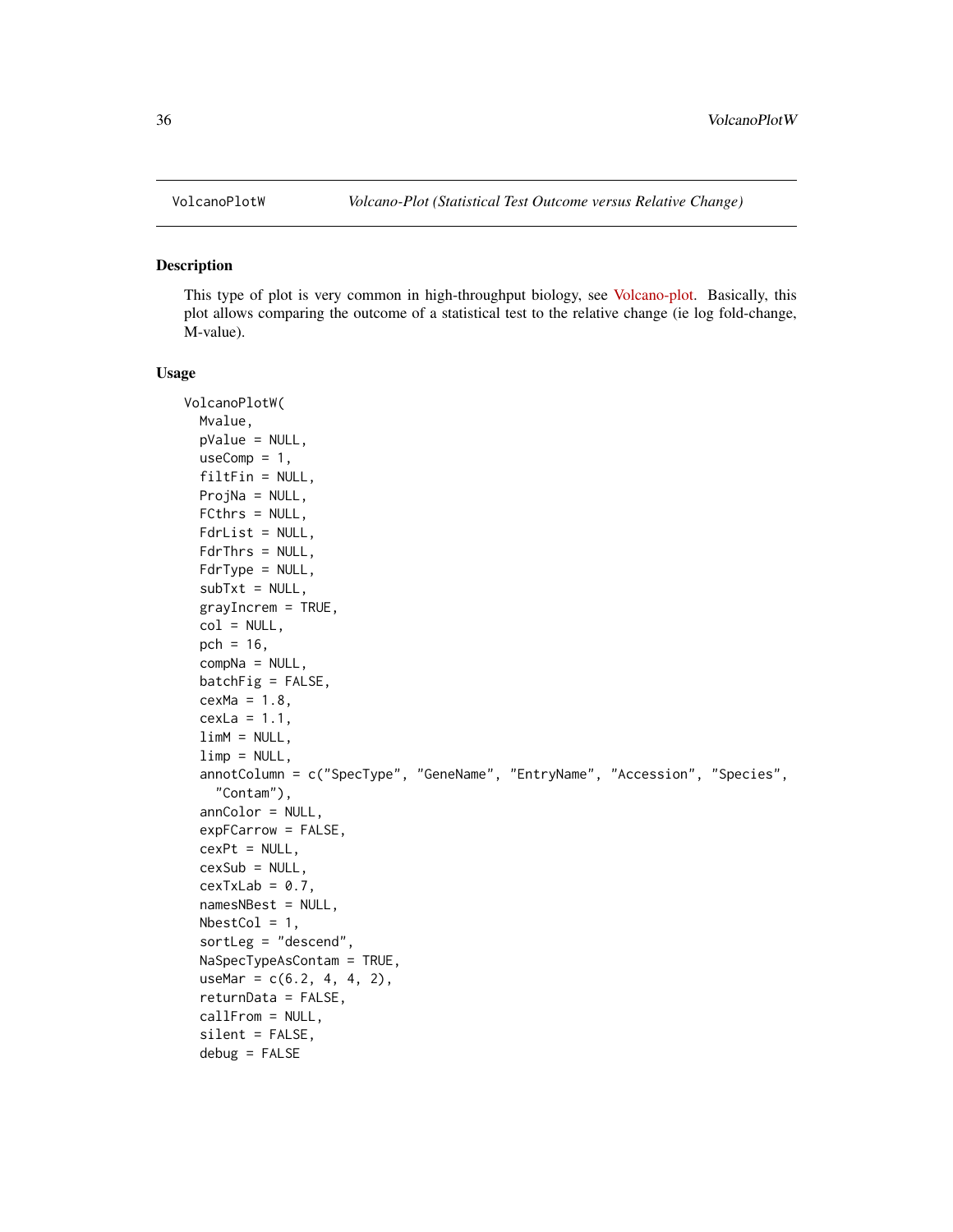# <span id="page-36-0"></span>VolcanoPlotW 37

 $\overline{)}$ 

| Mvalue      | (numeric or matrix) data to plot; M-values are typically calculated as difference<br>of log2-abundance values and 'pValue' the mean of log2-abundance values; M-<br>values and p-values may be given as 2 columsn of a matrix, in this case the<br>argument pValue should remain NULL                                                      |
|-------------|--------------------------------------------------------------------------------------------------------------------------------------------------------------------------------------------------------------------------------------------------------------------------------------------------------------------------------------------|
| pValue      | (numeric, list or data.frame) if NULL it is assumed that 2nd column of 'Mvalue'<br>contains the p-values to be used                                                                                                                                                                                                                        |
| useComp     | (integer, length=1) choice of which of multiple comparisons to present in Mvalue<br>(if generated using moderTestXgrp())                                                                                                                                                                                                                   |
| filtFin     | (matrix or logical) The data may get filtered before plotting: If FALSE no filtering<br>will get applied; if matrix of TRUE/FALSE it will be used as optional custom filter,<br>otherwise (if Mvalue if an MArrayLM-object eg from limma) a default filtering<br>based on the filtFin element will be applied                              |
| ProjNa      | (character) custom title                                                                                                                                                                                                                                                                                                                   |
| FCthrs      | (numeric) Fold-Change threshold (display as line) give as Fold-change and NOT<br>log2(FC), default at 1.5, set to NA for omitting                                                                                                                                                                                                          |
| FdrList     | (numeric) FDR data or name of list-element                                                                                                                                                                                                                                                                                                 |
| FdrThrs     | (numeric) FDR threshold (display as line), default at 0.05, set to NA for omitting                                                                                                                                                                                                                                                         |
| FdrType     | (character) FDR-type to extract if Mvalue is 'MArrayLM'-object (eg produced<br>by from moderTest2grp etc); if NULL it will search for suitable fields/values in<br>this order: 'FDR','BH','lfdr' and 'BY'                                                                                                                                  |
| subTxt      | (character) custom sub-title                                                                                                                                                                                                                                                                                                               |
| grayIncrem  | (logical) if TRUE, display overlay of points (not exceeding thresholds) as in-<br>creased shades of gray                                                                                                                                                                                                                                   |
| col         | (character) custom color(s) for points of plot (see also par)                                                                                                                                                                                                                                                                              |
| pch         | (integer) type of symbol(s) to plot (default= $16$ ) (see also par)                                                                                                                                                                                                                                                                        |
| compNa      | (character) names of groups compared                                                                                                                                                                                                                                                                                                       |
| batchFig    | (logical) if TRUE figure title and axes legends will be kept shorter for display on<br>fewer splace                                                                                                                                                                                                                                        |
| cexMa       | (numeric) font-size of title, as expansion factor (see also cex in par)                                                                                                                                                                                                                                                                    |
| cexLa       | (numeric) size of axis-labels, as expansion factor (see also cex in par)                                                                                                                                                                                                                                                                   |
| limM        | (numeric, length=2) range of axis M-values                                                                                                                                                                                                                                                                                                 |
| limp        | (numeric, length=2) range of axis FDR / p-values                                                                                                                                                                                                                                                                                           |
| annotColumn | (character) column names of annotation to be extracted (only if Mvalue is MArrayLM-<br>object containing matrix \$annot). The first entry (typically 'SpecType') is used<br>for different symbols in figure, the second (typically 'GeneName') is used as<br>prefered text for annotating the best points (if namesNBest allows to do so.) |
| annColor    | (character or integer) colors for specific groups of annotation (only if Mvalue is<br>MArrayLM-object containing matrix \$annot)                                                                                                                                                                                                           |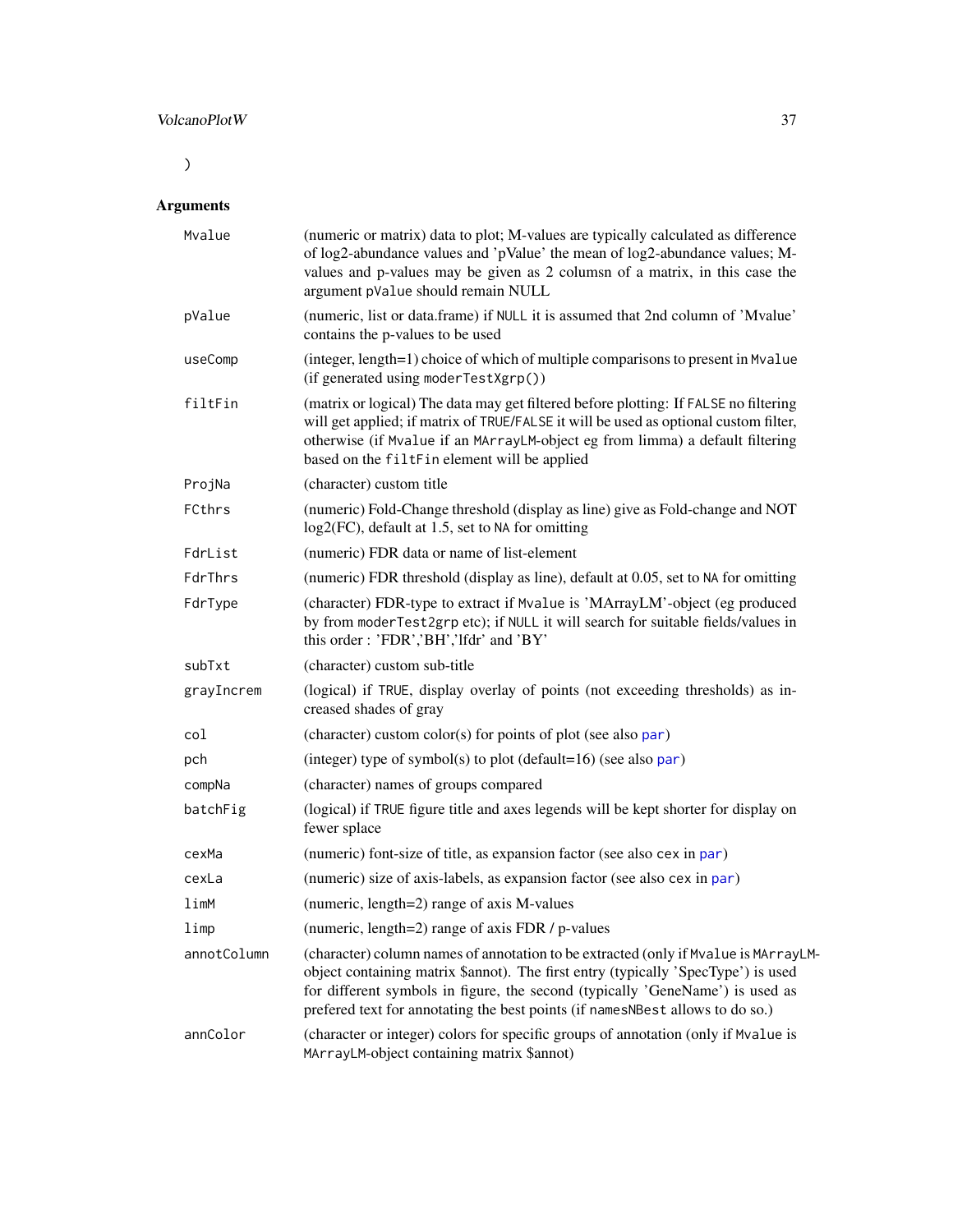<span id="page-37-0"></span>

| expFCarrow         | (logical or numeric) optional adding arrow for expected fold-change; if TRUE the<br>expected ratio will be extracted from numeric concentration-indications from<br>sample-names if numeric an arrow will be drawn at this M-value                                                                                                                                 |
|--------------------|--------------------------------------------------------------------------------------------------------------------------------------------------------------------------------------------------------------------------------------------------------------------------------------------------------------------------------------------------------------------|
| cexPt              | (numeric) size of points, as expansion factor (see also cex in par)                                                                                                                                                                                                                                                                                                |
| cexSub             | (numeric) size of subtitle, as expansion factor (see also cex in par)                                                                                                                                                                                                                                                                                              |
| cexTxLab           | (numeric) size of text-labels for points, as expansion factor (see also cex in par)                                                                                                                                                                                                                                                                                |
| namesNBest         | (integer or character) for display of labels to points in figure: if 'pass','passThr'<br>or 'signif' all points passing thresholds; if numeric (length=1) this number of<br>best points will get labels if the initial object Mvalue contains a list-element<br>called 'annot' the second of the column specified in argument annot Column<br>will be used as text |
| NbestCol           | (character or integer) colors for text-labels of best points                                                                                                                                                                                                                                                                                                       |
| sortLeg            | (character) sorting of 'SpecType' annotation either ascending ('ascend') or de-<br>scending ('descend'), no sorting if NULL                                                                                                                                                                                                                                        |
| NaSpecTypeAsContam |                                                                                                                                                                                                                                                                                                                                                                    |
|                    | (logical) consider lines/proteins with NA in Mvalue\$annot[,"SpecType"] as con-<br>taminants (if a 'SpecType' for contaminants already exits)                                                                                                                                                                                                                      |
| useMar             | (numeric, length=4) custom margings (see also par)                                                                                                                                                                                                                                                                                                                 |
| returnData         | (logical) optional returning data.frame with (ID, Mvalue, pValue, FDRvalue,<br>passFilt)                                                                                                                                                                                                                                                                           |
| callFrom           | (character) allow easier tracking of messages produced                                                                                                                                                                                                                                                                                                             |
| silent             | (logical) suppress messages                                                                                                                                                                                                                                                                                                                                        |
| debug              | (logical) additional messages for debugging                                                                                                                                                                                                                                                                                                                        |
|                    |                                                                                                                                                                                                                                                                                                                                                                    |

# Details

In high-throughput biology data are typically already transformed to log2 and thus, the 'M'-values (obtained by subtrating two group means) represent a relative change. Output from statistical testing by [moderTest2grp](#page-0-0) or [moderTestXgrp](#page-0-0) can be directly read to produce Volcano plots for diagnostic reasons. Please note, that plotting a very high number of points (eg >10000) in transparency may take several seconds.

# Value

This function simply plots an MA-plot (to the current graphical device), if returnData=TRUE an optional data.frame with (ID, Mvalue, pValue, FDRvalue, passFilt) can be returned

#### See Also

```
(for PCA) plotPCAw)
```
# Examples

```
library(wrMisc)
set.seed(2005); mat <- matrix(round(runif(900),2), ncol=9)
rownames(mat) <- paste0(rep(letters[1:25], each=4), rep(letters[2:26],4))
```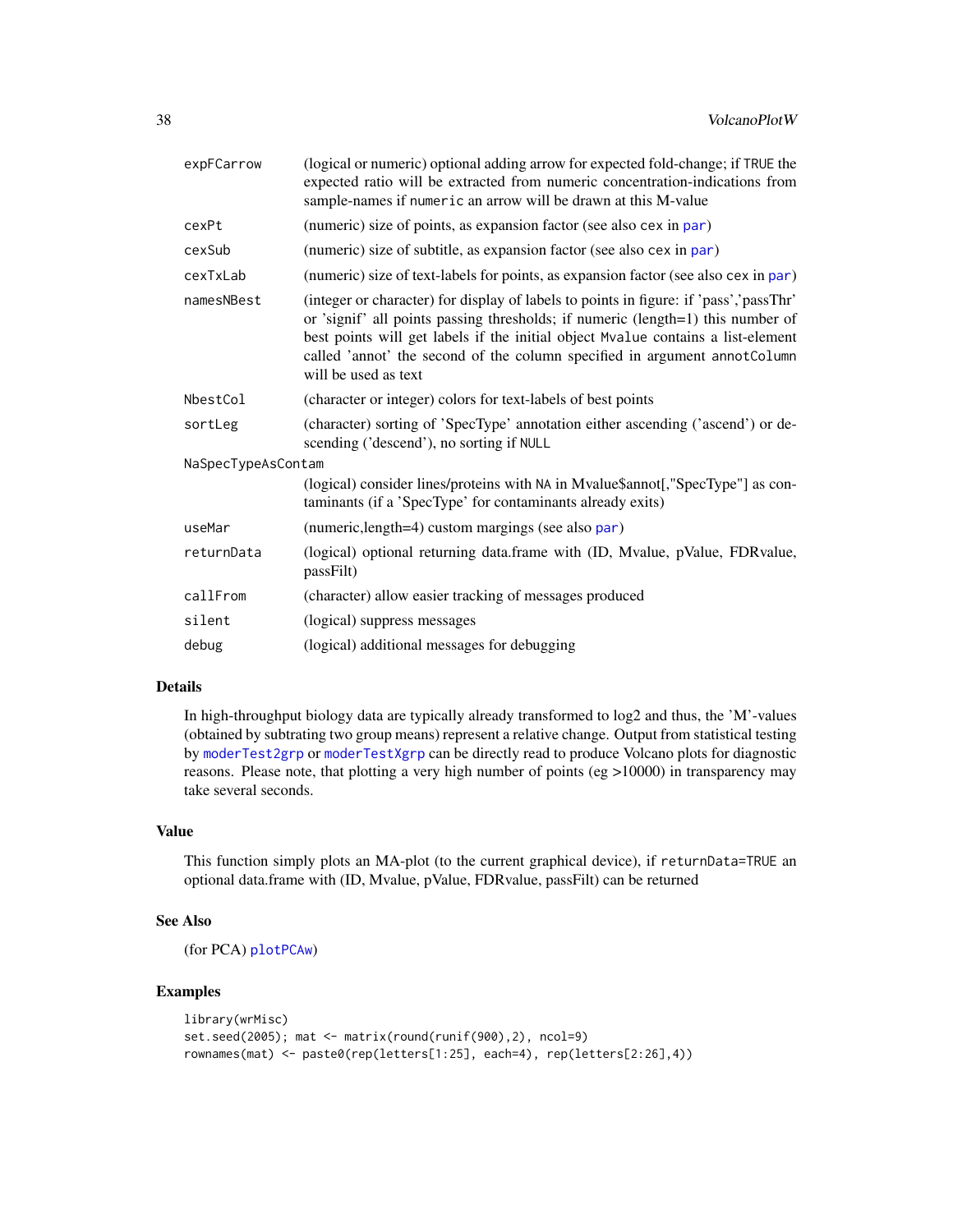#### VolcanoPlotW 39

```
mat[1:50, 4:6] \leftarrow mat[1:50, 4:6] + rep(c(-1,1)*0.1, 25)mat[3:7,4:9] <- mat[3:7,4:9] + 0.7
mat[11:15,1:6] <- mat[11:15,1:6] - 0.7
## assume 2 groups with 3 samples each
gr3 <- gl(3, 3, labels=c("C","A","B"))
tRes2 <- moderTest2grp(mat[,1:6], gl(2,3), addResults = c("FDR","means"))
# Note: due to the small number of lines only FDR chosen to calculate
VolcanoPlotW(tRes2)
## Add names of points passing custom filters
VolcanoPlotW(tRes2, FCth=1.3, FdrThrs=0.2, namesNBest="passThr")
## assume 3 groups with 3 samples each
tRes <- moderTestXgrp(mat, gr3, addResults = c("FDR","means"))
```

```
# Note: due to the small number of lines only FDR chosen to calculate
VolcanoPlotW(tRes)
VolcanoPlotW(tRes, FCth=1.3, FdrThrs=0.2)
VolcanoPlotW(tRes, FCth=1.3, FdrThrs=0.2, useComp=2)
```